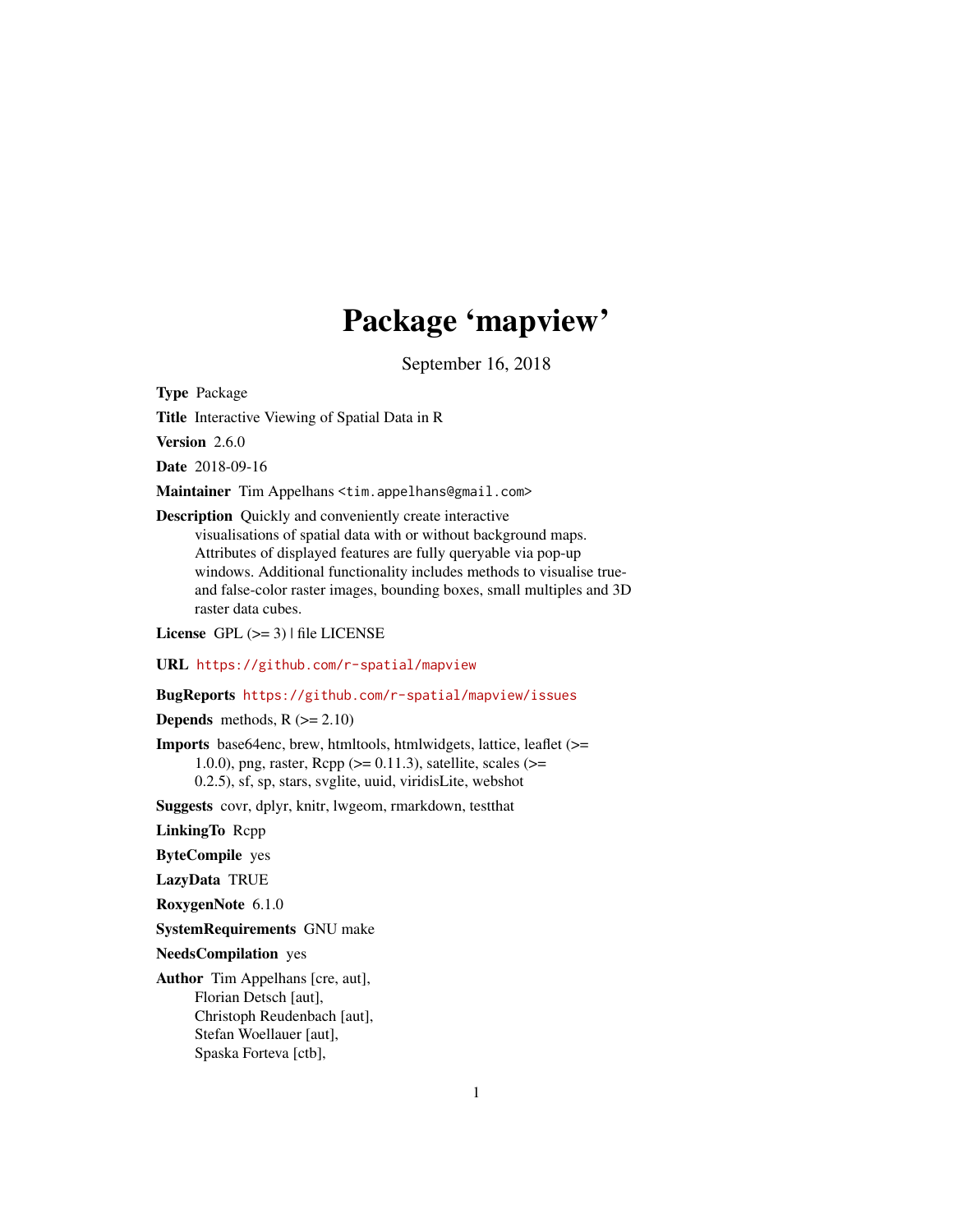Thomas Nauss [ctb], Edzer Pebesma [ctb], Kenton Russell [ctb], Michael Sumner [ctb], Jochen Darley [ctb], Pierre Roudier [ctb], Patrick Schratz [ctb], Environmental Informatics Marburg [ctb]

Repository CRAN

Date/Publication 2018-09-16 16:30:02 UTC

## R topics documented:

| 3                                                                                                          |
|------------------------------------------------------------------------------------------------------------|
| 3                                                                                                          |
| $\overline{4}$                                                                                             |
| 5                                                                                                          |
| 6                                                                                                          |
| 7                                                                                                          |
| 8                                                                                                          |
| $\mathbf Q$                                                                                                |
| 11                                                                                                         |
| breweries<br>12                                                                                            |
| 13                                                                                                         |
| 14                                                                                                         |
| 15                                                                                                         |
| 16                                                                                                         |
| 17                                                                                                         |
| 18                                                                                                         |
| 18                                                                                                         |
| 19                                                                                                         |
| 20                                                                                                         |
| 21                                                                                                         |
| 23                                                                                                         |
| 32                                                                                                         |
| 32                                                                                                         |
| 33                                                                                                         |
| 35                                                                                                         |
| 36                                                                                                         |
| 36                                                                                                         |
| 39                                                                                                         |
| 39<br>popupTable                                                                                           |
| 42                                                                                                         |
| 43                                                                                                         |
| 43                                                                                                         |
| show, map view-method $\ldots \ldots \ldots \ldots \ldots \ldots \ldots \ldots \ldots \ldots \ldots$<br>44 |
| 44                                                                                                         |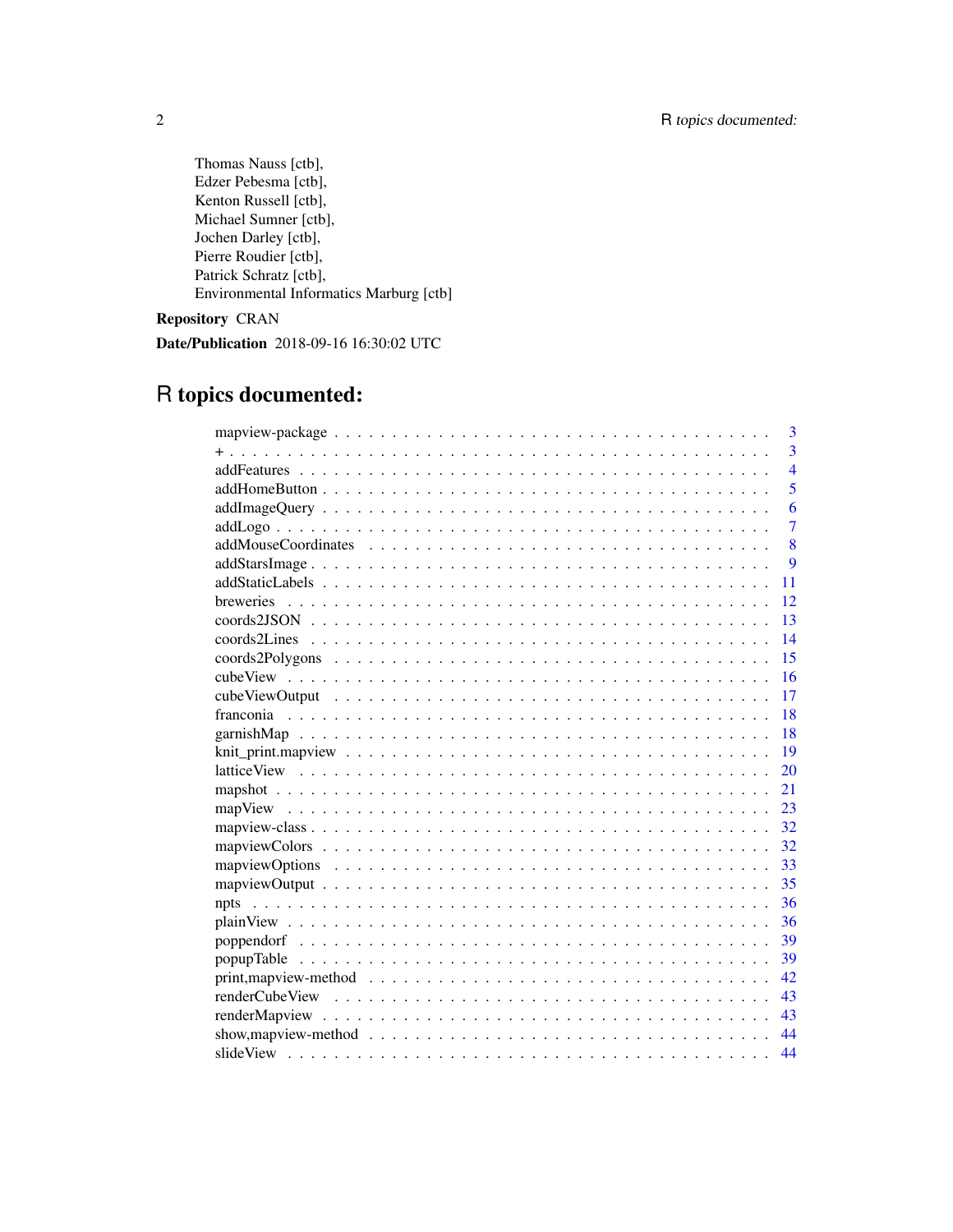## <span id="page-2-0"></span>mapview-package 3

| Index |  |  |  |  |  |  |  |  |  |  |  |  |  |  |  |  |  |  |  |  |  |
|-------|--|--|--|--|--|--|--|--|--|--|--|--|--|--|--|--|--|--|--|--|--|
|       |  |  |  |  |  |  |  |  |  |  |  |  |  |  |  |  |  |  |  |  |  |
|       |  |  |  |  |  |  |  |  |  |  |  |  |  |  |  |  |  |  |  |  |  |

#### mapview-package *Interactive viewing of spatial objects in R*

#### Description

Interactive viewing of spatial objects in R

## Details

The package provides functionality to view spatial objects interactively. The intention is to provide interactivity for easy and quick visualization during spatial data analysis. It is not intended for fine-tuned presentation quality map production.

## Author(s)

Tim Appelhans, Florian Detsch, Chris Reudenbach, Stephan Woellauer, Spaska Forteva, Thomas Nauss, Environmental Informatics Marburg

*Maintainer:* Tim Appelhans <tim.appelhans@gmail.com>

+ *mapview + mapview adds data from the second map to the first*

#### Description

```
mapview + mapview adds data from the second map to the first
mapview + data adds spatial data (raster*, sf^*, sp^*) to a mapview map
mapview + NULL returns the LHS map
[...]
```
#### Usage

```
## S4 method for signature 'mapview,mapview'
e1 + e2
## S4 method for signature 'mapview,ANY'
e1 + e2
## S4 method for signature 'mapview,`NULL`'
e1 + e2
```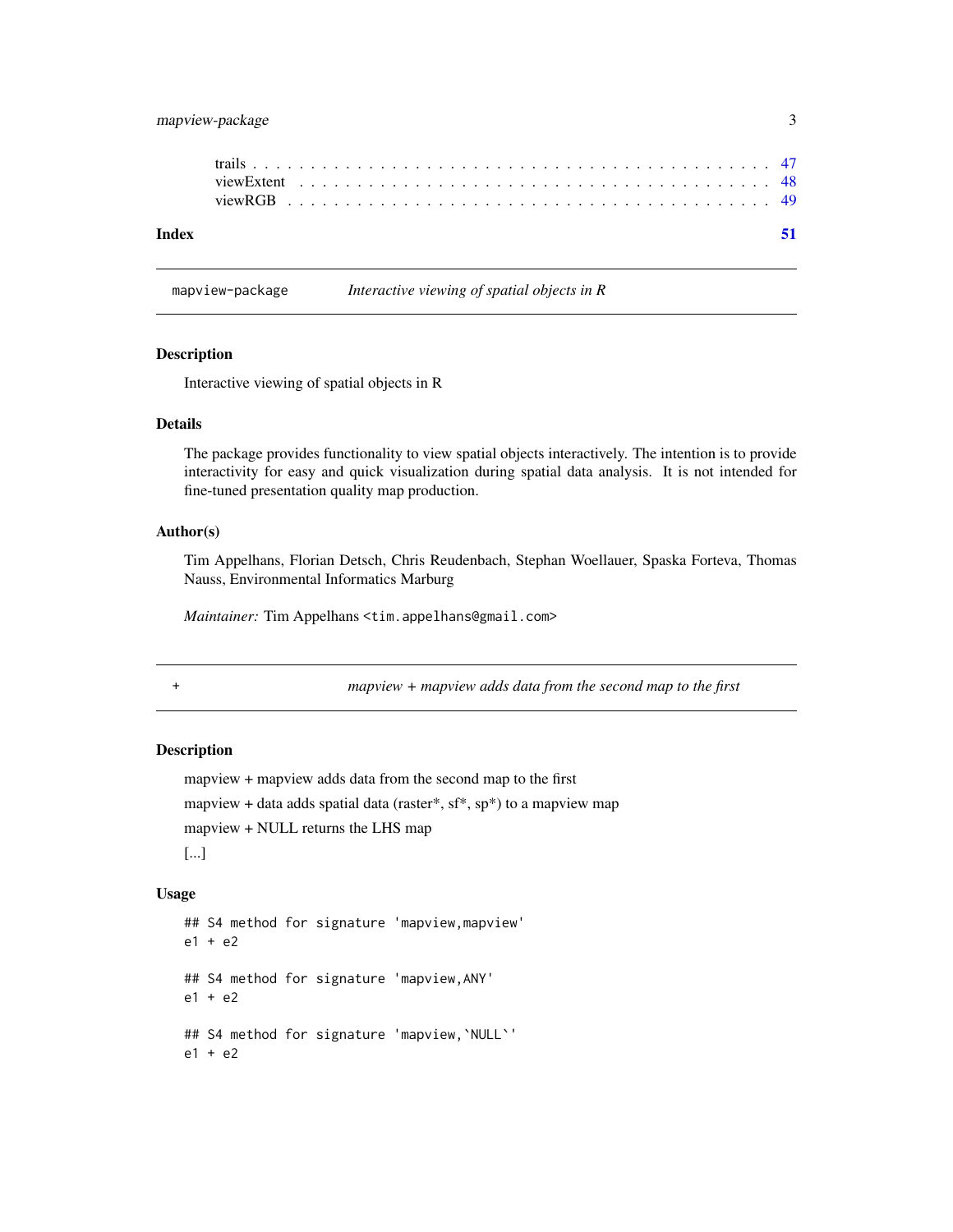```
## S4 method for signature 'mapview,character'
e1 + e2
```
## Arguments

| e1 | a leaflet or map is map to which e2 should be added.                                                 |
|----|------------------------------------------------------------------------------------------------------|
| e2 | a (spatial) object to be added or a map view object from which the objects should<br>be added to e1. |

## Examples

```
m1 <- mapView(franconia, col.regions = "red")
m2 <- mapView(breweries)
### add two mapview objects
m1 + m2
'+'(m2, m1)
### add layers to a mapview object
## Not run:
m1 + breweries + poppendorf[[4]]
## End(Not run)
```
addFeatures *Type agnositc version of* leaflet::add\* *functions.*

## Description

Add simple features geometries from [sf](#page-0-0)

## Usage

```
addFeatures(map, data, pane = "overlayPane", ...)
```
## Arguments

| map      | A leaflet or mapview map.                                                                                                 |
|----------|---------------------------------------------------------------------------------------------------------------------------|
| data     | A sf object to be added to the map.                                                                                       |
| pane     | The name of the map pane for the features to be rendered in.                                                              |
| $\cdots$ | Further arguments passed to the respective leaflet::add*functions. See addCircleMarkers,<br>addPolylines and addPolygons. |

## Value

A leaflet map object.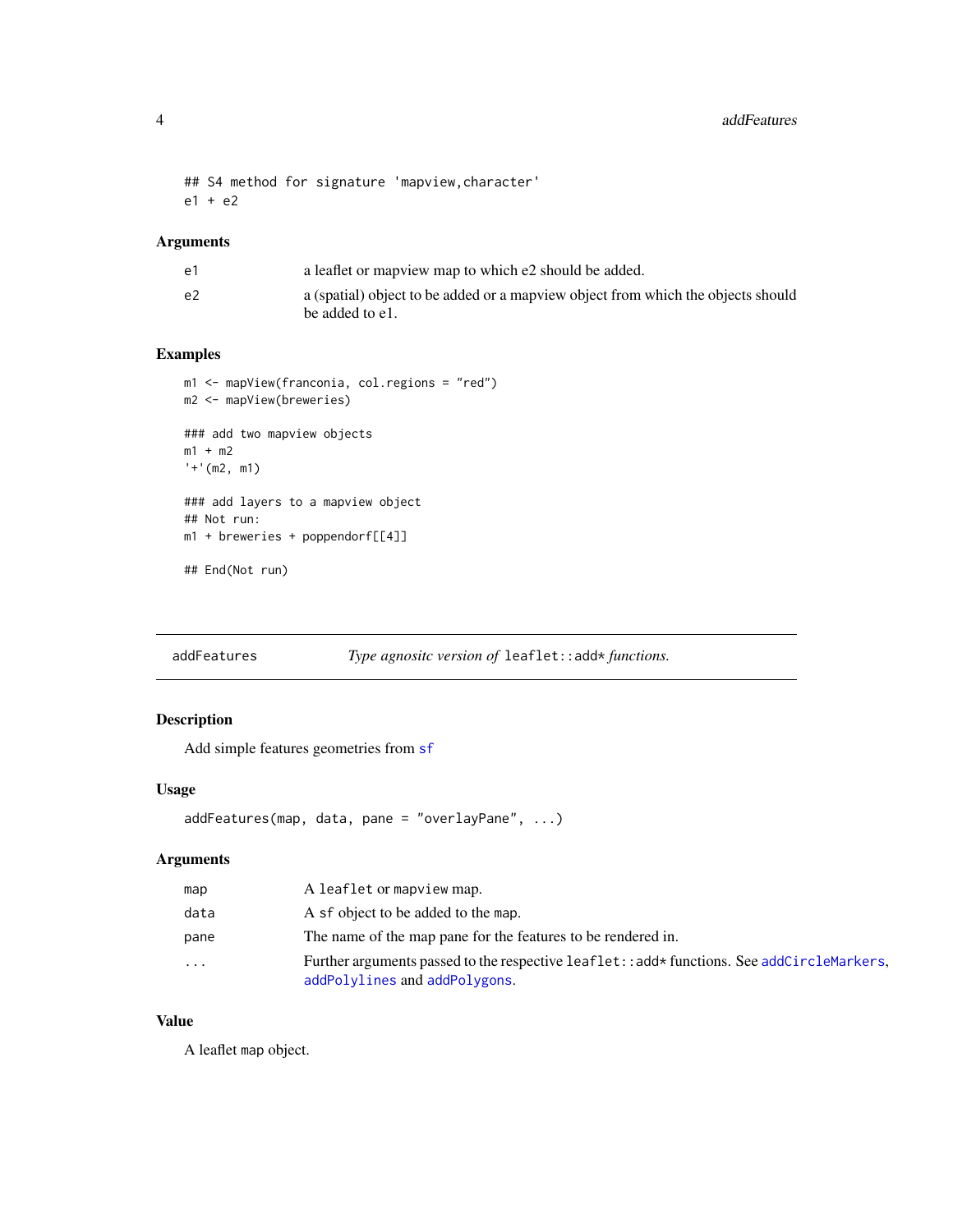## <span id="page-4-0"></span>addHomeButton 5

## Examples

library(leaflet)

```
leaflet() %>% addProviderTiles("OpenStreetMap") %>% addCircleMarkers(data = breweries)
leaflet() %>% addProviderTiles("OpenStreetMap") %>% addFeatures(data = breweries)
leaflet() %>% addProviderTiles("OpenStreetMap") %>% addPolylines(data = atlStorms2005)
leaflet() %>% addProviderTiles("OpenStreetMap") %>% addFeatures(atlStorms2005)
leaflet() %>% addProviderTiles("OpenStreetMap") %>% addPolygons(data = franconia)
leaflet() %>% addProviderTiles("OpenStreetMap") %>% addFeatures(franconia)
```
addHomeButton *Add a home button / zoom-to-layer button to a map.*

#### Description

This function adds a button to the map that enables zooming to a provided [extent](#page-0-0) / [bbox](#page-0-0).

#### Usage

```
addHomeButton(map, ext, layer.name = "layer", position = "bottomright",
 add = TRUE)
```
removeHomeButton(map)

#### Arguments

| map        | a map view or leaflet object.                                                                                           |
|------------|-------------------------------------------------------------------------------------------------------------------------|
| ext        | the extent / bbox to zoom to.                                                                                           |
| laver.name | the name of the layer to be zoomed to (or any character string)                                                         |
| position   | the position of the button (one of 'topieft', 'topinght', 'bottometht', 'bottom-<br>right'). Defaults to 'bottomright'. |
| add        | logical. Whether to add the button to the map (mainly for internal use).                                                |

#### Functions

• removeHomeButton: remove a homeButton from a map

## Examples

```
library(leaflet)
library(raster)
```

```
m <- leaflet() %>%
 addProviderTiles("OpenStreetMap") %>%
```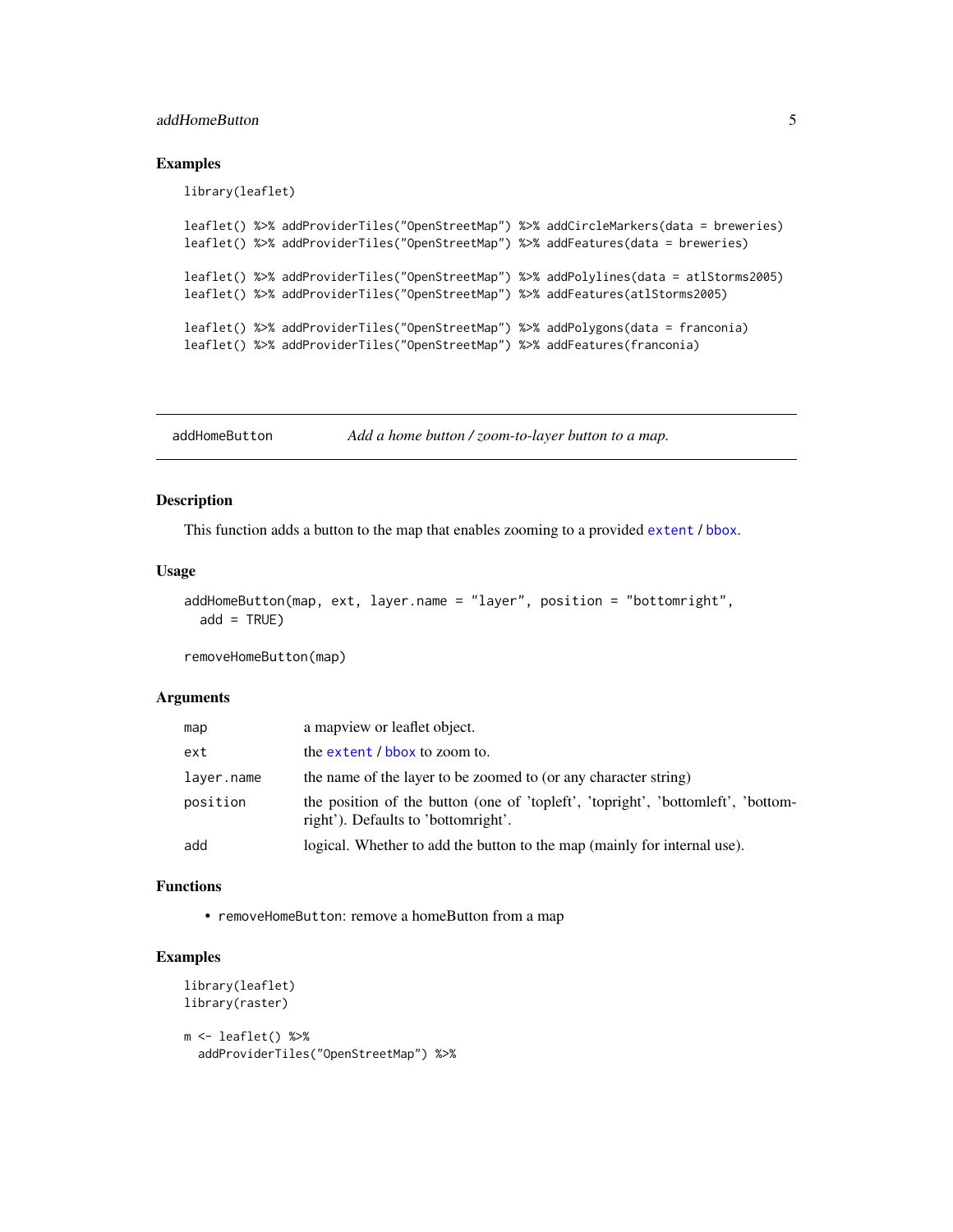```
addCircleMarkers(data = breweries) %>%
  addHomeButton(extent(breweries), "breweries")
m
## remove the button
```
removeHomeButton(m)

addImageQuery *Add image query functionality to leaflet/mapview map.*

#### Description

Add image query functionality to leaflet/mapview map.

#### Usage

```
addImageQuery(map, x, band = 1, group = NULL, layerId = NULL,project = TRUE, type = c("mousemove", "click"), digits,
 position = "topright", prefix = "Layer", ...)
```
#### Arguments

| map       | the map with the RasterLayer to be queried.                                                                                                          |
|-----------|------------------------------------------------------------------------------------------------------------------------------------------------------|
| X         | the RasterLayer that is to be queried.                                                                                                               |
| band      | for stars layers, the band number to be queried.                                                                                                     |
| group     | the group of the RasterLayer to be queried.                                                                                                          |
| layerId   | the layerId of the RasterLayer to be queried. Needs to be the same as supplied<br>in addRasterImage or link{addStrasImage}.                          |
| project   | whether to project the RasterLayer to conform with leaflets expected crs. De-<br>faults to TRUE and things are likely to go haywire if set to FALSE. |
| type      | whether query should occur on 'mousemove' or 'click'. Defaults to 'mouse-<br>move'.                                                                  |
| digits    | the number of digits to be shown in the display field.                                                                                               |
| position  | where to place the display field. Default is 'topright'.                                                                                             |
| prefix    | a character string to be shown as prefix for the layerId.                                                                                            |
| $\ddotsc$ | currently not used.                                                                                                                                  |

#### Details

This function enables Raster\*/stars objects added to leaflet/mapview maps to be queried. Standard query is on 'mousmove', but can be changed to 'click'. Note that for this to work, the layerId needs to be the same as the one that was set in [addRasterImage](#page-0-0) or link{addStrasImage}. Currently only works for numeric values (i.e. numeric/integer and factor values are supported).

<span id="page-5-0"></span>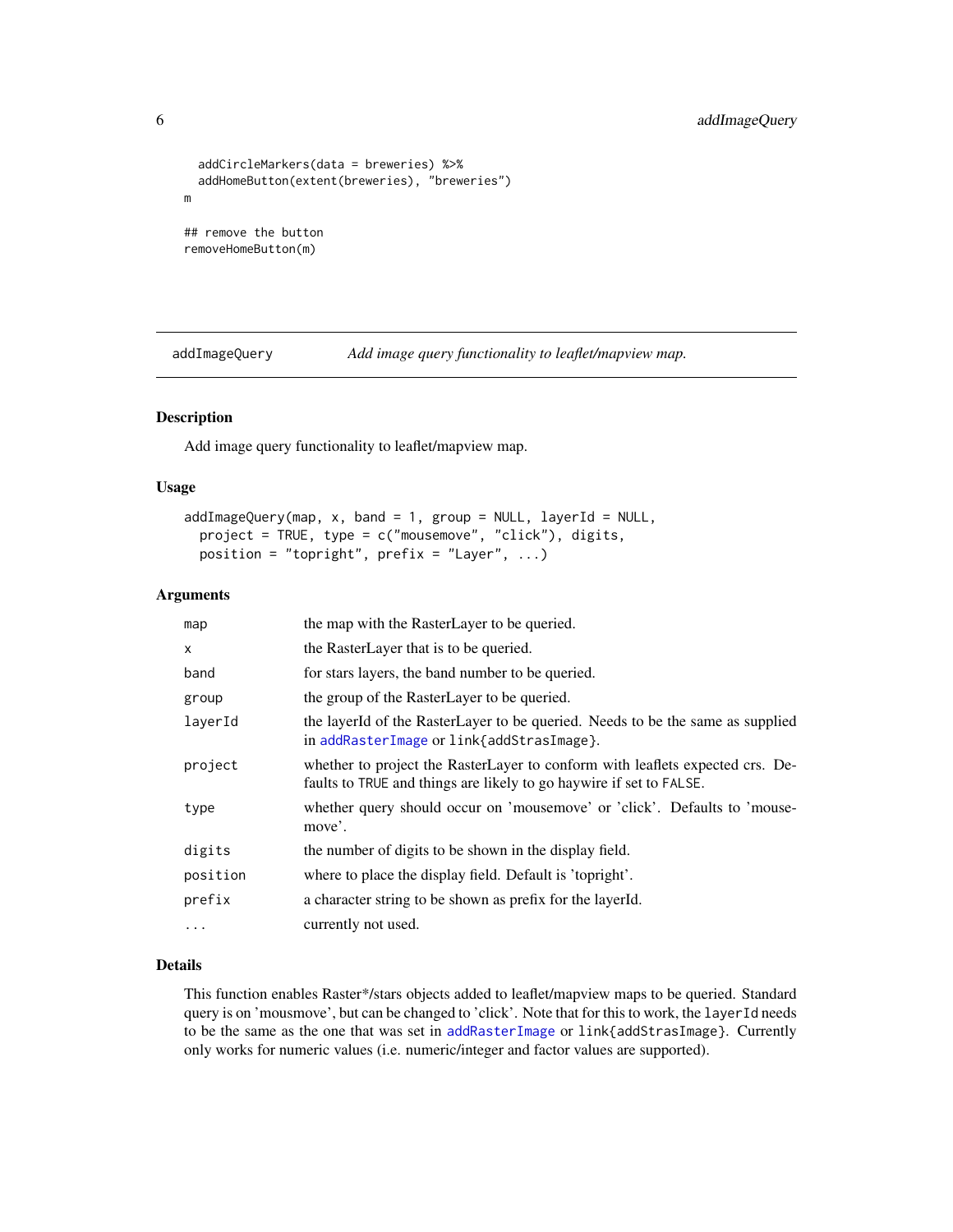#### <span id="page-6-0"></span>addLogo 7

## Value

A leaflet map object.

#### Examples

```
## Not run:
library(leaflet)
library(mapview)
leaflet() %>%
  addProviderTiles("OpenStreetMap") %>%
  addRasterImage(poppendorf[[1]], project = TRUE, group = "poppendorf",
                 layerId = "poppendorf") %>%
  addImageQuery(poppendorf[[1]], project = TRUE,
                layerId = "poppendorf") %>%
  addLayersControl(overlayGroups = "poppendorf")
```
## End(Not run)

addLogo *add a local or remote image (png, jpg, gif, bmp, ...) to a leaflet map*

#### Description

This function adds an image to a map. Both local and remote (web) image sources are supported. Position on the map is completely controllable.

#### Usage

```
addLogo(map, img, alpha = 1, src = c("remote", "local"), url,
 position = c("topleft", "topright", "bottomleft", "bottomright"),
 offset.x = 50, offset.y = 13, width = 60, height = 60)
```

| map      | a mapview or leaflet object.                                                                                      |
|----------|-------------------------------------------------------------------------------------------------------------------|
| img      | the image to be added to the map.                                                                                 |
| alpha    | opacity of the added image.                                                                                       |
| src      | character specifying the source location ("local" for images from the disk, "re-<br>mote" for web image sources). |
| url      | an optional URL to be opened when clicking on the image (e.g. company's<br>homepage).                             |
| position | one of "topleft", "topright", "bottomleft", "bottomright".                                                        |
| offset.x |                                                                                                                   |
|          | the offset in x direction from the chosen position (in pixels).                                                   |
| offset.y | the offset in y direction from the chosen position (in pixels).                                                   |
| width    | width of the rendered image in pixels.                                                                            |
| height   | height of the rendered image in pixels.                                                                           |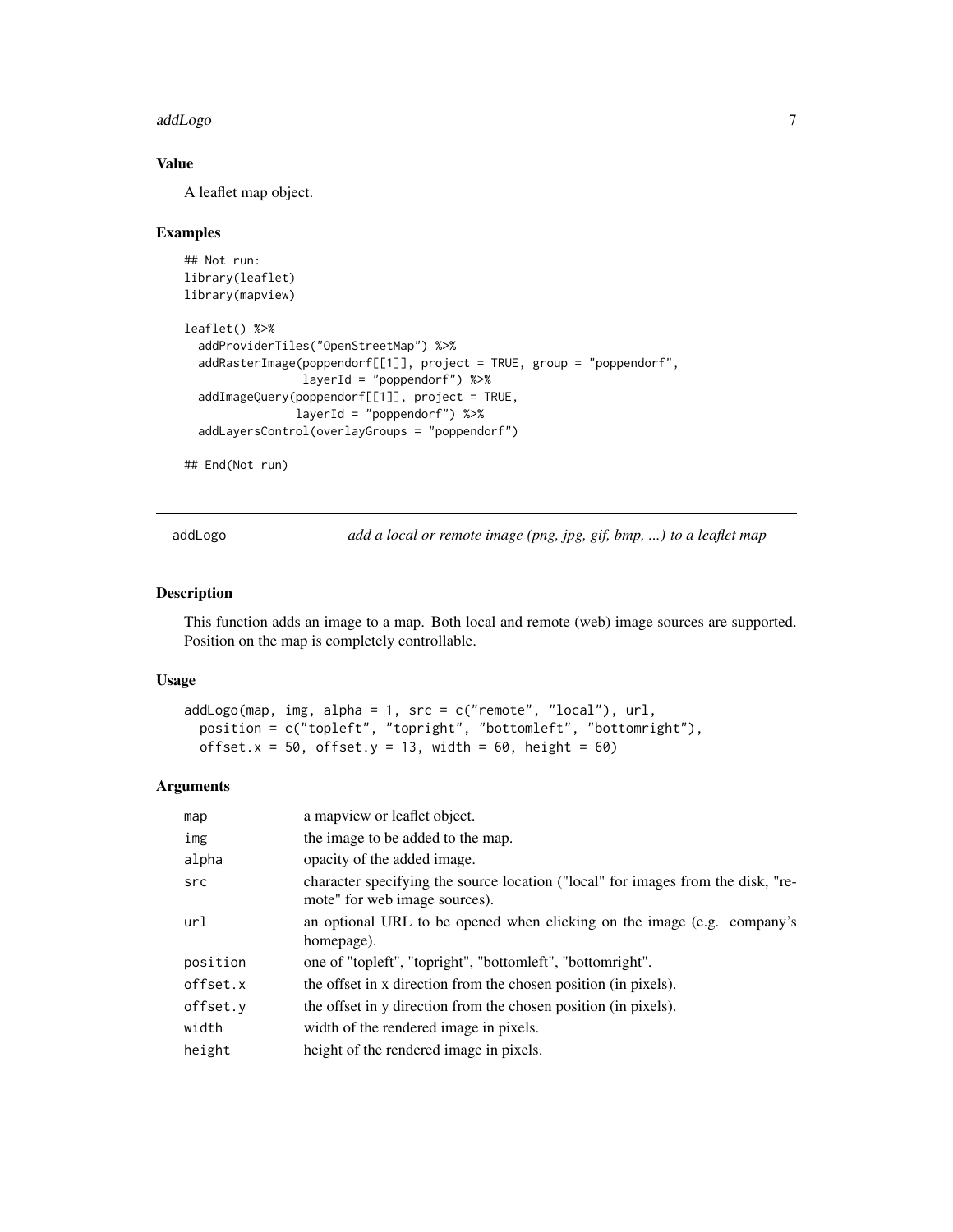#### Examples

```
library(leaflet)
## default position is topleft next to zoom control
img <- "https://www.r-project.org/logo/Rlogo.svg"
leaflet() %>% addTiles() %>% addLogo(img, url = "https://www.r-project.org/logo/")
## with local image
library(png)
img <- system.file("img", "Rlogo.png", package="png")
leaflet() %>% addTiles() %>% addLogo(img, src = "local", alpha = 0.3)
## dancing banana gif :-)
m <- mapview(breweries91)
addLogo(m, "https://jeroenooms.github.io/images/banana.gif",
       position = "bottomleft",
       offset.x = 5,
       offset.y = 40,width = 100,
       height = 100)
```
addMouseCoordinates *Add mouse coordinate information at top of map.*

#### Description

This function adds a box displaying the current cursor location (latitude, longitude and zoom level) at the top of a rendered mapview or leaflet map. In case of mapview, this is automatically added. NOTE: The information will only render once a mouse movement has happened on the map.

#### Usage

```
addMouseCoordinates(map, style = c("detailed", "basic"), epsg = NULL,
 proj4string = NULL, native.crs = FALSE)
```
removeMouseCoordinates(map)

| map         | a mapview or leaflet object.                                                                  |
|-------------|-----------------------------------------------------------------------------------------------|
| style       | whether to show 'detailed' or 'basic' mouse position info. See Details for an<br>explanation. |
| epsg        | the epsg string to be shown.                                                                  |
| proj4string | the proj4string to be shown.                                                                  |
| native.crs  | logical. whether to use the native crs in the coordinates box.                                |

<span id="page-7-0"></span>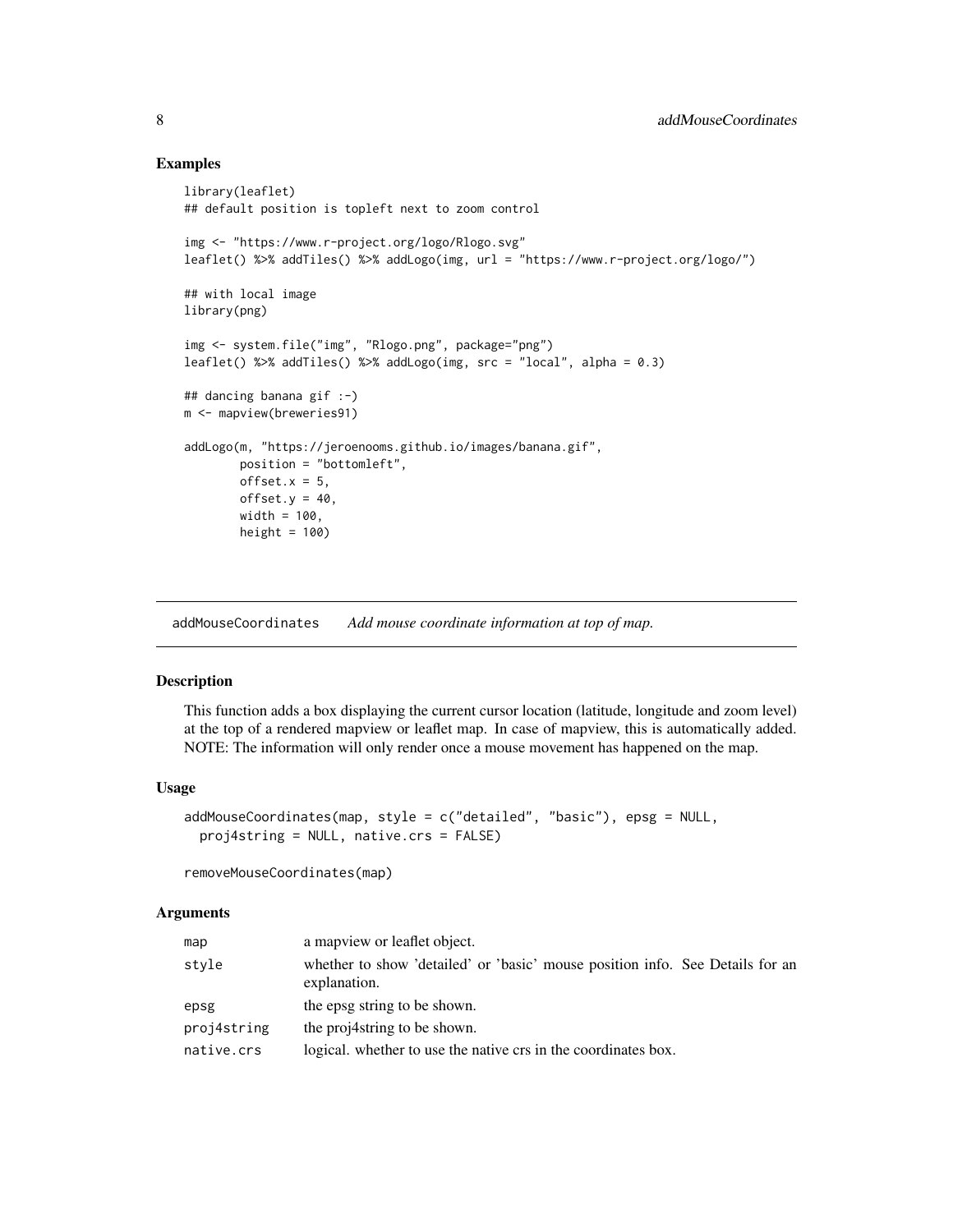## <span id="page-8-0"></span>addStarsImage 9

#### Details

If style is set to "detailed", the following information will be displayed:

- x: x-position of the mouse cursor in projected coordinates
- y: y-position of the mouse cursor in projected coordinates
- epsg: the epsg code of the coordinate reference system of the map
- proj4: the proj4 definition of the coordinate reference system of the map
- lat: latitude position of the mouse cursor
- lon: longitude position of the mouse cursor
- zoom: the current zoom level

If style is set to "basic", only 'lat', 'lon' and 'zoom' are shown.

## Functions

• removeMouseCoordinates: remove mouse coordinates information from a map

#### Examples

library(leaflet)

```
leaflet() %>% addProviderTiles("OpenStreetMap") # without mouse position info
leaflet() %>%
  addProviderTiles("OpenStreetMap") %>%
  addMouseCoordinates(style = "basic") # with basic mouse position info
leaflet() %>%
  addProviderTiles("OpenStreetMap") %>%
  addMouseCoordinates() # with detailed mouse position info
```
m = mapview(breweries) removeMouseCoordinates(m)

addStarsImage *Add stars layer to a leaflet map*

#### Description

Add stars layer to a leaflet map

### Usage

```
addStarsImage(map, x, band = 1, colors = "Spectral", opacity = 1,
  \alpha attribution = NULL, layerId = NULL, group = NULL,
  project = FALSE, method = c("bilinear", "ngb"), maxBytes = 4 \times 1024* 1024)
```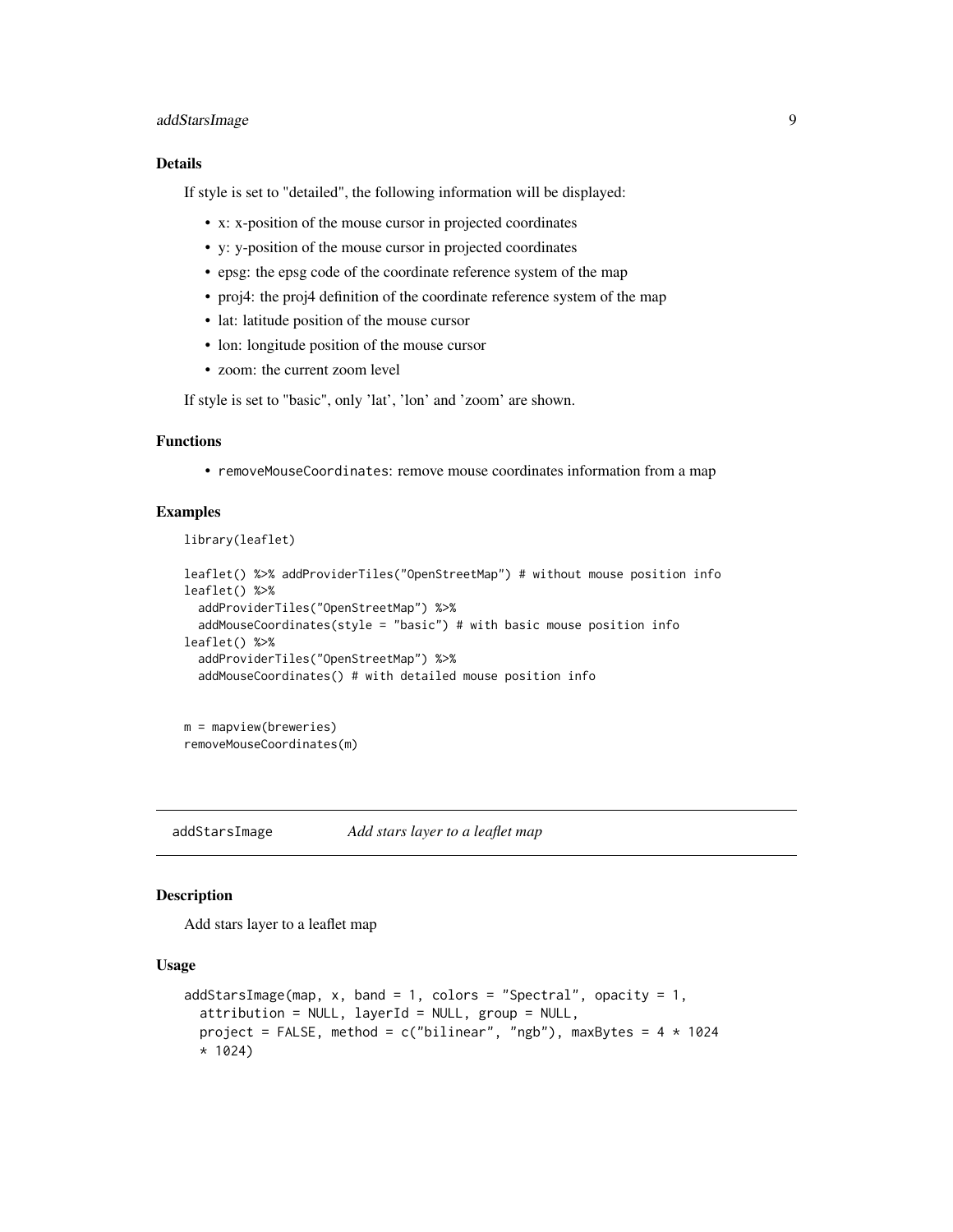## <span id="page-9-0"></span>Arguments

| map         | a mapview or leaflet object.                                                                                                                                                                                                                                                |
|-------------|-----------------------------------------------------------------------------------------------------------------------------------------------------------------------------------------------------------------------------------------------------------------------------|
| X           | a stars layer.                                                                                                                                                                                                                                                              |
| band        | the band number to be plotted.                                                                                                                                                                                                                                              |
| colors      | the color palette (see colorNumeric) or function to use to color the raster values<br>(hint: if providing a function, set na.color to "#00000000" to make NA areas<br>transparent)                                                                                          |
| opacity     | the base opacity of the raster, expressed from 0 to 1                                                                                                                                                                                                                       |
| attribution | the HTML string to show as the attribution for this layer                                                                                                                                                                                                                   |
| layerId     | the layer id                                                                                                                                                                                                                                                                |
| group       | the name of the group this raster image should belong to (see the same parameter<br>under addTiles)                                                                                                                                                                         |
| project     | if TRUE, automatically project x to the map projection expected by Leaflet<br>(EPSG:3857); if FALSE, it's the caller's responsibility to ensure that x is al-<br>ready projected, and that $extent(x)$ is expressed in WGS84 latitude/longitude<br>coordinates              |
| method      | the method used for computing values of the new, projected raster image. "bilin-<br>ear" (the default) is appropriate for continuous data, "ngb" - nearest neighbor - is<br>appropriate for categorical data. Ignored if project = FALSE. See projectRaster<br>for details. |
| maxBytes    | the maximum number of bytes to allow for the projected image (before base64<br>encoding); defaults to 4MB.                                                                                                                                                                  |

## Details

This is an adaption of [addRasterImage](#page-0-0). See that documentation for details.

## Examples

```
## Not run:
library(stars)
library(leaflet)
tif = system.file("tif/L7_ETMs.tif", package = "stars")
x = read\_stars(tif)leaflet() %>%
  addProviderTiles("OpenStreetMap") %>%
  addStarsImage(x, project = TRUE)
```
## End(Not run)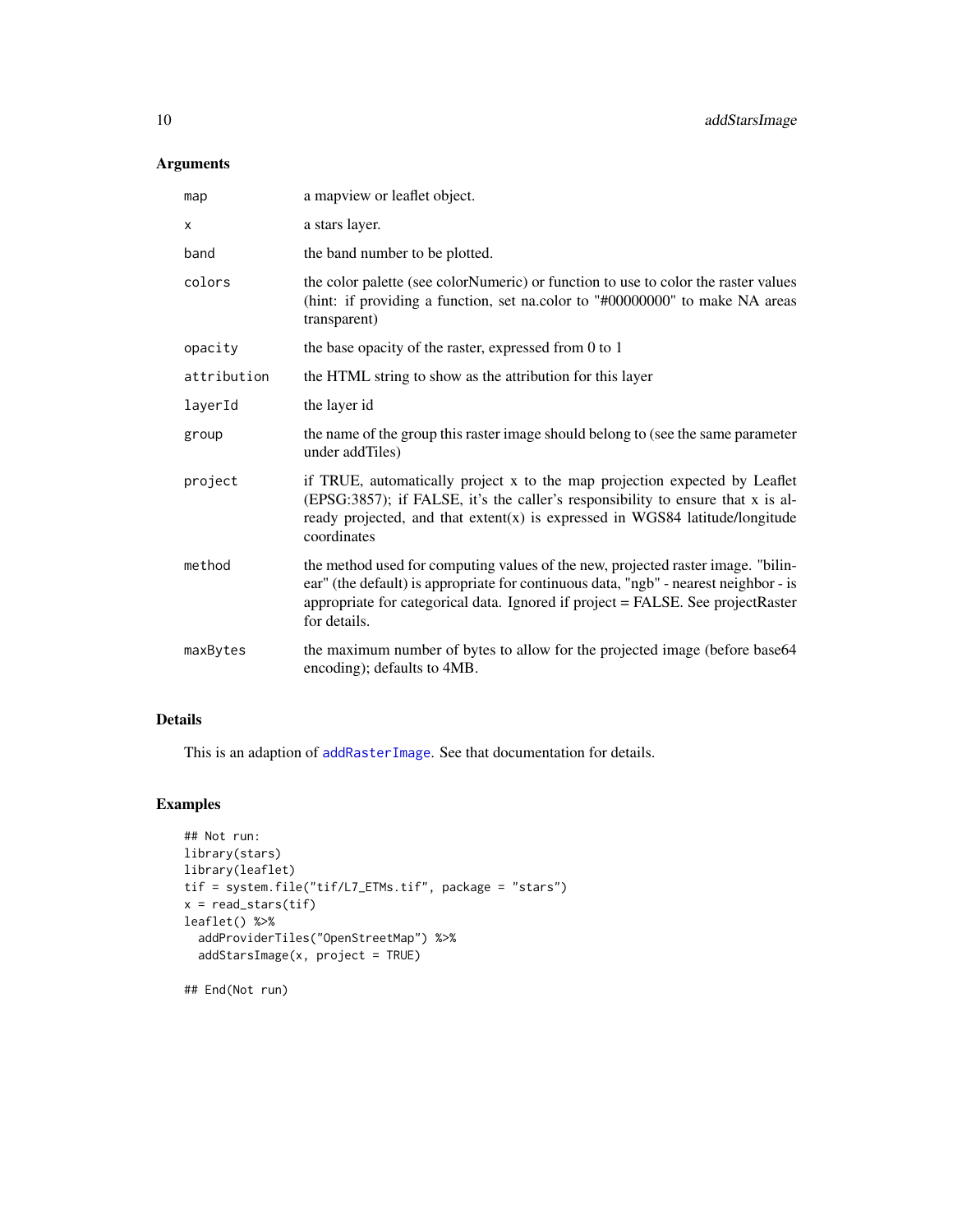<span id="page-10-0"></span>

## Description

Being a wrapper around [addLabelOnlyMarkers](#page-0-0), this function provides a smart-and-easy solution to add custom text labels to an existing leaflet or mapview map object.

## Usage

addStaticLabels(map, data, label, group = NULL, layerId = NULL, ...)

## Arguments

| map               | A leaflet or mapview object.                                                                                                  |
|-------------------|-------------------------------------------------------------------------------------------------------------------------------|
| data              | A sf or Spatial * object used for label placement, defaults to the locations of<br>the first dataset in 'map'.                |
| label             | The labels to be placed at the positions indicated by 'data' as character, or any<br>vector that can be coerced to this type. |
| group             | the group of the static labels layer.                                                                                         |
| laverId           | the layer Id of the static labels layer.                                                                                      |
| $\cdot\cdot\cdot$ | Additional arguments passed to label Options.                                                                                 |
|                   |                                                                                                                               |

## Value

A labelled mapview object.

#### Author(s)

Florian Detsch

#### See Also

[addLabelOnlyMarkers](#page-0-0).

## Examples

```
## Not run:
## leaflet label display options
library(leaflet)
```

```
lopt = labelOptions(noHide = TRUE,
                    direction = 'top',
                    textOnly = TRUE)
```

```
## point labels
m1 = mapview(breweries)
```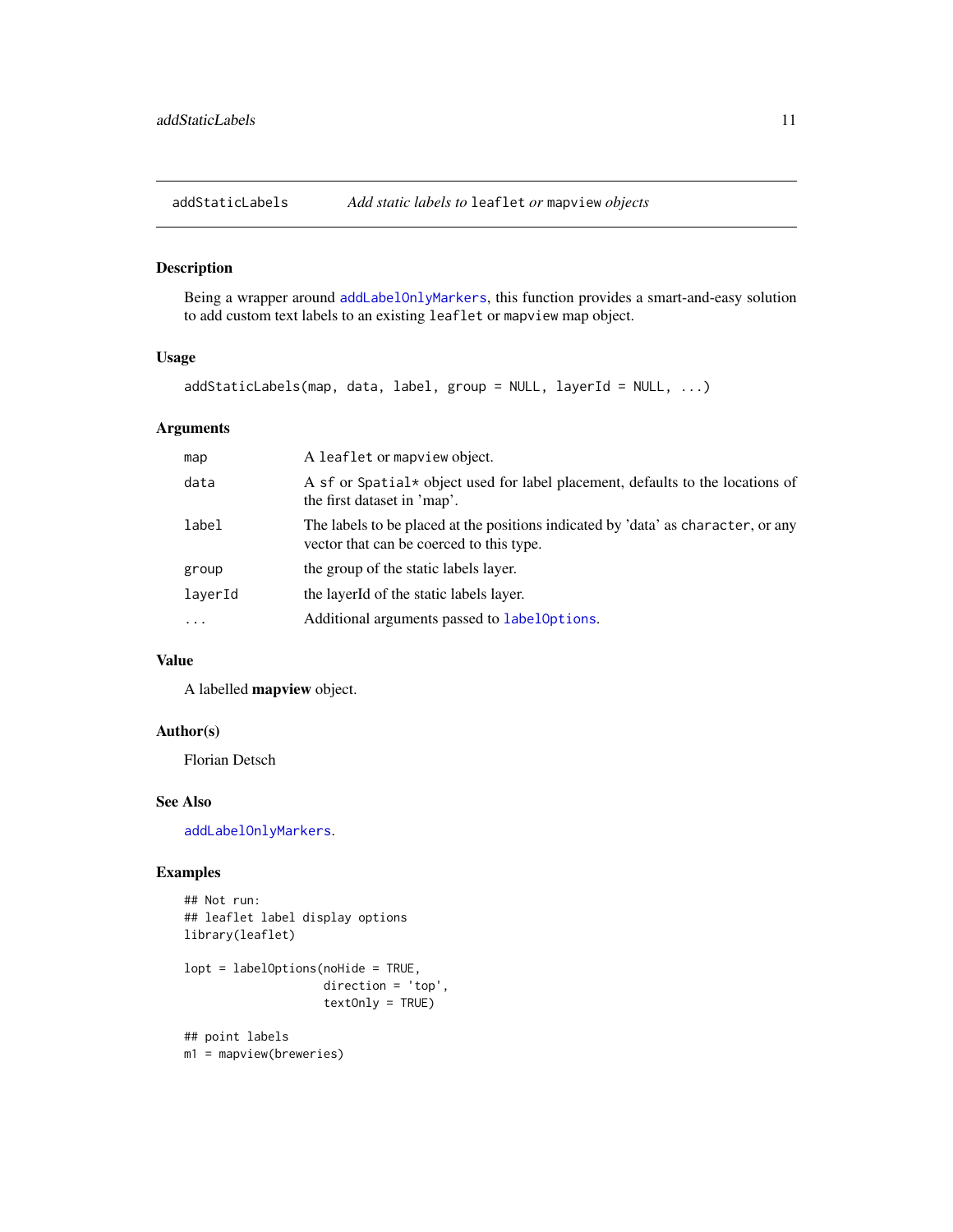#### <span id="page-11-0"></span>12 breweries **breweries**

```
l1 = addStaticLabels(m1,
                     label = breweries$number.of.types,
                     labelOptions = lopt)
l1
## polygon centroid labels
m2 = mapview(franconia)
l2 = addStaticLabels(m2,
                     label = franconia$NAME_ASCI,
                     labelOptions = lopt)
l2
## custom labels
m3 = m2 + m1l3 = addStaticLabels(m3,
                     data = franconia,
                     label = franconia$NAME_ASCI,
                     labelOptions = lopt)
l3
## End(Not run)
```
#### breweries *Selected breweries in Franconia*

#### Description

Selected breweries in Franconia

#### Format

sf feature collection POINT

#### Details

This dataset contains selected breweries in Franconia. It is partly a subset of a larger database that was compiled by students at the University of Marburg for a seminar called "The Geography of Beer: sustainability in the food industry" and partly consists of breweries downloaded from <http://www.bierwandern.de/inhalt/brauereiliste.html> with the kind permission of Rainer Kastl. Note that use of these data is restricted to non-commercial use and that they are explixitly excluded from the GPL lincense that mapview is licensed under.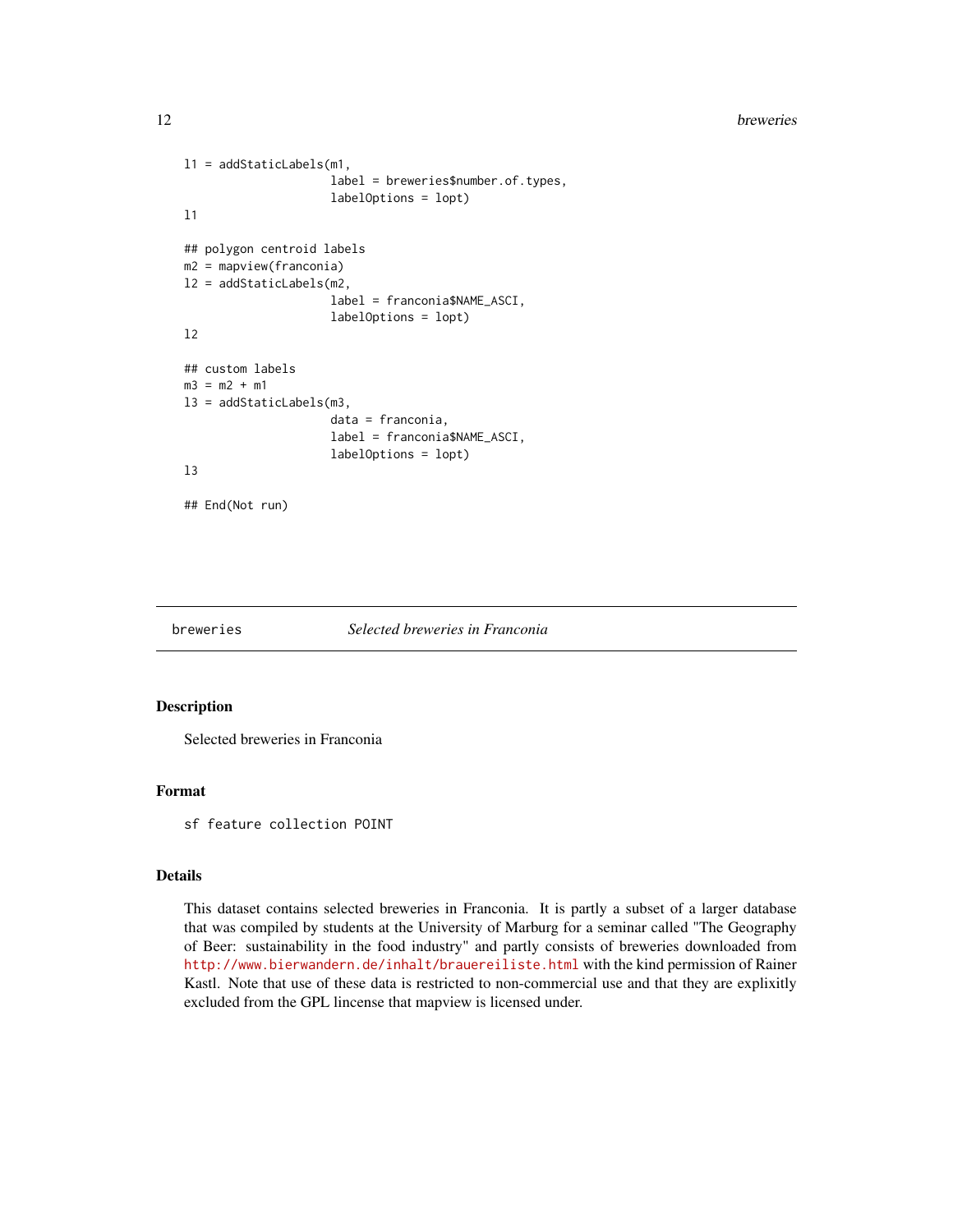<span id="page-12-0"></span>

#### Description

Similar to toJSON from jsonlite, this function takes a set of coordinates as input and converts them to proper JSON format. Note that the function is powered by **Rcpp** which makes it a convenient alternative to existing methods when it comes to processing big datasets.

## Usage

```
## S4 method for signature 'numeric'
coords2JSON(x)
```
## S4 method for signature 'character'  $coords2JSON(x, xy = c(1, 2))$ 

## S4 method for signature 'matrix'  $coords2JSON(x, xy = c(1, 2))$ 

#### Arguments

| X | A 'numeric' vector with a single pair of coordinates or a matrix with mul-                                  |
|---|-------------------------------------------------------------------------------------------------------------|
|   | tiple pairs of input coordinates, typically projected in EPSG:4326 (http://                                 |
|   | spatialreference.org/ref/epsg/wgs-84/).                                                                     |
|   | $\mathbf{r}$ , and $\mathbf{r}$ , and $\mathbf{r}$ , and $\mathbf{r}$ , and $\mathbf{r}$ , and $\mathbf{r}$ |

```
xy An 'integer' vector specifying the coordinate columns.
```
## Value

A single 'character' object in JSON format.

#### Author(s)

Florian Detsch

## Examples

```
crd \leq matrix(ncol = 3, nrow = 12)# x-coordinates
set.seed(10)
crd[, 1] < -rnorm(nrow(crd), 10, 3)# y-coordinates
set.seed(10)
crd[, 2] < -\nrnorm(nrow(crd), 50, 3)# additional data
```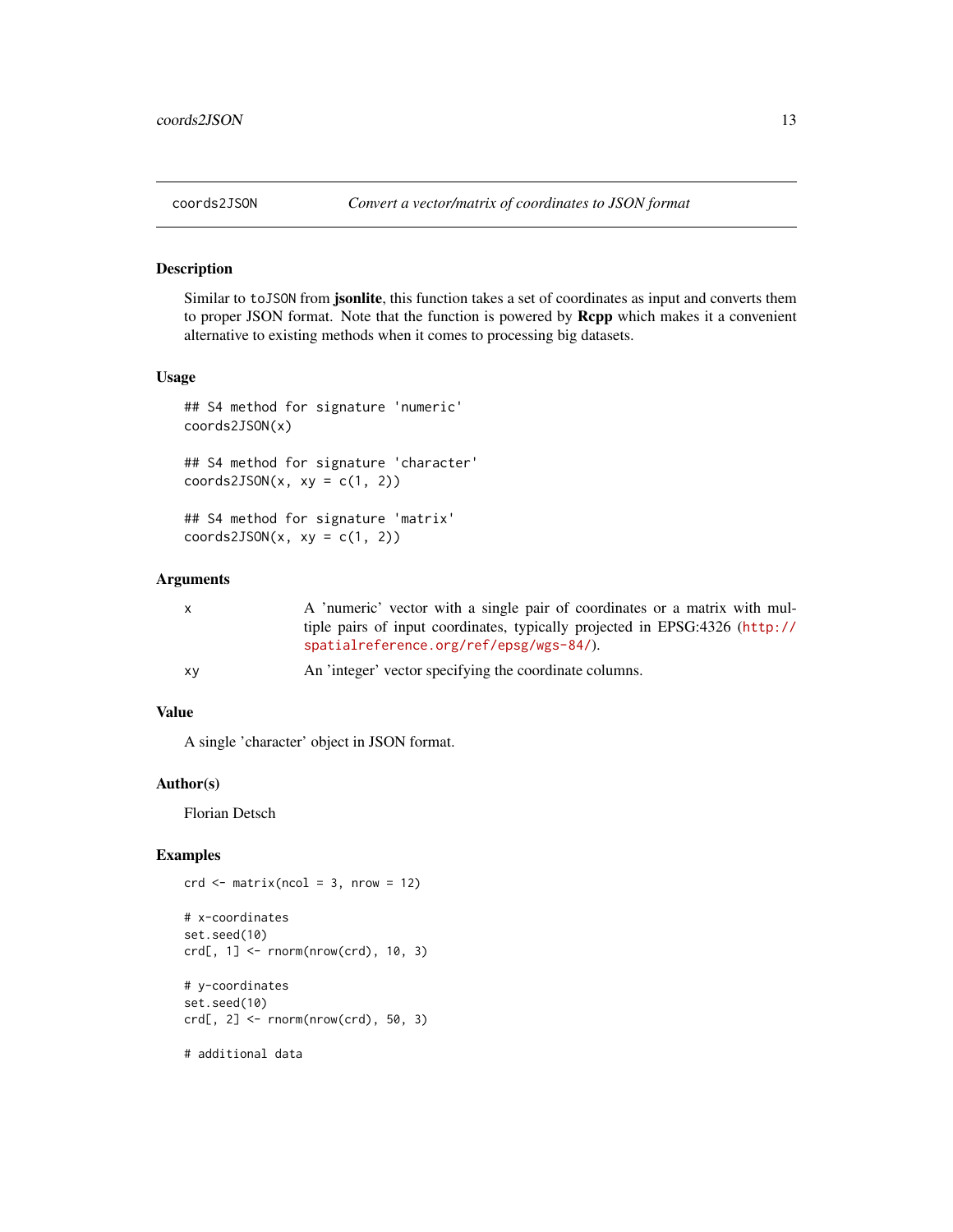#### <span id="page-13-0"></span>14 coords2Lines

```
crd[, 3] <- month.abb
# reformat a single pair of coordinates
coords2JSON(crd[1, ])
# reformat multiple pairs of coordinates at once
coords2JSON(crd)
```
coords2Lines *Convert points to SpatialLines\**

## Description

Create a SpatialLines\* object from a Line object or set of point coordinates in one go, i.e. without being required to run through the single steps outlined in [SpatialLines](#page-0-0).

## Usage

```
## S4 method for signature 'matrix'
coords2Lines(coords, ID, data, match.ID = TRUE, ...)
```

```
## S4 method for signature 'Line'
coords2Lines(coords, ID, data, match.ID = TRUE, ...)
```
#### Arguments

| coords    | Line object or 2-column numeric matrix with x and y coordinates.            |
|-----------|-----------------------------------------------------------------------------|
| ΙD        | character, see Lines.                                                       |
| data      | data. frame with data to add to the output SpatialLines* object (optional). |
| match.ID  | logical, see SpatialLinesDataFrame.                                         |
| $\ddotsc$ | Further arguments passed on to SpatialLines ( <i>i.e.</i> , proj4string).   |

## Value

If data is missing, a SpatialLines object; else a SpatialLinesDataFrame object.

## See Also

[SpatialLines-class](#page-0-0), [SpatialLinesDataFrame](#page-0-0).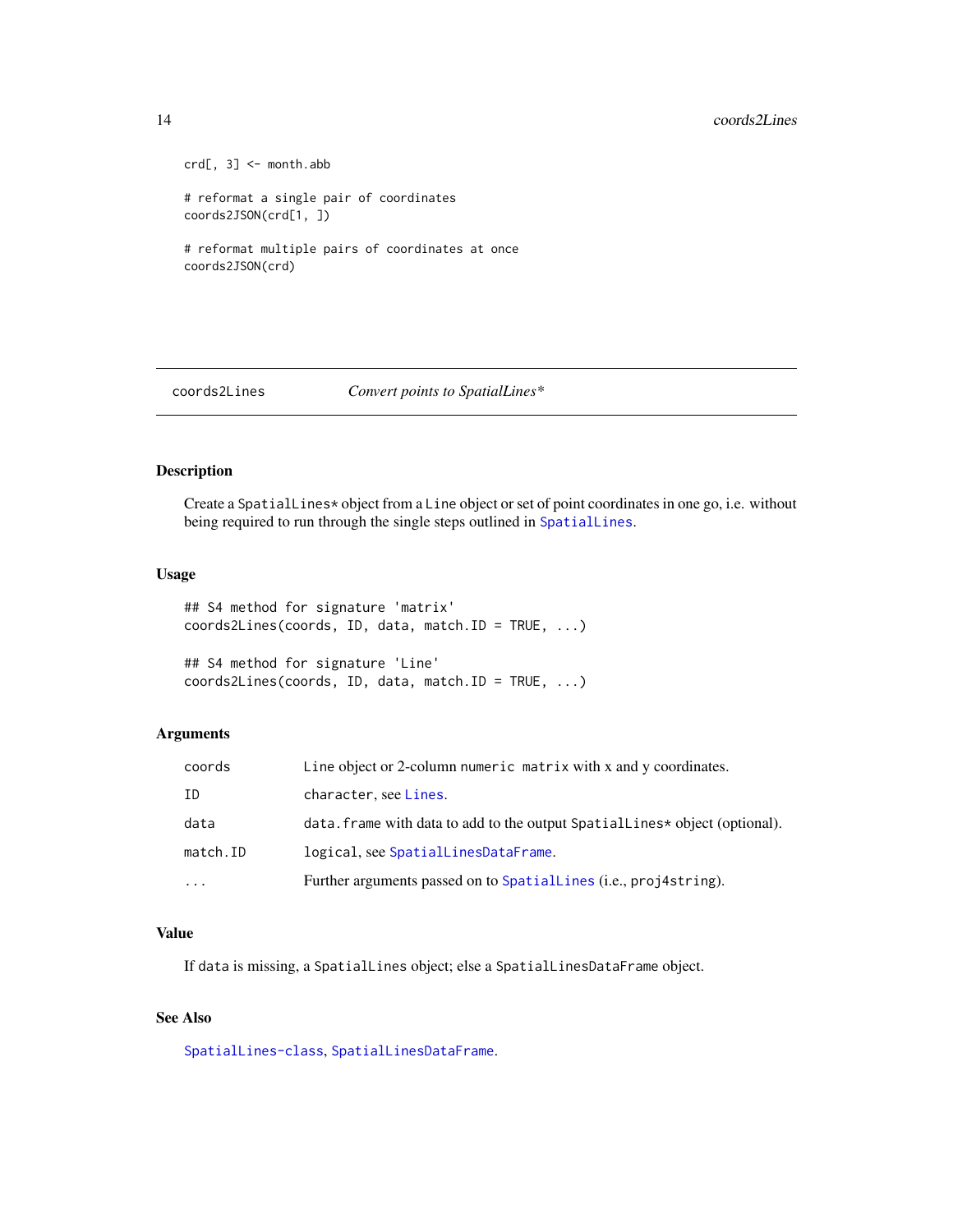## <span id="page-14-0"></span>coords2Polygons 15

## Examples

library(sp)

```
\text{coordinates1} \leftarrow \text{cbind}(c(2, 4, 4, 1, 2), c(2, 3, 5, 4, 2))sln1 <- coords2Lines(coords1, ID = "A")
coords2 \leq \text{cbind}(c(5, 4, 2, 5), c(2, 3, 2, 2))sln2 <- coords2Lines(coords2, ID = "B")
mapview(sln1)
plot(sln1, col = "grey75")
plot(sln2, col = "grey25", add = TRUE)
```
coords2Polygons *Convert points to SpatialPolygons\**

## Description

Create a SpatialPolygons\* object from a Polygon object or set of point coordinates in one go, i.e. without being required to run through the single steps outlined in [SpatialPolygons](#page-0-0).

#### Usage

```
## S4 method for signature 'matrix'
coords2Polygons(coords, hole = NA, ID, data,
 match.ID = TRUE, ...)
```

```
## S4 method for signature 'Polygon'
coords2Polygons(coords, ID, data, match.ID = TRUE,
  ...)
```
## Arguments

| Polygon object or 2-column numeric matrix with x and y coordinates.             |
|---------------------------------------------------------------------------------|
| logical, see Polygon.                                                           |
| character, see Polygons.                                                        |
| data. frame with data to add to the output Spatial Polygons* object (optional). |
| logical, see SpatialPolygonsDataFrame.                                          |
| Further arguments passed on to SpatialPolygons (i.e., p0 and proj4string).      |
|                                                                                 |

## Value

If data is missing, a SpatialPolygons object; else a SpatialPolygonsDataFrame object.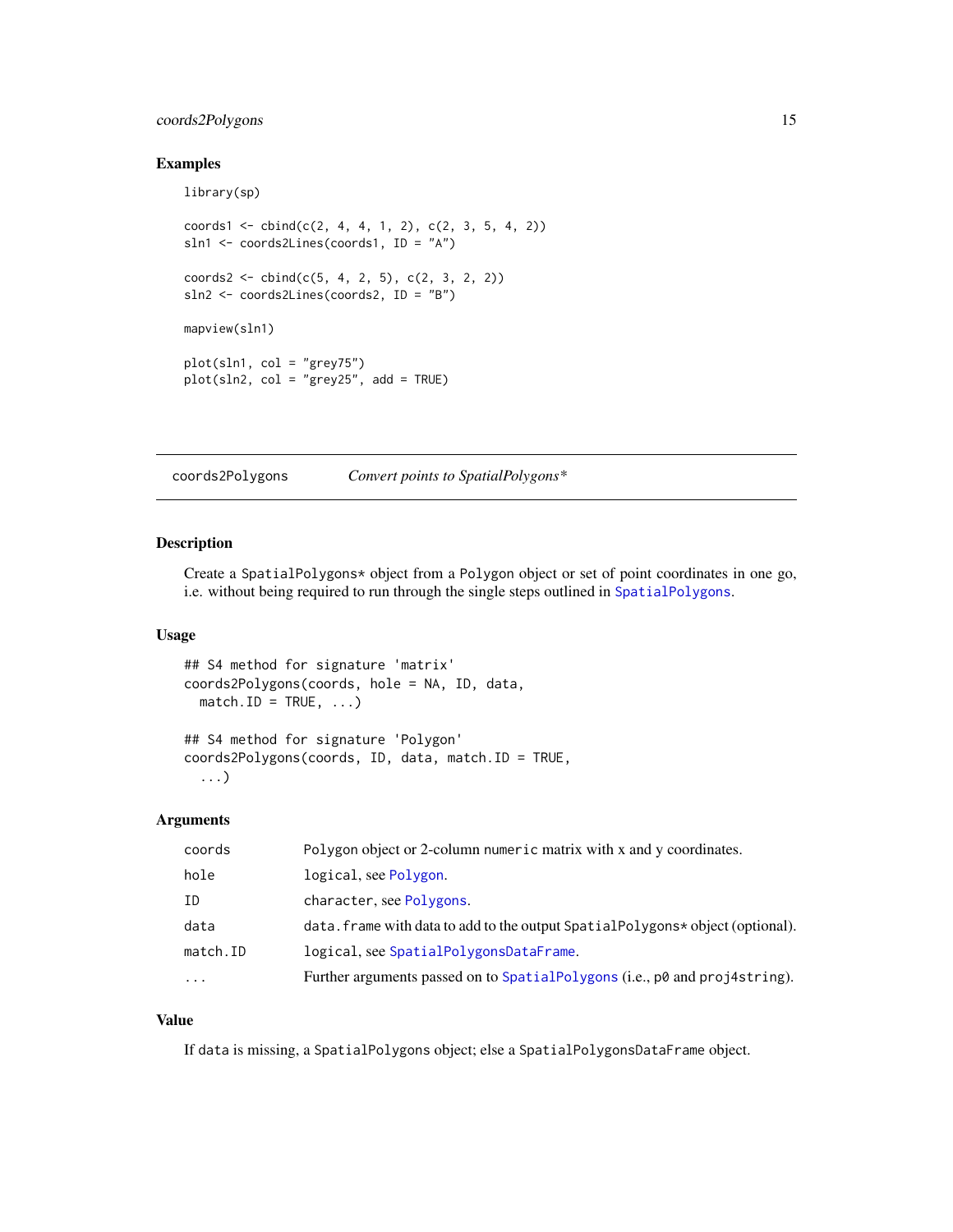## See Also

[SpatialPolygons-class](#page-0-0), [SpatialPolygonsDataFrame](#page-0-0).

## Examples

```
library(sp)
```

```
coords1 \leq -cbind(c(2, 4, 4, 1, 2), c(2, 3, 5, 4, 2))spy1 <- coords2Polygons(coords1, ID = "A")
coords2 <- cbind(c(5, 4, 2, 5), c(2, 3, 2, 2))
spy2 <- coords2Polygons(coords2, ID = "B")
plot(spy1, col = "grey75")
plot(spy2, col = "grey25", add = TRUE)
```
cubeView *View a RasterStack or RasterBrick as 3-dimensional data cube.*

## Description

Create a 3D data cube from a RasterStack or RasterBrick. The cube can be freely rotated so that Hovmoller views of x - z and y - z are possible.

### Usage

```
cubeView(x, at, col.regions = mapviewGetOption("raster.palette"),
  na.color = mapviewGetOption("na.color"), legend = TRUE)
```
cubeview(...)

| x           | a RasterStack or RasterBrick                                           |
|-------------|------------------------------------------------------------------------|
| at          | the breakpoints used for the visualisation. See levelplot for details. |
| col.regions | color (palette). See levelplot for details.                            |
| na.color    | color for missing values.                                              |
| legend      | logical. Whether to plot a legend.                                     |
| .           | currently not used.                                                    |

<span id="page-15-0"></span>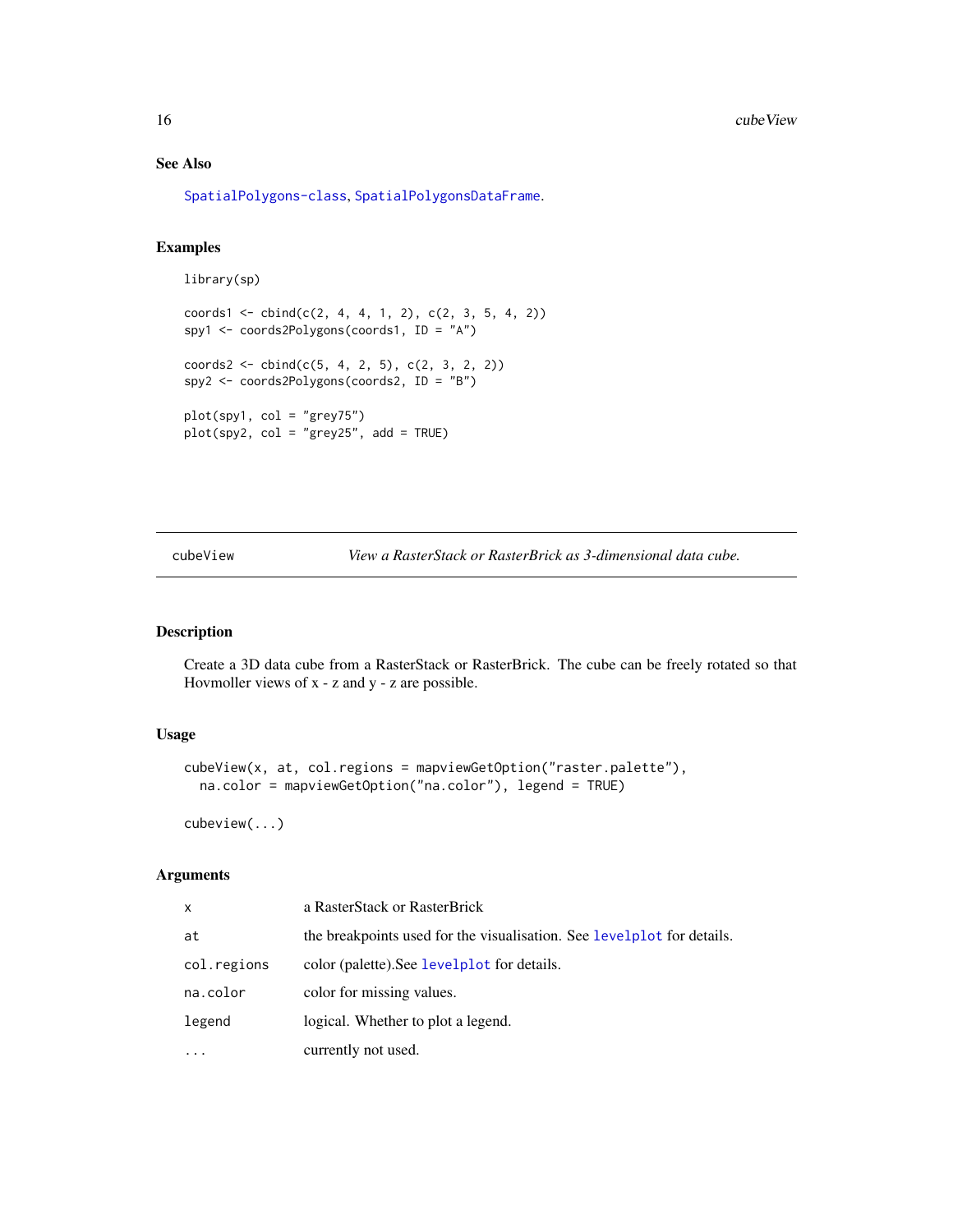## <span id="page-16-0"></span>Details

The visible layers are alterable by keys: x-axis: LEFT / RIGHT arrow key y-axis: DOWN / UP arrow key z-axis: PAGE\_DOWN / PAGE\_UP key

Note: In RStudio cubeView may show a blank viewer window. In this case open the view in a web-browser (RStudio button at viewer: "show in new window").

Note: Because of key focus issues key-press-events are not always recognised within RStudio at Windows. In this case open the view in a web-browser (RStudio button at viewer: "show in new window").

Press and hold left mouse-button to rotate the cube. Press and hold right mouse-button to move the cube. Spin mouse-wheel or press and hold middle mouse-button and move mouse down/up to zoom the cube.

#### Functions

• cubeview: alias for ease of typing

#### Author(s)

Stephan Woellauer and Tim Appelhans

## Examples

```
## Not run:
library(raster)
kili_data <- system.file("extdata", "kiliNDVI.tif", package = "mapview")
kiliNDVI <- stack(kili_data)
cubeView(kiliNDVI)
clr <- viridisLite::viridis
cubeView(kiliNDVI, at = seq(-0.15, 0.95, 0.1), col. regions = clr)## End(Not run)
```
cubeViewOutput *Widget output function for use in Shiny*

## Description

Widget output function for use in Shiny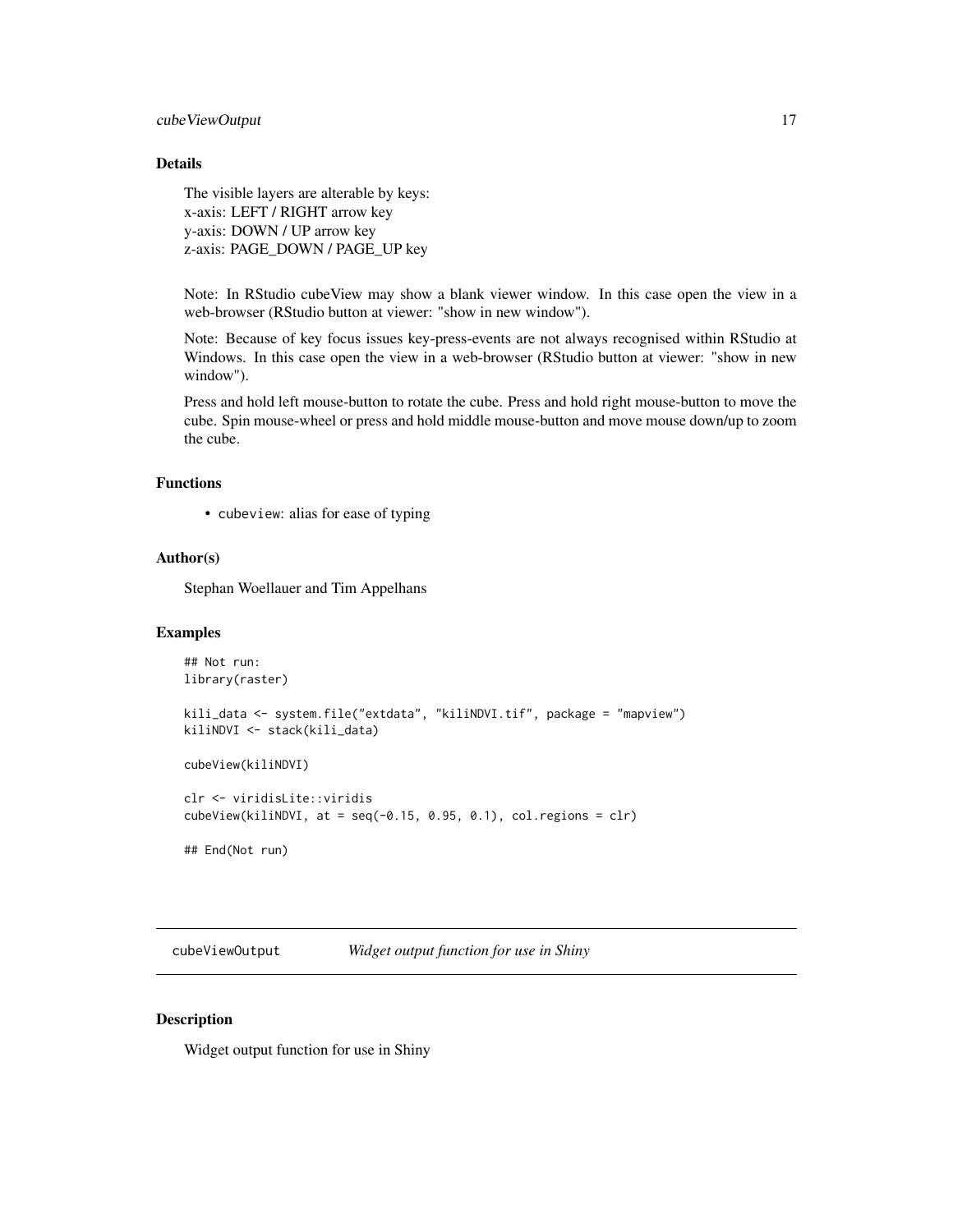#### Usage

```
cubeViewOutput(outputId, width = "100%", height = "400px")
```
#### Arguments

outputId Output variable to read from width, height the width and height of the map (see [shinyWidgetOutput](#page-0-0))

franconia *Administrative district borders of Franconia*

## Description

Administrative district borders of Franconia

## Format

sf feature collection MULTIPOLYGON

#### Details

The NUTS\_2013\_01M\_SH.zip archive was downloaded on 23/03/2017 from [http://ec.europa.](http://ec.europa.eu/eurostat/web/gisco/geodata/reference-data/administrative-units-statistical-units/nuts) [eu/eurostat/web/gisco/geodata/reference-data/administrative-units-statistical-u](http://ec.europa.eu/eurostat/web/gisco/geodata/reference-data/administrative-units-statistical-units/nuts)nits/ [nuts](http://ec.europa.eu/eurostat/web/gisco/geodata/reference-data/administrative-units-statistical-units/nuts). <https://gist.github.com/tim-salabim/2845fa90813fa25c18cf83f9b88cbde0>

#### Source

[http://ec.europa.eu/eurostat/web/gisco/geodata/reference-data/administrative-uni](http://ec.europa.eu/eurostat/web/gisco/geodata/reference-data/administrative-units-statistical-units/nuts)ts-statistical-units/ [nuts](http://ec.europa.eu/eurostat/web/gisco/geodata/reference-data/administrative-units-statistical-units/nuts)

garnishMap *Garnish/decorate leaflet or mapview maps.*

#### Description

This function provides a versatile interface to add components to a leaflet or mapview map. It takes functions such as "addMouseCoordinates" or [addLayersControl](#page-0-0) and their respective arguments and adds them to the map. Arguments must be named. Functions can be plain or character strings.

#### Usage

garnishMap(map, ...)

<span id="page-17-0"></span>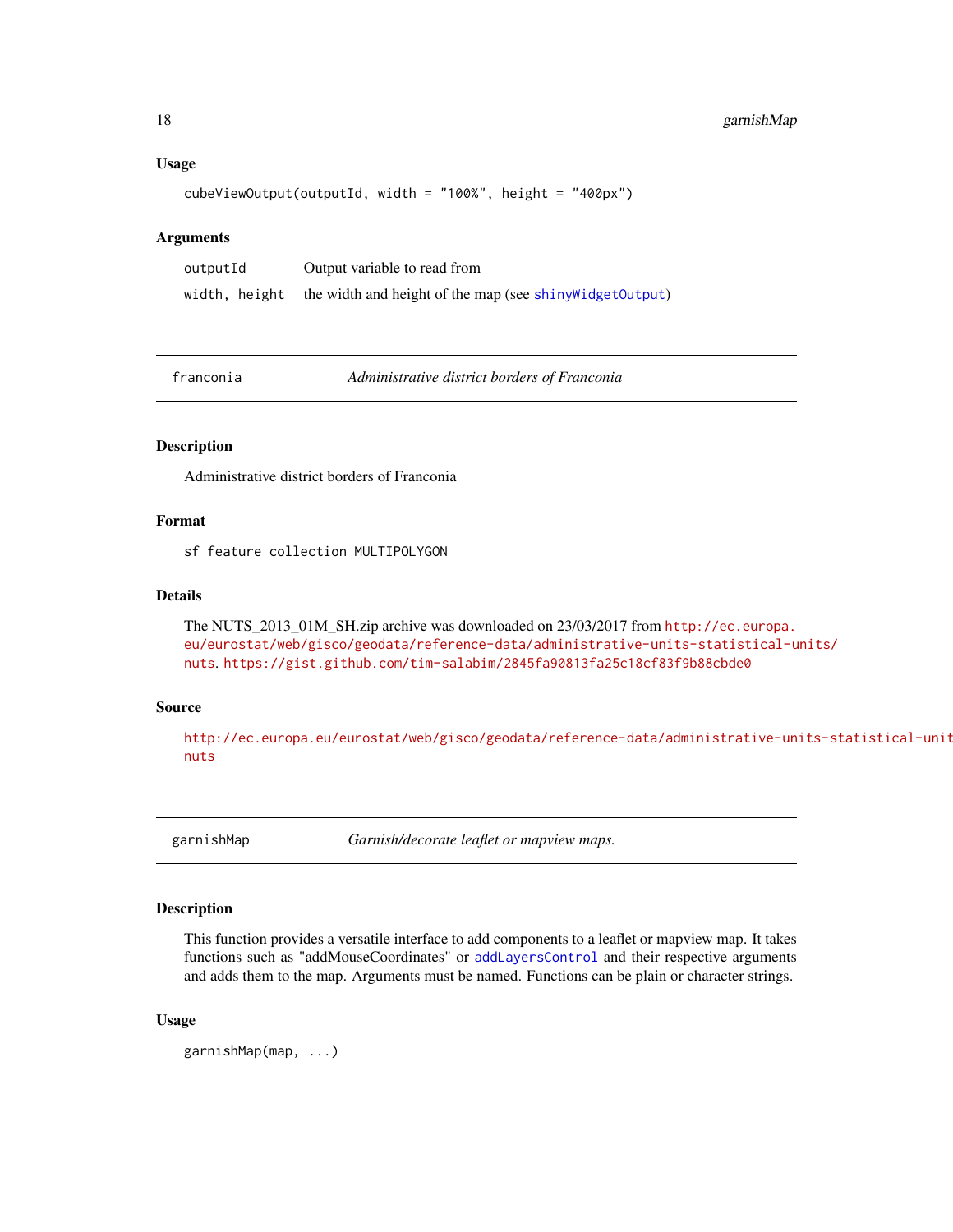## <span id="page-18-0"></span>Arguments

| map     | a mapview or leaflet object.                          |
|---------|-------------------------------------------------------|
| $\cdot$ | functions and their arguments to add things to a map. |

## Examples

```
library(leaflet)
```

```
m <- leaflet() %>% addProviderTiles("OpenStreetMap")
garnishMap(m, addMouseCoordinates, style = "basic")
## add more than one with named argument
library(raster)
m1 <- garnishMap(m, addMouseCoordinates, addHomeButton,
                 ext = extent(breweries))
m1
## even more flexible
m2 <- garnishMap(m1, addPolygons, data = franconia, popup = popupTable(franconia),
                 fillOpacity = 0.8, color = "black", fillColor = "#BEBEBE")
garnishMap(m2, addCircleMarkers, data = breweries)
```
knit\_print.mapview *Print functions for mapview objects used in knitr*

## Description

Print functions for mapview objects used in knitr

## Usage

```
knit_print.mapview(x, ...)
```

|          | A mapview object                          |
|----------|-------------------------------------------|
| $\cdots$ | further arguments passed on to knit_print |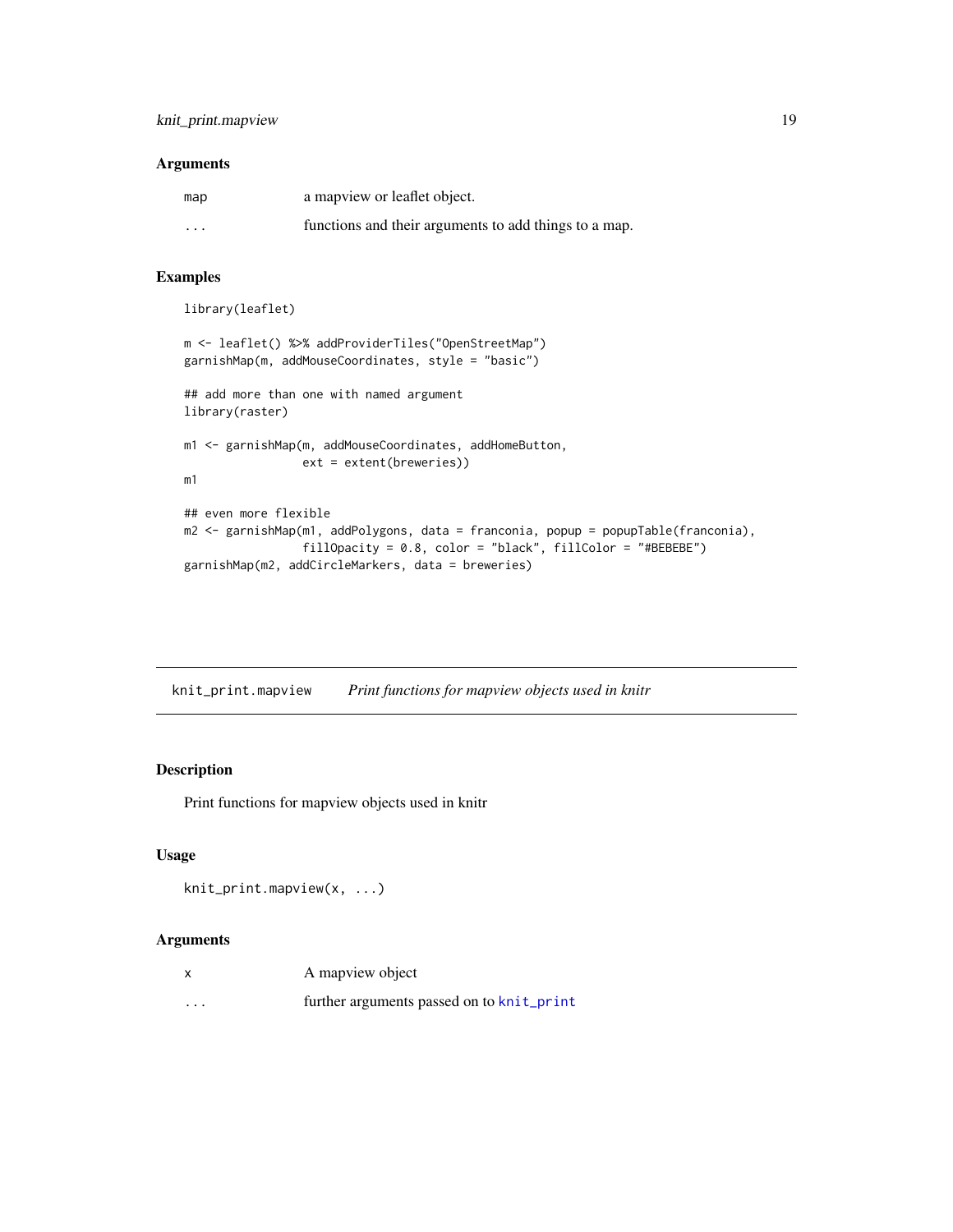#### Description

This function produces a lattice like view of two or more maps. It is possible to sync any combination of panels or all or none. For synchronising all panels it is best to use the provided convenience function sync.

#### Usage

```
latticeView(..., ncol = 2, sync = "none", sync.cursor = FALSE,no.initial.sync = TRUE)
```
latticeview(...)

```
sync(..., ncol = 2, sync = "all", sync.curson = TRUE,no.initial.sync = TRUE)
```
## Arguments

| $\cdots$                       | any number of map view or leaflet objects or a list thereof                                                                                                                                                                                                                                                                   |
|--------------------------------|-------------------------------------------------------------------------------------------------------------------------------------------------------------------------------------------------------------------------------------------------------------------------------------------------------------------------------|
| ncol                           | how many columns should be plotted                                                                                                                                                                                                                                                                                            |
| sync                           | whether to synchronise zoom and pan for certain elements. Possible values are<br>"all" (default) to sync all maps, "none" to disable synchronisation or a list of<br>panel numbers, e.g. list( $c(1, 3)$ , $c(2, 4)$ ) will synchronise panels 1 & 3<br>and panels $2 \& 4$ . Panels are drawn from top right to bottom left. |
| sync.cursor<br>no.initial.sync | whether to show cursor position in synced panels (default TRUE).                                                                                                                                                                                                                                                              |
|                                | $1 \quad 1 \quad 2 \quad 3 \quad 4 \quad 5 \quad 5 \quad 1 \quad 6 \quad 1.0011175$                                                                                                                                                                                                                                           |

whether to sync the initial view (default TRUE).

## Functions

- latticeview: alias for ease of typing
- sync: convenience function for syncing maps

## Examples

```
## Not run:
library(sp)
library(raster)
data(meuse)
coordinates(meuse) <- ~x+y
proj4string(meuse) <- CRS("+init=epsg:28992")
## view different aspects of same data set
```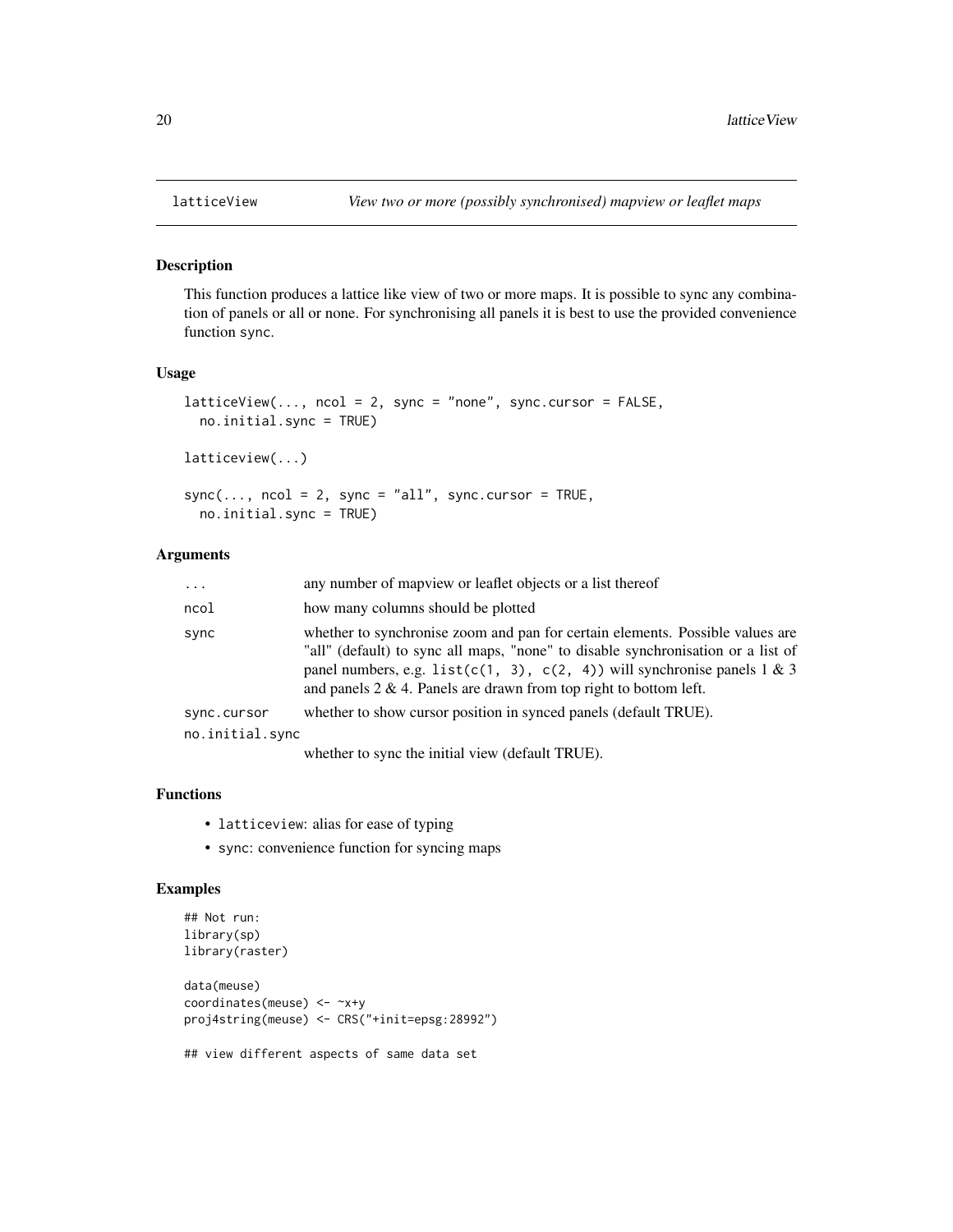#### <span id="page-20-0"></span>mapshot 21

```
m1 <- mapview(meuse, zcol = "soil", burst = TRUE)
m2 <- mapview(meuse, zcol = "lead")
m3 <- mapview(meuse, zcol = "landuse", map.types = "Esri.WorldImagery")
m4 <- mapview(meuse, zcol = "dist.m")
latticeView(m1, m2, m3, m4) # 4 panels
sync(m1, m2, m3, m4) # 4 panels synchronised
latticeView(m1, m2) # 2 panels, split vertical
latticeView(m1, m2, ncol = 1) # 2 panels split horizontal
sync(m1, m2, ncol = 1) # same but synchronised
sync(m1, m2, m3, m4, sync = list(c(1, 2), c(3, 4))) # individual syncing
sync(m1, m2, m3, m4, sync = list(c(1, 2, 4)))
## view all layers of raster stack
map_list <- lapply(seq(nlayers(poppendorf)), function(i) {
  mapview(poppendorf[[i]], layer.name = names(poppendorf)[i])
})
latticeView(map_list, ncol = 5)
## view multiple data sets
m1 <- mapview(breweries, zcol = "founded")
m2 <- mapview(trails, zcol = "district", burst = TRUE)
m3 <- mapview(poppendorf[[5]], use.layer.names = TRUE)
m4 <- mapview(franconia, col.regions = "black")
latticeView(m1, m2, m3, m4) # not synced
sync(m1, m2, m3, m4) # synced
sync(m1, m2, m3, m4, no.initial.sync = FALSE) # all maps zoomed to m4 extent
## End(Not run)
```
mapshot *Save mapview or leaflet map as HTML and/or image*

#### Description

Save a mapview or leaflet map as .html index file or .png, .pdf, or .jpeg image.

#### Usage

```
mapshot(x, url = NULL, file = NULL, remove_url = TRUE,
 remove_controls = c("zoomControl", "layersControl", "homeButton",
  "scaleBar"), ...)
```
#### Arguments

x mapview or leaflet object.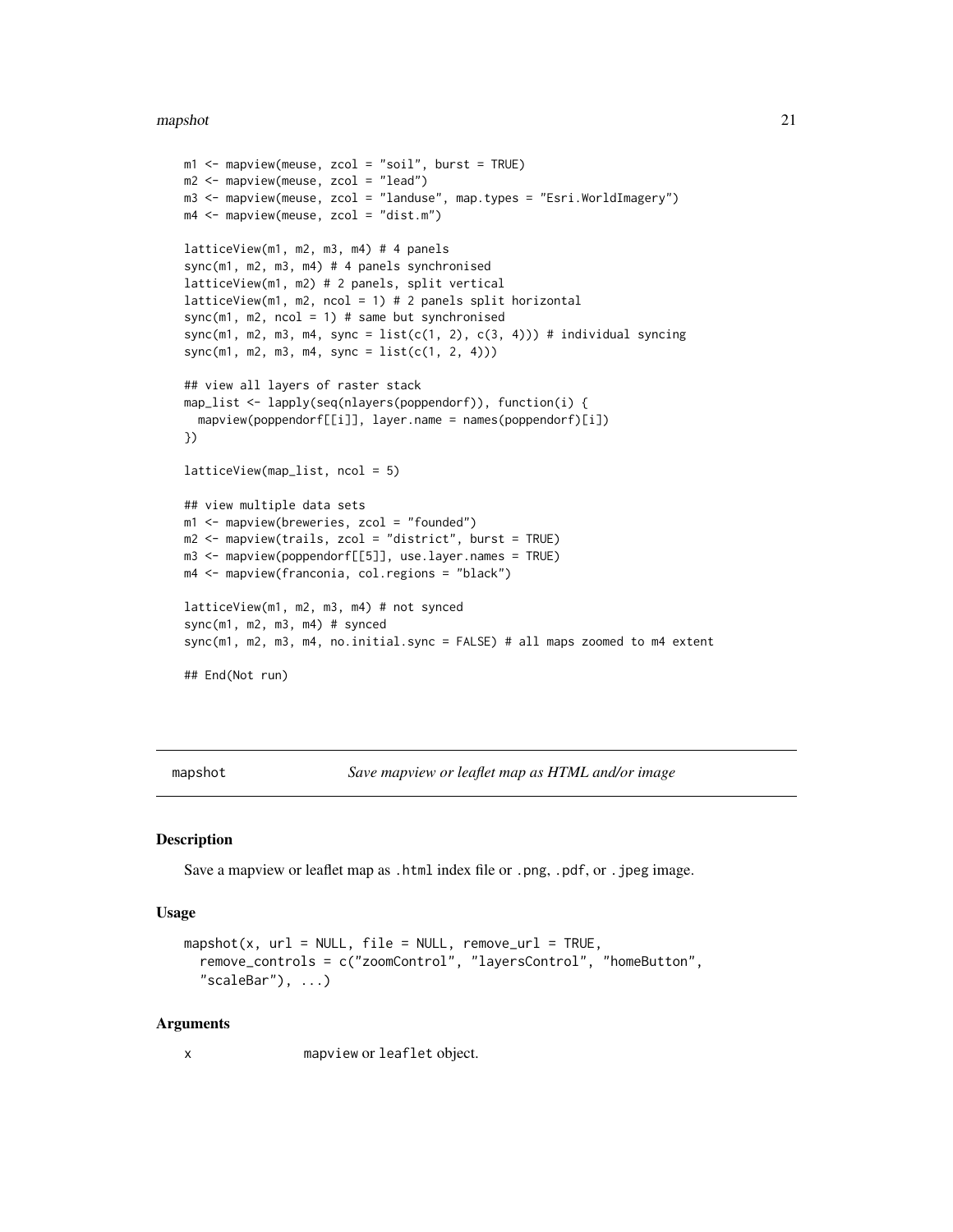<span id="page-21-0"></span>

| url             | Output .html file. If not supplied and 'file' is specified, a temporary index file<br>will be created.                                                                                                         |  |
|-----------------|----------------------------------------------------------------------------------------------------------------------------------------------------------------------------------------------------------------|--|
| file            | Output .png, .pdf, or . jpeg file.                                                                                                                                                                             |  |
| remove_url      | logical. If TRUE (default), the .html file is removed once processing is com-<br>pleted. Only applies if 'url' is not specified.                                                                               |  |
| remove_controls |                                                                                                                                                                                                                |  |
|                 | character vector of control buttons to be removed from the map when saving<br>to file. Any combination of "zoomControl", "layersControl", "homeButton",<br>"scaleBar". If set to NULL nothing will be removed. |  |
| $\ddotsc$       | Further arguments passed on to webshot.                                                                                                                                                                        |  |

#### Details

mapshot can be used to save both leaflet and mapview maps as html or png files or both.

NOTE 1: In case you want to save larger maps produced with mapview (i.e. if you see the following warning: "the supplied feature layer has more points/vertices than the set threshold. using special rendering function, hence things may not behave as expected from a standard leaflet map") mapshot is likely to fail. Try setting selfcontained = FALSE to avoid errors and create a valid local html file.

NOTE 2: In case you want to save a map with popupGraphs or popupImages the respective graph/image files will be located one level above the specified target location. In case you want to move the html file, make sure to also move the respective \*-graphs folder one level above.

## See Also

[webshot](#page-0-0), [saveWidget](#page-0-0).

#### Examples

```
## Not run:
m <- mapview(breweries)
## create standalone .html
mapshot(m, url = paste0(getwd(), "/map.html"))
## create standalone .png; temporary .html is removed automatically unless
## 'remove_url = FALSE' is specified
mapshot(m, file = paste0(getwd(), "/map.png"))
mapshot(m, file = paste0(getwd(), "/map.png"),
        remove_controls = c("homeButton", "layersControl"))
## create .html and .png
mapshot(m, url = paste0(getwd(), "/map.html"),
        file = paste0(getwd(), "/map.png"))
```

```
## End(Not run)
```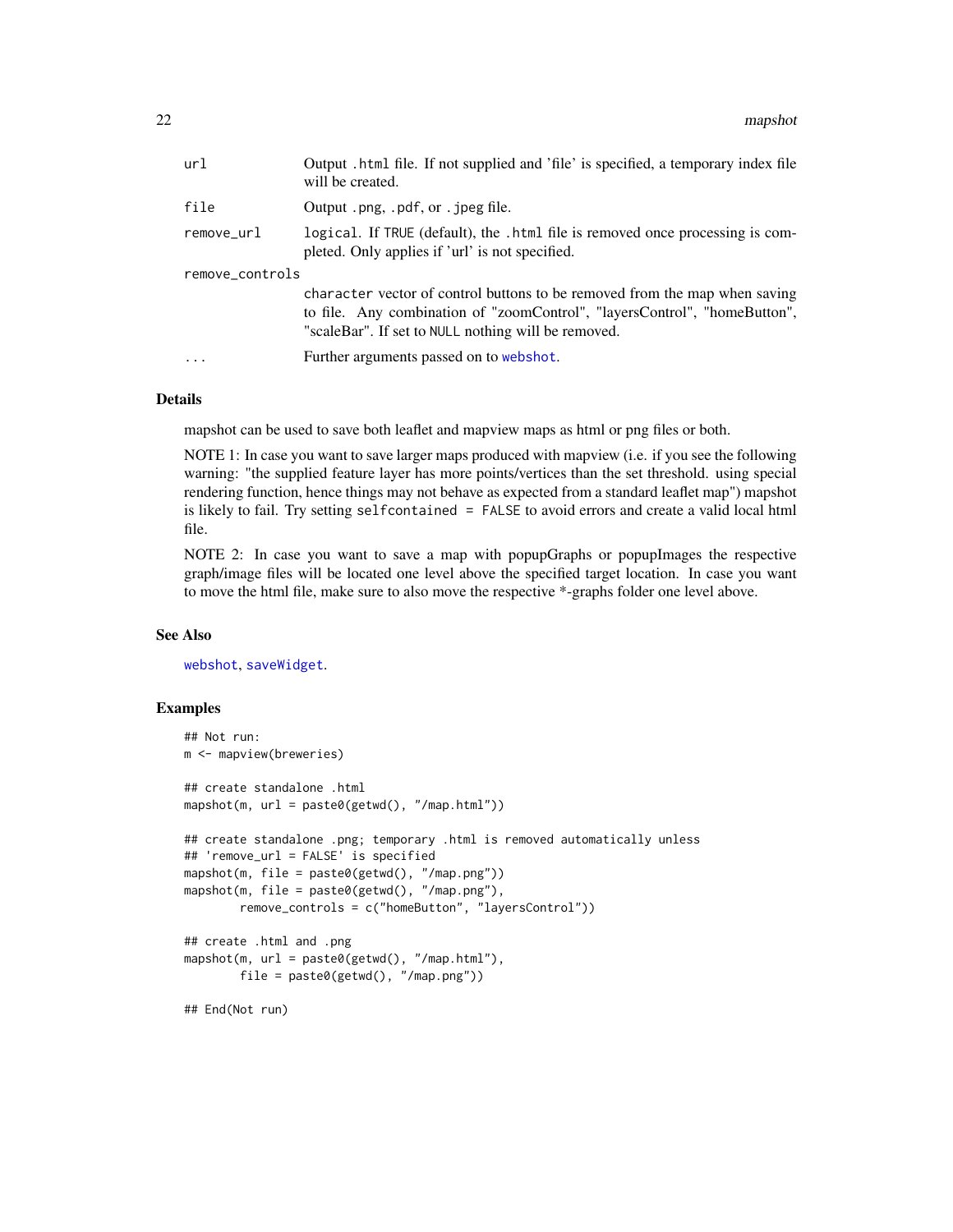<span id="page-22-2"></span><span id="page-22-0"></span>

#### <span id="page-22-1"></span>Description

this function produces an interactive view of the specified spatial object(s) on top of the specified base maps.

#### Usage

```
## S4 method for signature 'RasterLayer'
mapView(x, map = NULL,maxpixels = mapviewGetOption("mapview.maxpixels"),
 col.regions = mapviewGetOption("raster.palette")(256), at = NULL,
 na.color = mapviewGetOption("na.color"), use.layer.names = FALSE,
 values = NULL, map.types = mapviewGetOption("basemaps"),
 alpha.regions = 0.8, legend = mapviewGetOption("legend"),
 legend.opacity = 1, trim = TRUE,
 verbose = mapviewGetOption("verbose"), layer.name = NULL,
 homebutton = TRUE, native.crs = FALSE, method = c("bilinear",
 "ngb"), label = TRUE, query.type = c("mousemove", "click"),query.digits, query.position = "topright", query.prefix = "Layer",
 viewer.suppress = FALSE, ...)
## S4 method for signature 'stars'
mapView(x, band = 1, map = NULL,maxpixels = mapviewGetOption("mapview.maxpixels"),
 col.regions = mapviewGetOption("raster.palette")(256), at = NULL,
 na.color = mapviewGetOption("na.color"), use.layer.names = FALSE,
 values = NULL, map.types = mapviewGetOption("basemaps"),
 alpha.regions = 0.8, legend = mapviewGetOption("legend"),
 legend.opacity = 1, trim = TRUE,
 verbose = mapviewGetOption("verbose"), layer.name = NULL,
 homebutton = TRUE, native.crs = FALSE, method = c("bilinear",
 "ngb"), label = TRUE, query.type = c("mousemove", "click"),query.digits, query.position = "topright", query.prefix = "Layer",
 viewer.suppress = FALSE, ...)## S4 method for signature 'RasterStackBrick'
mapView(x, map = NULL,maxpixels = mapviewGetOption("mapview.maxpixels"),
 col.regions = mapviewGetOption("raster.palette")(256), at = NULL,
 na.color = mapviewGetOption("na.color"), use.layer.names = TRUE,
 values = NULL, map.types = mapviewGetOption("basemaps"),
 legend = mapviewGetOption("legend"), legend.opacity = 1,
 trim = TRUE, verbose = mapviewGetOption("verbose"),
 homebutton = TRUE, method = c("bilinear", "ngb"), label = TRUE,
```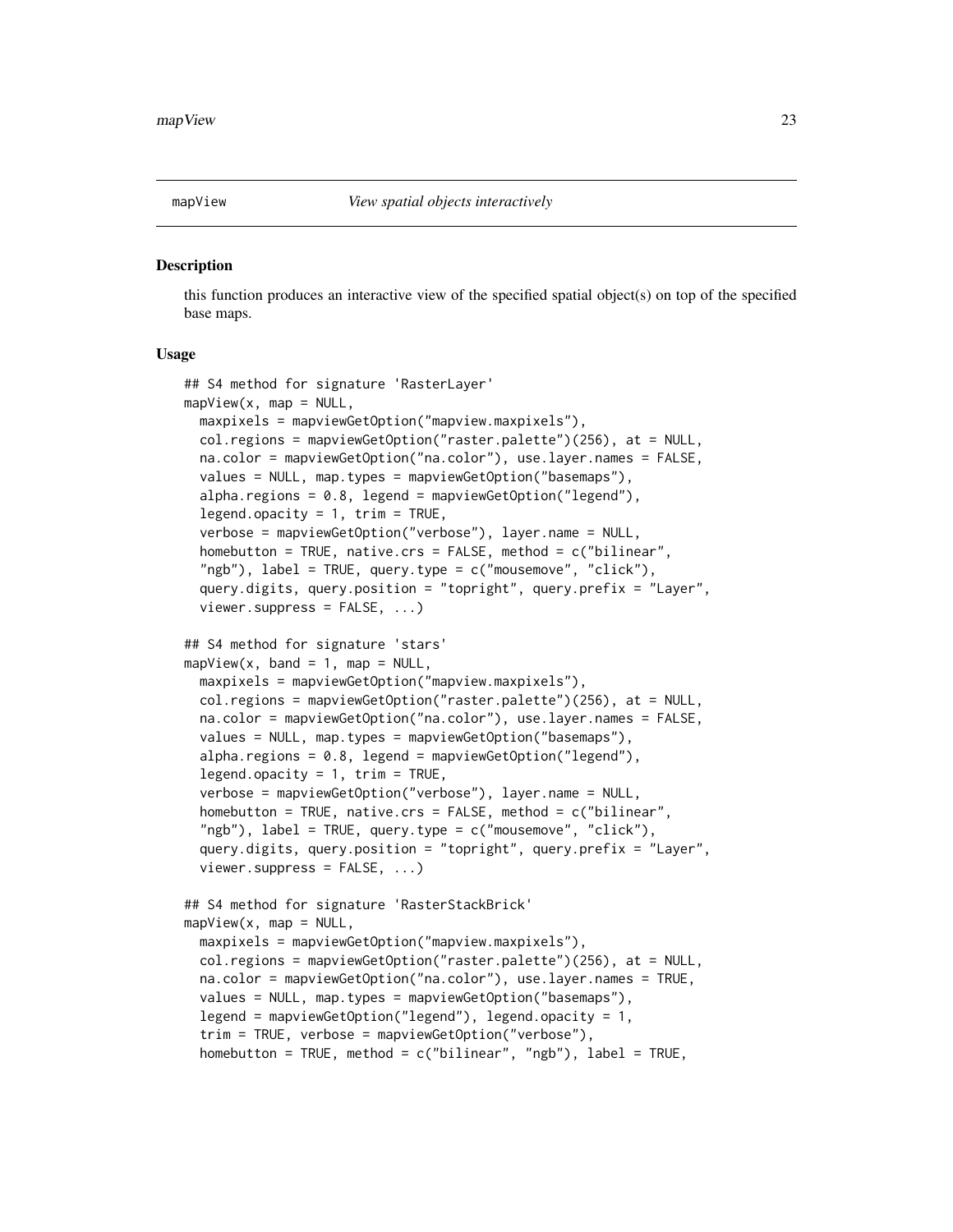```
query.type = c("mousemove", "click"), query.digits,
  query.position = "topright", query.prefix = "Layer",
  viewer.suppress = FALSE, ...## S4 method for signature 'Satellite'
mapView(x, map = NULL,maxpixels = mapviewGetOption("mapview.maxpixels"),
  col.regions = mapviewGetOption("raster.palette")(256), at = NULL,
  na.color = mapviewGetOption("na.color"), values = NULL,
 map.types = mapviewGetOption("basemaps"),
  legend = mapviewGetOption("legend"), legend.opacity = 1,
  trim = TRUE, verbose = mapviewGetOption("verbose"),
  homebutton = TRUE, method = c("bilinear", "ngb"), label = TRUE,...)
## S4 method for signature 'sf'
mapView(x, map = NULL, pane = "auto",canvas = useCanvas(x), viewer.suppress = canvas, zcol = NULL,
 burst = FALSE, color = mapviewGetOption("vector.palette"),
  col.regions = mapviewGetOption("vector.palette"), at = NULL,
  na.color = mapviewGetOption("na.color"), cex = 6,
  lwd = lineWidth(x), alpha = 0.9, alpha.regions = regionOpacity(x),
  na.alpha = regionOpacity(x), map.types = NULL,verbose = mapviewGetOption("verbose"), popup = popupTable(x),
  layer.name = NULL, label = makeLabels(x, zcol),legend = mapviewGetOption("legend"), legend.opacity = 1,
  homebutton = TRUE, native.crs = FALSE,
  highlight = mapviewHighlightOptions(x, alpha.regions, alpha, lwd),
  maxpoints = getMaxFeatures(x), ...)## S4 method for signature 'sfc'
mapView(x, map = NULL, pane = "auto",canvas = useCanvas(x), viewer.suppress = canvas,
  color = standardColor(x), col. regions = standardColRegions(x),at = NULL, na.color = mapviewGetOption("na.color"), cex = 6,
  lwd = lineWidth(x), alpha = 0.9, alpha.regions = regionOpacity(x),
  map.types = NULL, verbose = mapviewGetOption("verbose"),
 popup = NULL, layer.name = deparse(substitute(x, env =
  parent.findm(())), label = makeLabels(x),
  legend = mapviewGetOption("legend"), legend.opacity = 1,
  homebutton = TRUE, native.crs = FALSE,
  highlight = mapviewHighlightOptions(x, alpha.regions, alpha, lwd),
 maxpoints = getMaxFeatures(x), ...)## S4 method for signature 'numeric'
mapView(x, y, type = "p", grid = TRUE, label, \ldots)
## S4 method for signature 'data.frame'
```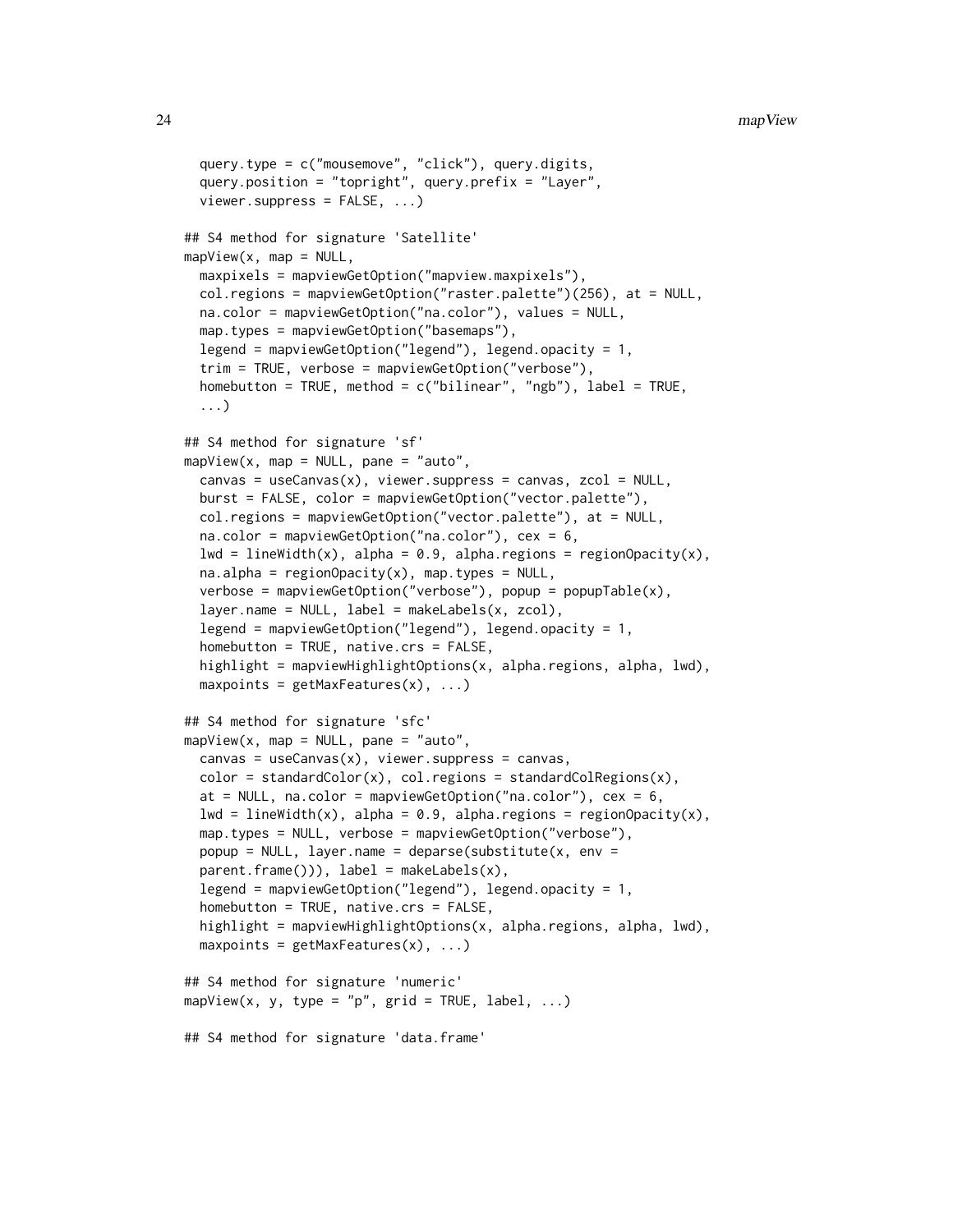```
mapView(x, xcol, ycol, grid = TRUE, aspect = 1,popup = popupTable(x), label, crs = NA, ...)## S4 method for signature 'XY'
mapView(x, map = NULL, pane = "auto",canvas = useCanvas(x), viewer.suppress = canvas,
  color = standardColor(x), col. regions = standardColRegions(x),at = NULL, na.color = mapviewGetOption("na.color"), cex = 6,
  lwd = lineWidth(x), alpha = 0.9, alpha.regions = regionOpacity(x),
 map.types = NULL, verbose = mapviewGetOption("verbose"),
 popup = NULL, layer.name = deparse(substitute(x, env =
 parent.findme(1)), label = makeLabels(x),
  legend = mapviewGetOption("legend"), legend.opacity = 1,
  homebutton = TRUE, native.cs = FALSE,highlight = mapviewHighlightOptions(x, alpha.regions, alpha, lwd),
  maxpoints = getMaxFeatures(x), ...)## S4 method for signature 'XYZ'
mapView(x, layer.name = deparse(substitute(x, env =parent.frame(1)), \dots)
## S4 method for signature 'XYM'
mapView(x, layer.name = deparse(substitute(x, env =parent.frame(1))), \ldots)
## S4 method for signature 'XYZM'
mapView(x, layer.name = deparse(substitute(x, env =parent.frame(1))), ...)
## S4 method for signature 'bbox'
mapView(x, layer.name = deparse(substitute(x, env =
 parent.frame(1))), alpha.regions = 0.2, ...)
## S4 method for signature 'missing'
mapView(map.types = mapviewGetOption("basemaps"),
  ...)
## S4 method for signature 'list'
mapView(x, map = NULL, zcol = NULL, burst = FALSE,color = mapviewGetOption("vector.palette"),
  col.regions = mapviewGetOption("vector.palette"), at = NULL,
  na.color = mapviewGetOption("na.color"), cex = 6, lwd = lapply(x,
  lineWidth), alpha = lapply(seq(x), function(i) 0.9),
  alpha.regions = lapply(seq(x), function(i) 0.6),
 map.types = mapviewGetOption("basemaps"),
  verbose = mapviewGetOption("verbose"), popup = lapply(seq(x),
  function(i) { popupTable(x[[i]]) }),
  layer.name = deparse(substitute(x, env = parent.frame())),
```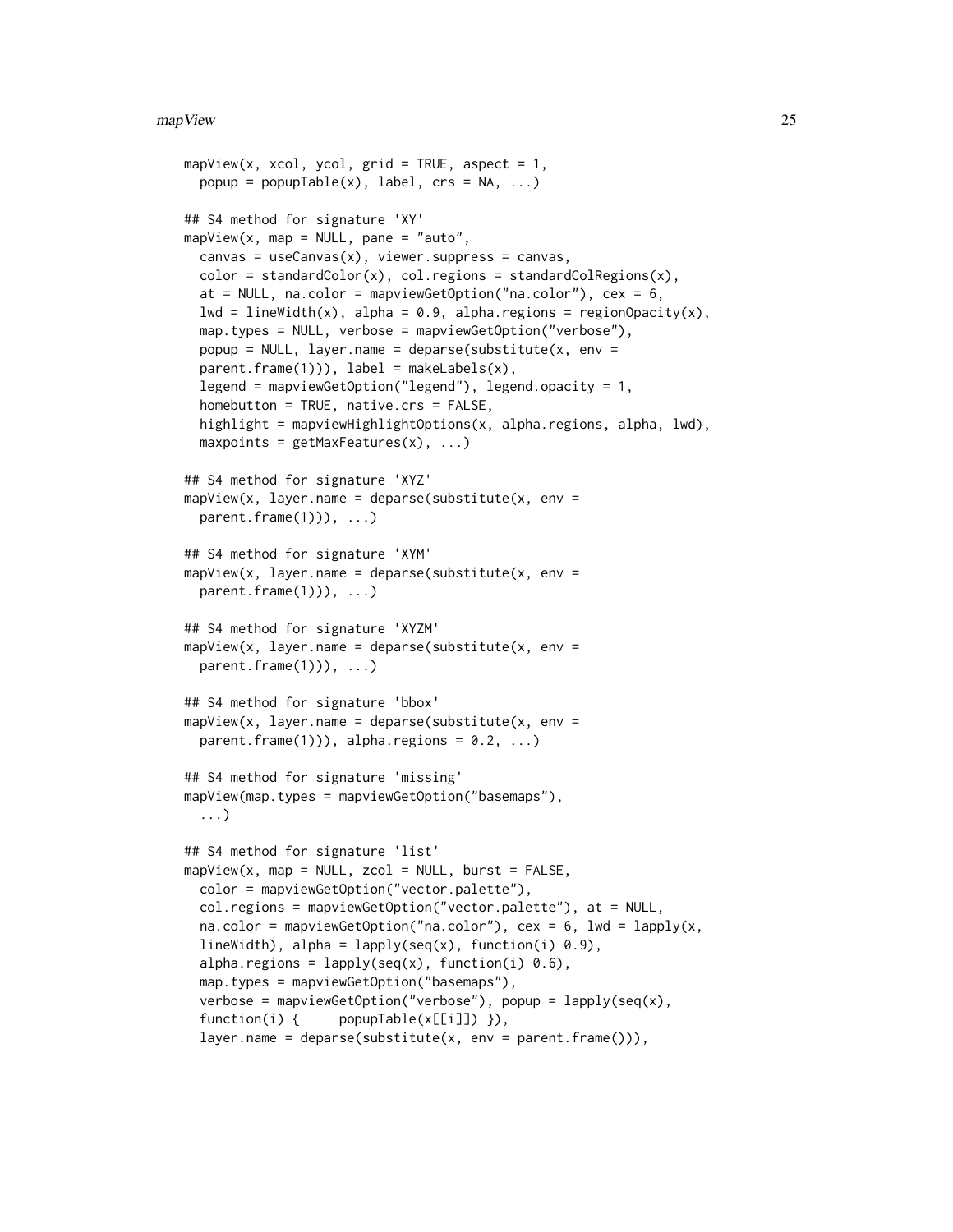```
label = laplycseq(x), function(i) {\{ makeLabels(x[[i]], zcol =
  zcol[[i]]) }), legend = mapviewGetOption("legend"),
  legend.opace: 1, homebutton = TRUE, native. crs = FALSE,maxpoints = NULL, ...)## S4 method for signature 'ANY'
mapview(...)
## S4 method for signature 'SpatialPixelsDataFrame'
mapView(x, map = NULL, zcol = NULL,maxpixels = mapviewGetOption("mapview.maxpixels"),
 col.regions = mapviewGetOption("raster.palette")(256), at = NULL,
 na.color = mapviewGetOption("na.color"), use.layer.names = FALSE,
  values = NULL, map.types = mapviewGetOption("basemaps"),
  alpha.regions = 0.8, legend = mapviewGetOption("legend"),
  legend.opacity = 1, trim = TRUE,
  verbose = mapviewGetOption("verbose"), layer.name = NULL,
  homebutton = TRUE, native.crs = FALSE, method = c("bilinear","ngb"), label = TRUE, query.type = c("mousemove", "click"),
  query.digits, query.position = "topright", query.prefix = "Layer",
  viewer.suppress = FALSE, ...## S4 method for signature 'SpatialGridDataFrame'
mapView(x, map = NULL, zcol = NULL,maxpixels = mapviewGetOption("mapview.maxpixels"),
 col.regions = mapviewGetOption("raster.palette")(256), at = NULL,
  na.color = mapviewGetOption("na.color"), use.layer.names = FALSE,
  values = NULL, map.types = mapviewGetOption("basemaps"),
  alpha.regions = 0.8, legend = mapviewGetOption("legend"),
  legend.opacity = 1, trim = TRUE,
  verbose = mapviewGetOption("verbose"), layer.name = NULL,
  homebutton = TRUE, native.crs = FALSE, method = c("bilinear",
  "ngb"), label = TRUE, query.type = c("mousemove", "click"),query.digits, query.position = "topright", query.prefix = "Layer",
  viewer.suppress = FALSE, ...)## S4 method for signature 'SpatialPointsDataFrame'
mapView(x, zcol = NULL,layer.name = NULL, ...)## S4 method for signature 'SpatialPoints'
mapView(x, zcol = NULL, layer.name = NULL,...)
## S4 method for signature 'SpatialPolygonsDataFrame'
mapView(x, zcol = NULL,
```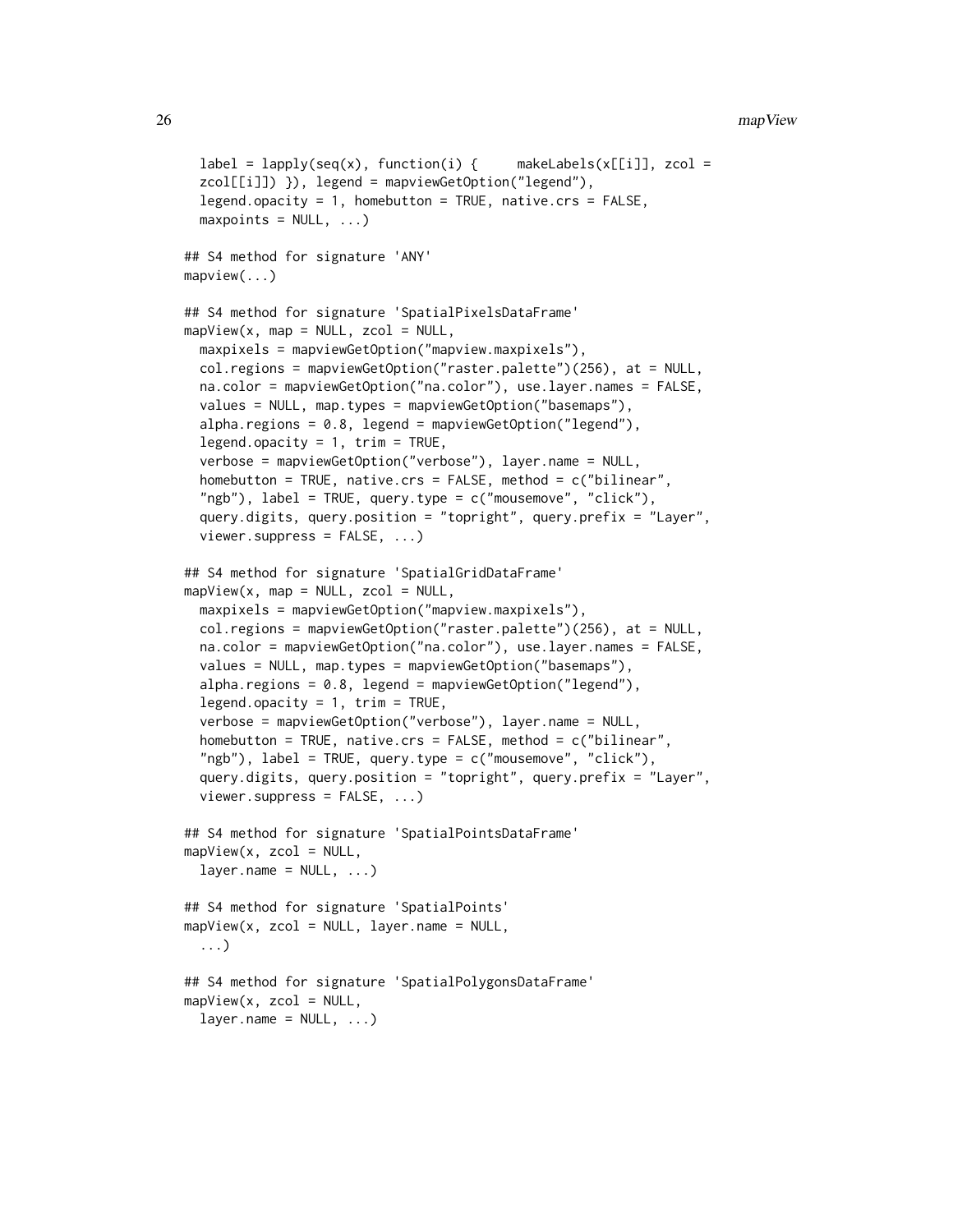#### <span id="page-26-0"></span>mapView 27

```
## S4 method for signature 'SpatialPolygons'
mapView(x, zcol = NULL, layer.name = NULL,
 ...)
## S4 method for signature 'SpatialLinesDataFrame'
mapView(x, zcol = NULL,
 layer.name = NULL, ...)## S4 method for signature 'SpatialLines'
mapView(x, zcol = NULL, layer.name = NULL,...)
```

| x               | a Raster* or Spatial* or Satellite or sf object or a list of any combination<br>of those. Furthermore, this can also be a data. frame or a numeric vector. If<br>missing, a blank map will be drawn.                                                                                                                                                                                               |
|-----------------|----------------------------------------------------------------------------------------------------------------------------------------------------------------------------------------------------------------------------------------------------------------------------------------------------------------------------------------------------------------------------------------------------|
| map             | an optional existing map to be updated/added to.                                                                                                                                                                                                                                                                                                                                                   |
| maxpixels       | integer $> 0$ . Maximum number of cells to use for the plot. If maxpixels $<$<br>$ne$ l $(x)$ , sampleRegular is used before plotting.                                                                                                                                                                                                                                                             |
| col.regions     | color (palette) pixels. See levelplot for details.                                                                                                                                                                                                                                                                                                                                                 |
| at              | the breakpoints used for the visualisation. See levelplot for details.                                                                                                                                                                                                                                                                                                                             |
| na.color        | color for missing values                                                                                                                                                                                                                                                                                                                                                                           |
| use.layer.names |                                                                                                                                                                                                                                                                                                                                                                                                    |
|                 | should layer names of the Raster* object be used?                                                                                                                                                                                                                                                                                                                                                  |
| values          | a vector of values for the visualisation of the layers. Per default these are calcu-<br>lated based on the supplied raster* object.                                                                                                                                                                                                                                                                |
| map.types       | character spcifications for the base maps. see http://leaflet-extras.github.<br>io/leaflet-providers/preview/ for available options.                                                                                                                                                                                                                                                               |
| alpha.regions   | opacity of the fills of points, polygons or raster layer(s)                                                                                                                                                                                                                                                                                                                                        |
| legend          | should a legend be plotted                                                                                                                                                                                                                                                                                                                                                                         |
|                 | legend. opacity opacity of the legend                                                                                                                                                                                                                                                                                                                                                              |
| trim            | should the raster be trimmed in case there are NAs on the egdes                                                                                                                                                                                                                                                                                                                                    |
| verbose         | should some details be printed during the process                                                                                                                                                                                                                                                                                                                                                  |
| layer.name      | the name of the layer to be shown on the map                                                                                                                                                                                                                                                                                                                                                       |
| homebutton      | logical, whether to add a zoom-to-layer button to the map. Defaults to TRUE                                                                                                                                                                                                                                                                                                                        |
| native.crs      | logical whether to reproject to web map coordinate reference system (web mer-<br>cator - epsg:3857) or render using native CRS of the supplied data (can also<br>be NA). Default is FALSE which will render in web mercator. If set to TRUE<br>now background maps will be drawn (but rendering may be much quicker as no<br>reprojecting is necessary). Currently only works for simple features. |
| method          | for raster data only (raster/stars). Method used to compute values for the re-<br>sampled layer that is passed on to leaflet. mapview does projection on-the-fly                                                                                                                                                                                                                                   |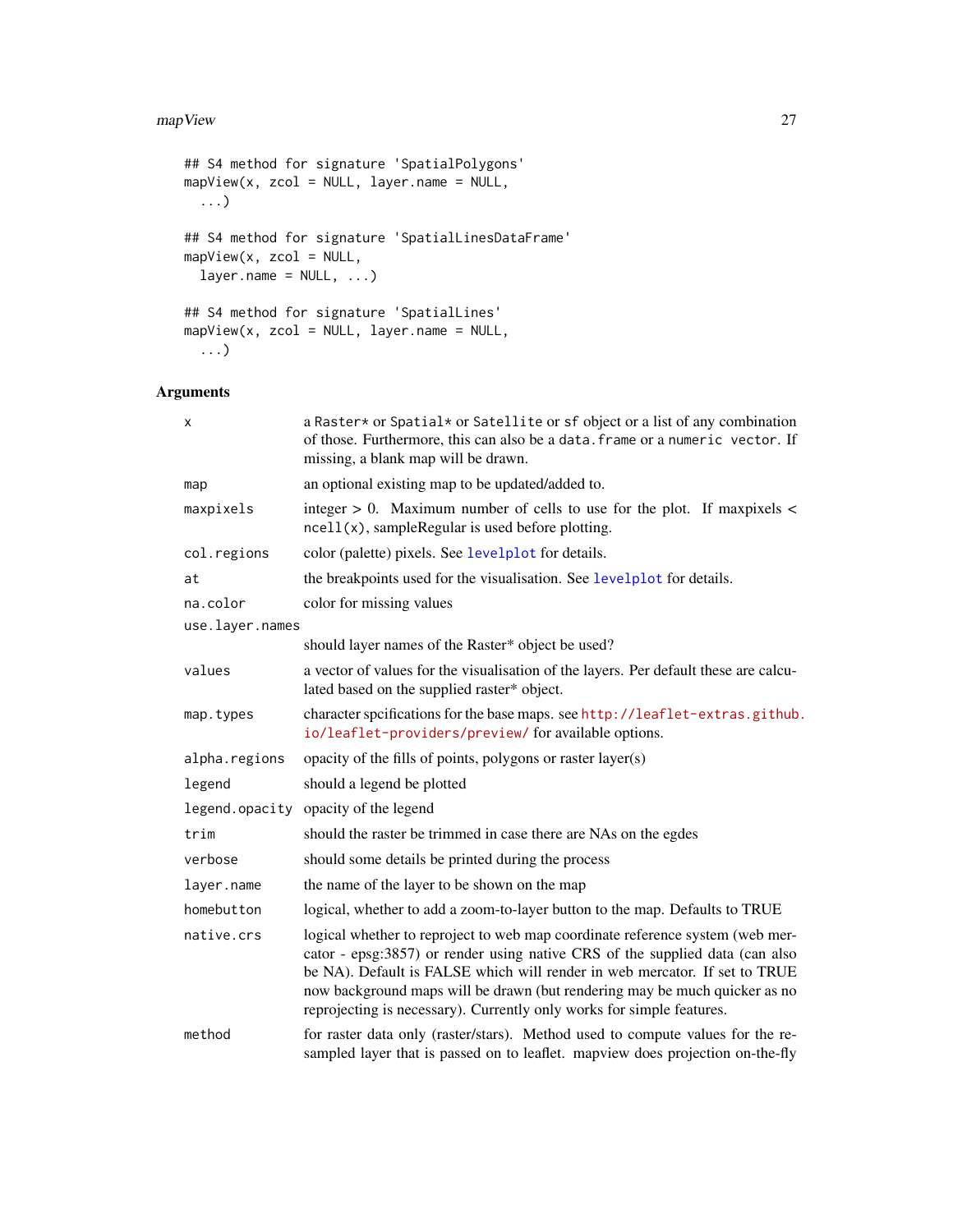<span id="page-27-0"></span>

|                 | to ensure correct display and therefore needs to know how to do this projec-<br>tion. The default is 'bilinear' (bilinear interpolation), which is appropriate for<br>continuous variables. The other option, 'ngb' (nearest neighbor), is useful for<br>categorical variables. Ignored if the raster layer is of class factor in which case<br>"ngb" is used.                                                                                              |
|-----------------|-------------------------------------------------------------------------------------------------------------------------------------------------------------------------------------------------------------------------------------------------------------------------------------------------------------------------------------------------------------------------------------------------------------------------------------------------------------|
| label           | For vector data (sf/sp) a character vector of labels to be shown on mouseover.<br>See addControl for details. For raster data (Raster*/stars) a logical indicating<br>whether to add image query.                                                                                                                                                                                                                                                           |
| query.type      | for raster methods only. Whether to show raster value query on 'mousemove' or<br>'click'. Ignored if label = FALSE.                                                                                                                                                                                                                                                                                                                                         |
| query.digits    | for raster methods only. The amount of digits to be shown by raster value query.<br>Ignored if label = FALSE.                                                                                                                                                                                                                                                                                                                                               |
|                 | query.position for raster methods only. The position of the raster value query info box. See<br>position argument of addLegend for possible values. Ignored if label = FALSE.                                                                                                                                                                                                                                                                               |
| query.prefix    | for raster methods only. a character string to be shown as prefix for the layerId.<br>Ignored if label = FALSE.                                                                                                                                                                                                                                                                                                                                             |
| viewer.suppress |                                                                                                                                                                                                                                                                                                                                                                                                                                                             |
|                 | whether to render the map in the browser (TRUE) or the RStudio viewer (FALSE).<br>When not using RStudio, maps will open in the browser by default. This is<br>passed to sizingPolicy via leafletSizingPolicy. For raster data the default is<br>FALSE. For vector data it deoends on argument canvas.                                                                                                                                                      |
| .               | additional arguments passed on to repective functions. See addRasterImage,<br>addCircles, addPolygons, addPolylines for details                                                                                                                                                                                                                                                                                                                             |
| band            | for stars layers, the band number to be plotted.                                                                                                                                                                                                                                                                                                                                                                                                            |
| pane            | name of the map pane in which to render features. See addMapPane for details.<br>Currently only supported for vector layers. Ignored if canvas = TRUE. The<br>default "auto" will create different panes for points, lines and polygons such<br>that points overlay lines overlay polygons. Set to NULL to get default leaflet<br>behaviour where allfeatures are rendered in the same pane and layer order is<br>determined by automatically/sequencially. |
| canvas          | whether to use canvas rendering rather than svg. May help performance with<br>larger data. See http://leafletjs.com/reference-1.3.0.html#canvas for<br>more information. Only applicable for vector data. The default setting will<br>decide automatically, based on feature complexity.                                                                                                                                                                    |
| zcol            | attribute name(s) or column number(s) in attribute table of the column(s) to be<br>rendered. See also Details.                                                                                                                                                                                                                                                                                                                                              |
| burst           | whether to show all (TRUE) or only one (FALSE) layer(s). See also Details.                                                                                                                                                                                                                                                                                                                                                                                  |
| color           | color (palette) for points/polygons/lines                                                                                                                                                                                                                                                                                                                                                                                                                   |
| cex             | attribute name(s) or column number(s) in attribute table of the column(s) to be<br>used for defining the size of circles                                                                                                                                                                                                                                                                                                                                    |
| lwd             | line width                                                                                                                                                                                                                                                                                                                                                                                                                                                  |
| alpha           | opacity of lines                                                                                                                                                                                                                                                                                                                                                                                                                                            |
| na.alpha        | opacity of missing values                                                                                                                                                                                                                                                                                                                                                                                                                                   |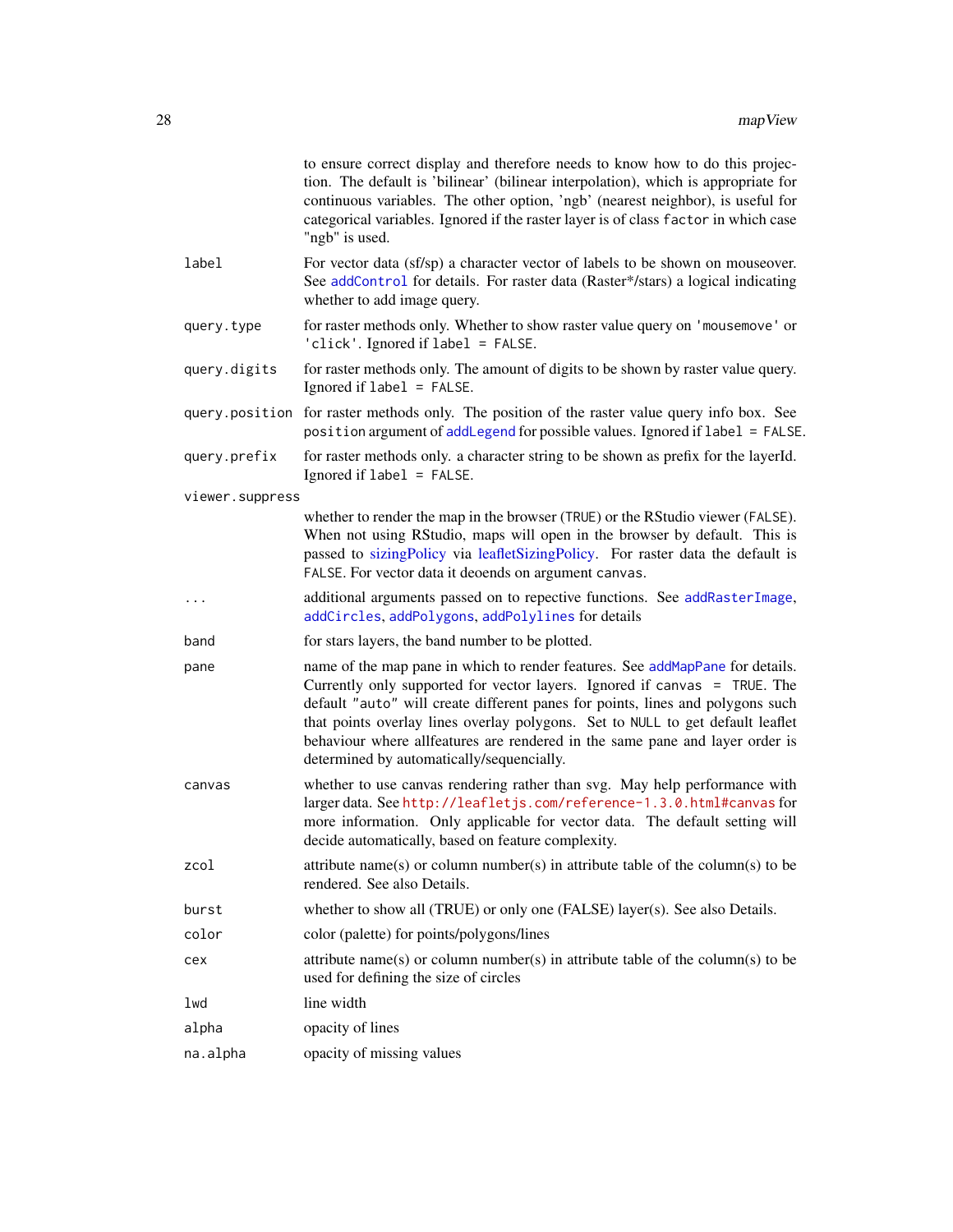<span id="page-28-0"></span>mapView 29

| popup     | a list of HTML strings with the popup contents, usually created from popupTable.<br>See addControl for details.                                                |
|-----------|----------------------------------------------------------------------------------------------------------------------------------------------------------------|
| highlight | either FALSE, NULL or a list of styling options for feature highlighting on mouse<br>hover. See highlight0ptions for details.                                  |
| maxpoints | the maximum number of points making up the geometry. In case of lines and<br>polygons this refers to the number of vertices. See Details for more information. |
| У         | numeric vector.                                                                                                                                                |
| type      | whether to render the numeric vector $x$ as a point " $p$ " or line " $1$ " plot.                                                                              |
| grid      | whether to plot a (scatter plot) xy-grid to aid interpretation of the visualisation.<br>Only relevant for the data.frame method.                               |
| xcol      | the column to be mapped to the x-axis. Only relevant for the data.frame method.                                                                                |
| ycol      | the column to be mapped to the y-axis. Only relevant for the data frame method.                                                                                |
| aspect    | the ratio of x/y axis corrdinates to adjust the plotting space to fit the screen. Only<br>relevant for the data frame method.                                  |
| crs       | an optional crs specification for the provided data to enable rendering on a<br>basemap. See argument description in st_sf for details.                        |

## Details

If zcol is not NULL but a length one character vector (referring to a column name of the attribute table) and burst is TRUE, one layer for each unique value of zcol will be drawn. The same will happen if burst is a length one character vector (again referring to a column of the attribute table).

NOTE: if XYZ or XYM or XYZM data from package sf is passed to mapview, domensions Z and M will be stripped to ensure smooth rendering even though the popup will potentially still say something like "POLYGON Z".

maxpoints is taken to determine when to switch rendering from svg to canvas overlay for perfomance. The threshold calculation is done as follows:

if the number of points (in case of point data) or vertices (in case of polygon or line data)  $>$ maxpoints then render using special render function. Within this render function we approximate the complexity of fetures by

```
maxFeatures <- maxfeatures / (npts(data) / length(data))
```
where npts determines the umber of points/vertices and length the number of features (points, lines or polygons). When the number of fetures in the current view window is larger than maxFeatures then features are rendered on the canvas, otherwise they are rendered as svg objects and fully queriable.

## Methods (by class)

- stars: [stars](#page-0-0)
- RasterStackBrick: [stack](#page-0-0) / [brick](#page-0-0)
- Satellite: [satellite](#page-0-0)
- sf: [st\\_sf](#page-0-0)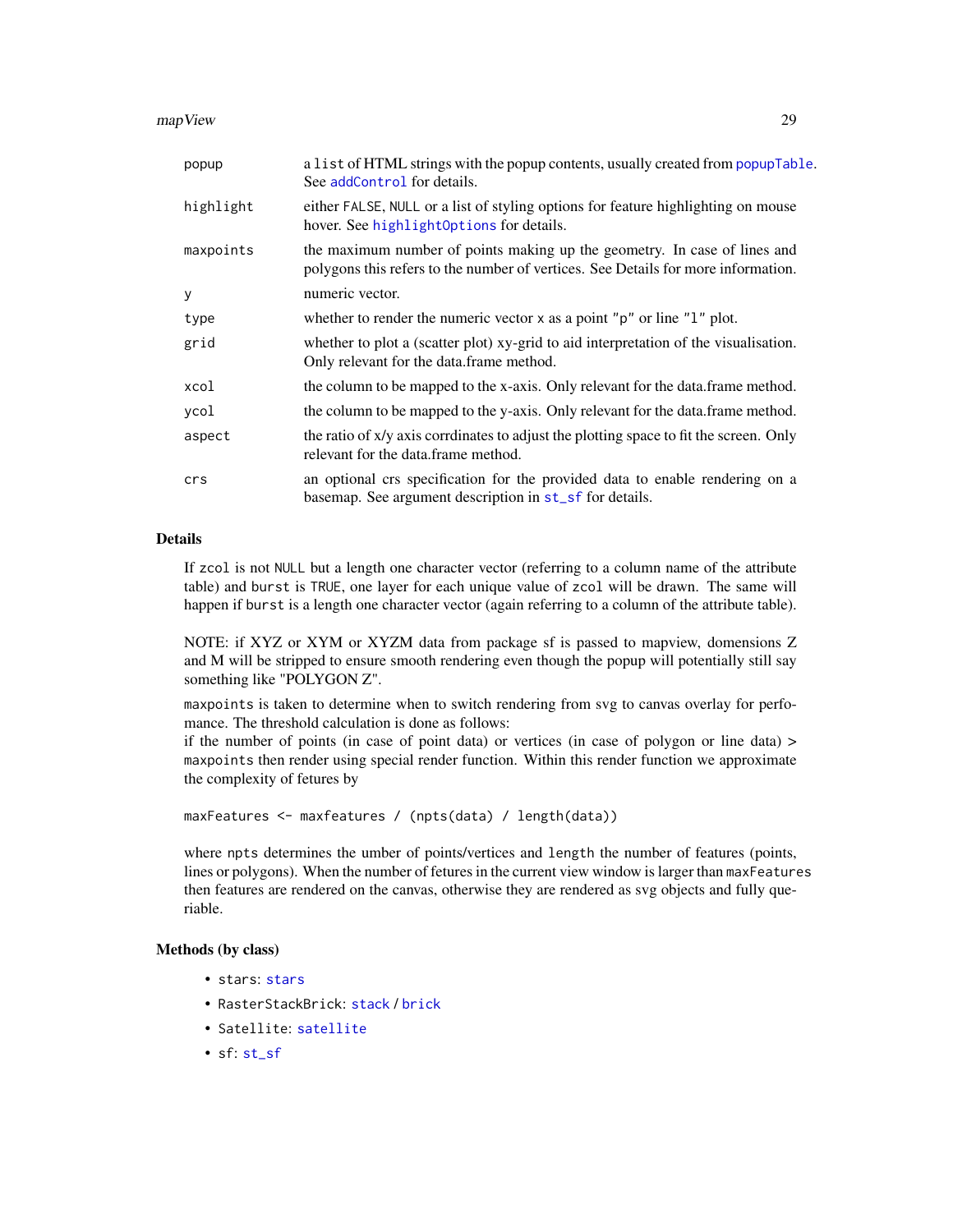- <span id="page-29-0"></span>• sfc: [st\\_sfc](#page-0-0)
- numeric: [numeric](#page-0-0)
- data.frame: [data.frame](#page-0-0)
- XY: [st\\_sfc](#page-0-0)
- XYZ: [st\\_sfc](#page-0-0)
- XYM: [st\\_sfc](#page-0-0)
- XYZM: [st\\_sfc](#page-0-0)
- bbox: [st\\_bbox](#page-0-0)
- missing: initiate a map without an object
- list: [list](#page-0-0)
- ANY: alias for ease of typing
- SpatialPixelsDataFrame: [SpatialPixelsDataFrame](#page-0-0)
- SpatialGridDataFrame: [SpatialGridDataFrame](#page-0-0)
- SpatialPointsDataFrame: [SpatialPointsDataFrame](#page-0-0)
- SpatialPoints: [SpatialPoints](#page-0-0)
- SpatialPolygonsDataFrame: [SpatialPolygonsDataFrame](#page-0-0)
- SpatialPolygons: [SpatialPolygons](#page-0-0)
- SpatialLinesDataFrame: [SpatialLinesDataFrame](#page-0-0)
- SpatialLines: [SpatialLines](#page-0-0)

## Author(s)

Tim Appelhans

## Examples

```
## Not run:
mapview()
```

```
## simple features ====================================================
library(sf)
```

```
# sf
mapview(breweries)
mapview(franconia)
```

```
# sfc
mapview(st_geometry(breweries)) # no popup
```

```
# sfg / XY - taken from ?sf::st_point
outer = matrix(c(0,0,10,0,10,10,0,10,0,0),ncol=2, byrow=TRUE)
hole1 = matrix(c(1, 1, 1, 2, 2, 2, 2, 1, 1, 1), ncol=2, byrow=TRUE)hole2 = matrix(c(5, 5, 5, 6, 6, 6, 6, 5, 5, 5), ncol=2, byrow=TRUE)pts = list(outer, hole1, hole2)
(pl1 = st_polygon(pts))
```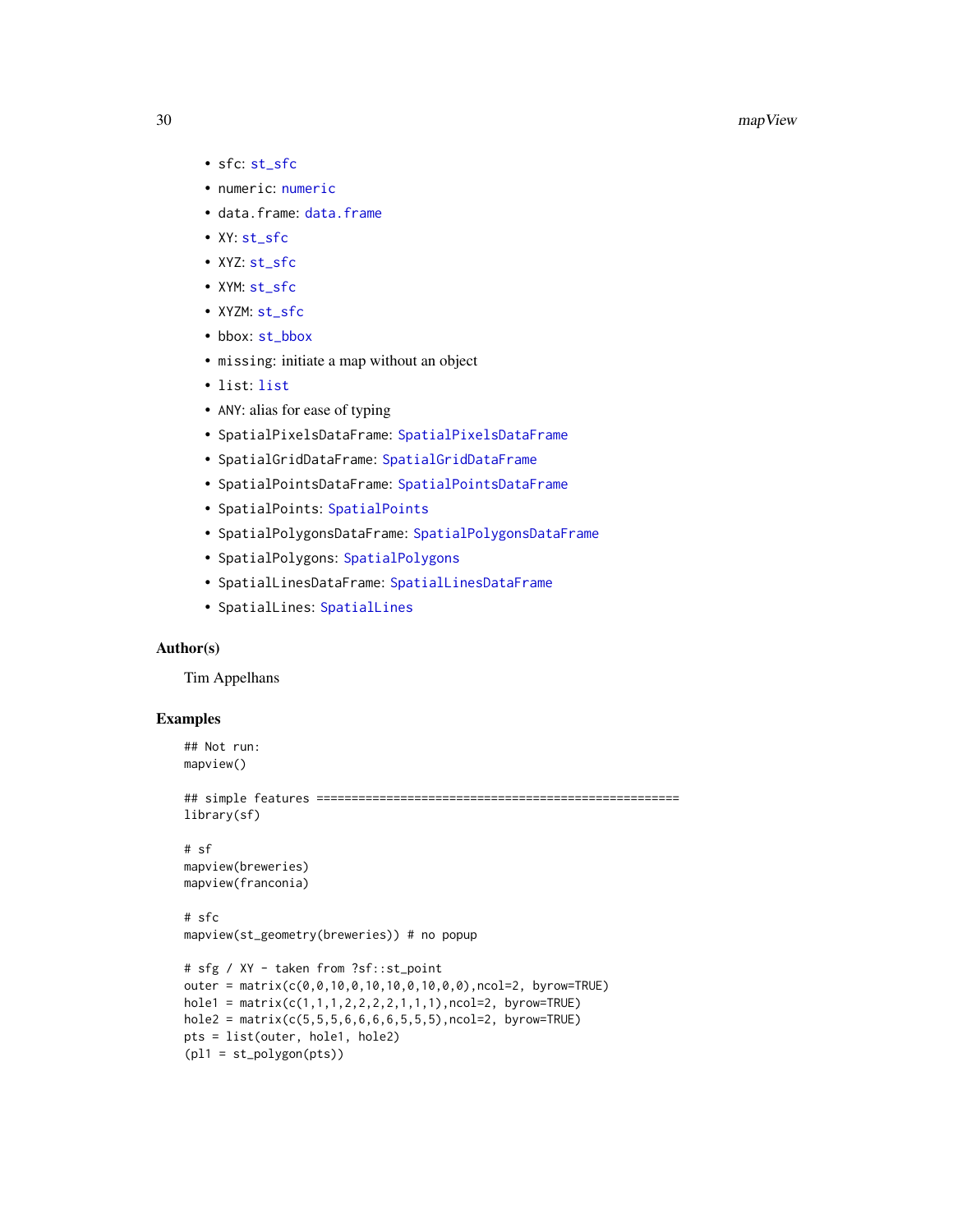#### mapView 31

```
mapview(pl1)
## raster ==============================================================
mapview(poppendorf[[5]])
## spatial objects =====================================================
mapview(leaflet::gadmCHE)
mapview(leaflet::atlStorms2005)
## styling options & legends ===========================================
mapview(franconia, color = "white", col.regions = "red")
mapview(franconia, color = "magenta", col.regions = "white")
mapview(breweries, zcol = "founded")
mapview(breweries, zcol = "founded", at = seq(1400, 2200, 200), legend = TRUE)
mapview(franconia, zcol = "district", legend = TRUE)
clrs <- sf.colors
mapview(franconia, zcol = "district", col.regions = clrs, legend = TRUE)
### multiple layers ====================================================
mapview(franconia) + breweries
mapview(list(breweries, franconia))
mapview(franconia) + mapview(breweries) + trails
mapview(franconia, zcol = "district") + mapview(breweries, zcol = "village")
mapview(list(franconia, breweries),
        zcol = list("district", NULL),
        legend = list(TRUE, FALSE))
### burst ==============================================================
mapview(franconia, burst = TRUE)
mapview(franconia, burst = TRUE, hide = TRUE)
mapview(franconia, zcol = "district", burst = TRUE)
### ceci constitue la fin du pipe ======================================
library(dplyr)
library(sf)
franconia %>%
  sf::st_union() %>%
  mapview()
franconia %>%
  group_by(district) %>%
  summarize() %>%
  mapview(zcol = "district")
franconia %>%
  group_by(district) %>%
```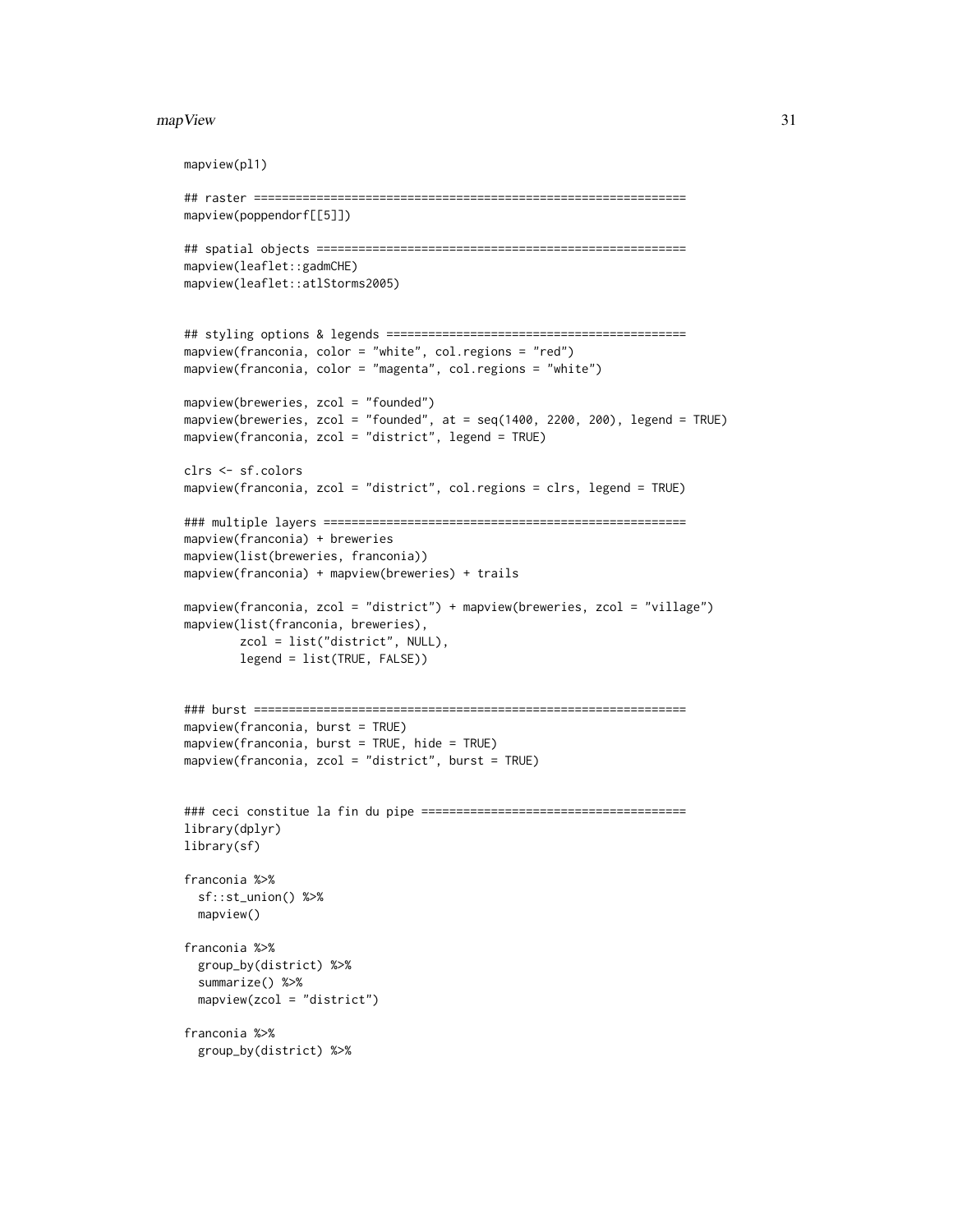```
summarize() %>%
 mutate(area = st_area(.) / 1e6) %mapview(zcol = "area")
franconia %>%
 mutate(area = sf::st_area(.)) %>%
 mapview(zcol = "area", legend = TRUE)breweries %>%
 st_intersection(franconia) %>%
 mapview(zcol = "district")
franconia %>%
 mutate(count = lengths(st_contains(., breweries))) %>%
 mapview(zcol = "count")
franconia %>%
 mutate(count = lengths(st_contains(., breweries)),
        density = count / st_area(.) %>%
 mapview(zcol = "density")
## End(Not run)
```
mapview-class *Class mapview*

## Description

Class mapview

#### Slots

object the spatial object map the leaflet map object

mapviewColors *mapview version of leaflet::color\* functions*

## Description

mapview version of leaflet::color\* functions

Color palettes for mapview

<span id="page-31-0"></span>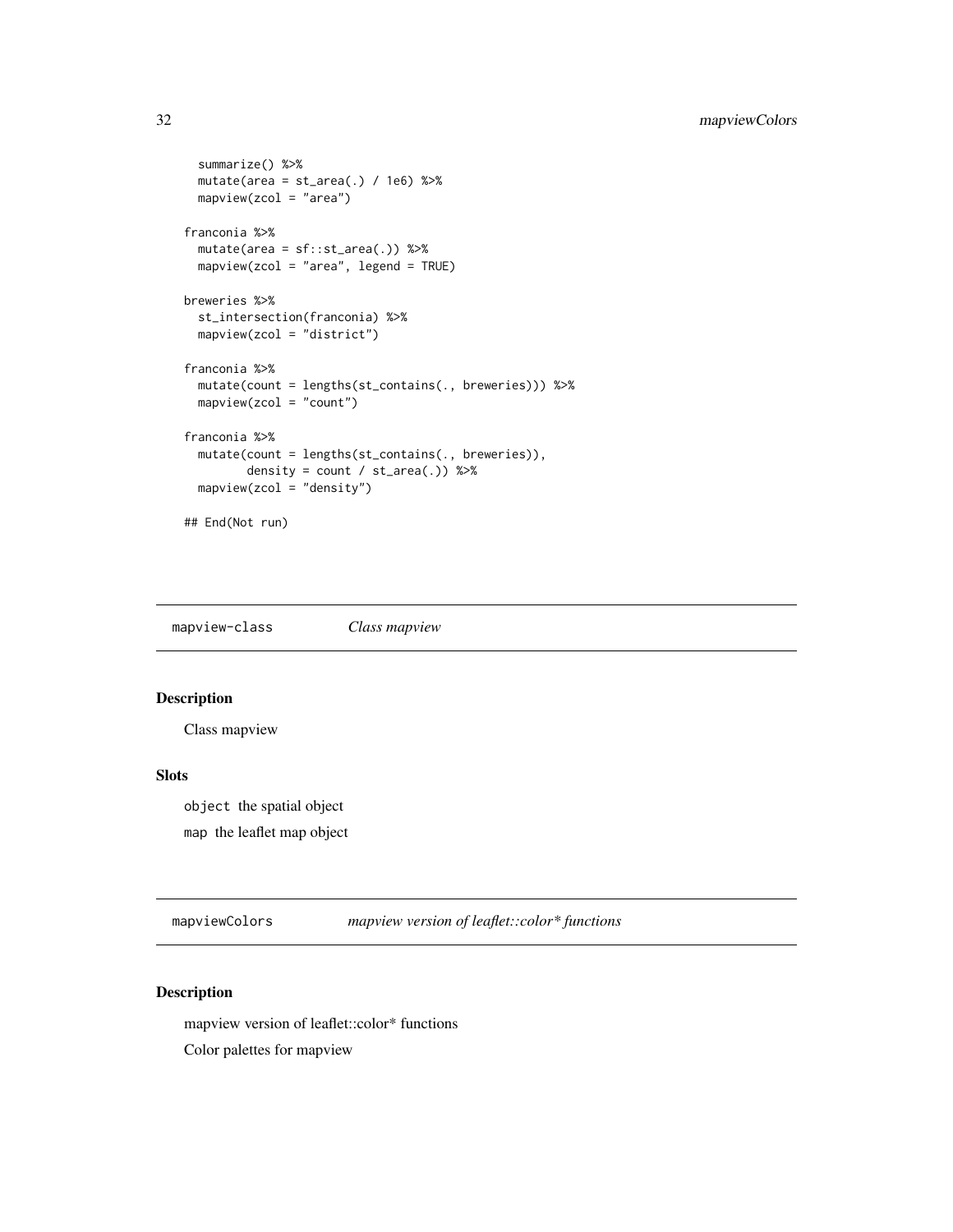## <span id="page-32-0"></span>mapviewOptions 33

## Usage

```
mapviewColors(x, zcol = NULL,
 colors = mapviewGetOption("vector.palette"), at = NULL,
 na.color = mapviewGetOption("na.color"), ...)
mapviewPalette(name = "mapviewVectorColors")
```
mapViewPalette(name)

#### **Arguments**

| $\mathsf{x}$ | Spatial* or Raster* object                                                                                                                               |
|--------------|----------------------------------------------------------------------------------------------------------------------------------------------------------|
| zcol         | the column to be colored                                                                                                                                 |
| colors       | color vector to be used for coloring the levels specified in at                                                                                          |
| at           | numeric vector giving the breakpoints for the colors                                                                                                     |
| na.color     | the color for NA values.                                                                                                                                 |
|              | additional arguments passed on to level.colors                                                                                                           |
| name         | Name of the color palette to be used. One of "mapview VectorColors" (default),<br>"mapviewRasterColors", "mapviewSpectralColors" or "mapviewTopoColors". |

## Author(s)

Tim Appelhans

## See Also

[level.colors](#page-0-0) [colorRampPalette](#page-0-0)

mapviewOptions *Global options for the mapview package*

#### Description

To permanently set any of these options, you can add them to <your R installation>/etc/Rprofile.site>. For example, to change the default number of pixels to be visualised for Raster\* objects, add a line like this: options(mapviewMaxPixels = 700000) to that file.

#### Usage

```
mapviewOptions(platform, basemaps, raster.size, mapview.maxpixels,
 plainview.maxpixels, maxpoints, maxpolygons, maxlines, raster.palette,
  vector.palette, verbose, na.color, legend, legend.pos,
  layers.control.pos, default = FALSE, console = TRUE, leafletWidth,
  leafletHeight)
```
mapviewGetOption(param)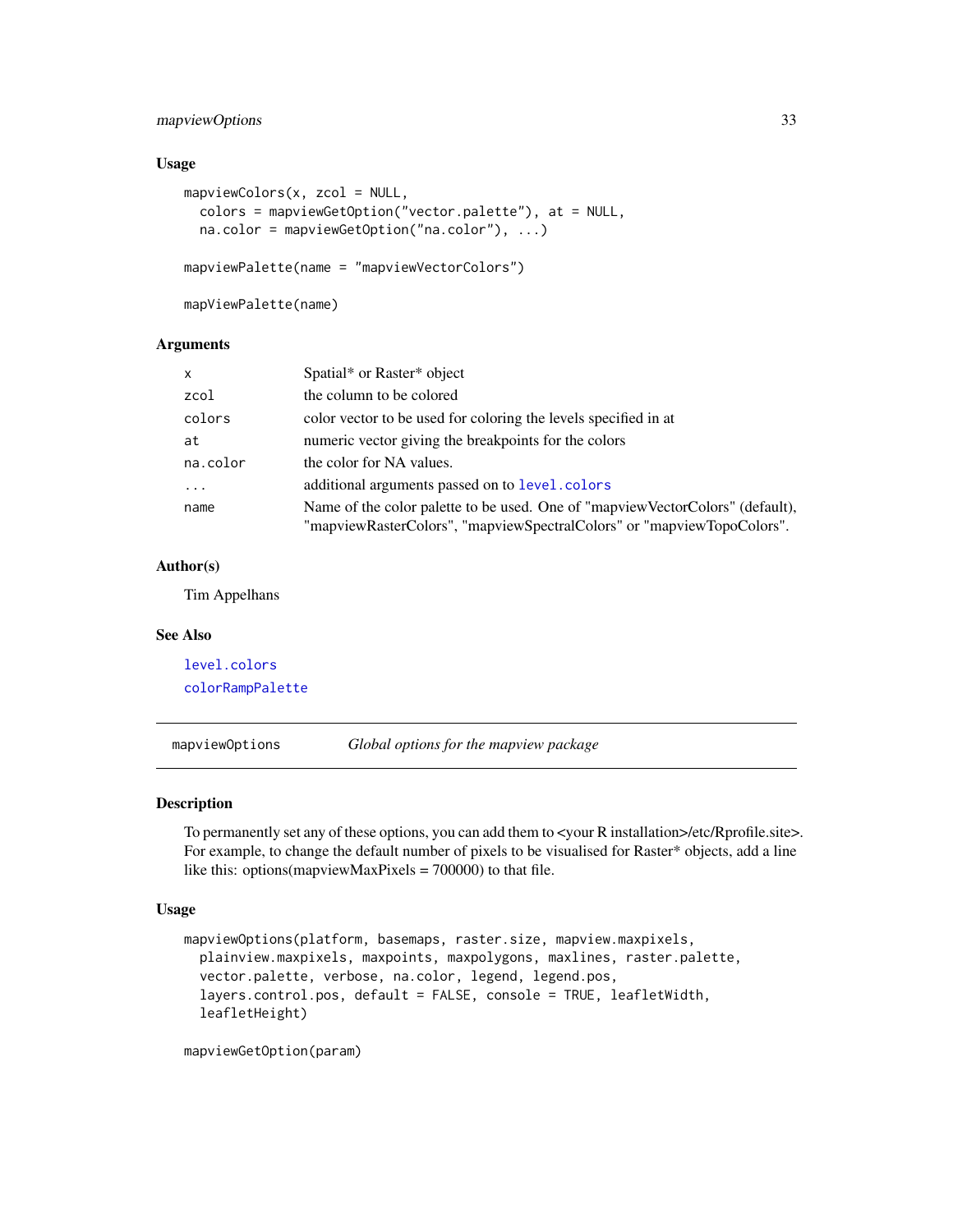<span id="page-33-0"></span>

| platform            | character. The platform to be used. Current options are "leaflet" and "quickmapr".                                                                                                                                                                                                                                                           |
|---------------------|----------------------------------------------------------------------------------------------------------------------------------------------------------------------------------------------------------------------------------------------------------------------------------------------------------------------------------------------|
| basemaps            | character. The basemaps to be used for rendering data. See http://leaflet-extras.<br>github.io/leaflet-providers/preview/ for possible values                                                                                                                                                                                                |
| raster.size         | numeric. see the maxBytes argument in addRasterImage                                                                                                                                                                                                                                                                                         |
| mapview.maxpixels   |                                                                                                                                                                                                                                                                                                                                              |
|                     | numeric. The maximum amount of pixels allowed for Raster* objects to be<br>rendered with mapview. Defaults to 500000. Set this higher if you have a potent<br>machine or are patient enough to wait a little.                                                                                                                                |
| plainview.maxpixels |                                                                                                                                                                                                                                                                                                                                              |
|                     | numeric. The maximum amount of pixels allowed for Raster* objects to be<br>rendered with plainview. Defaults to 10000000. Set this higher if you have a<br>potent machine or are patient enough to wait a little.                                                                                                                            |
| maxpoints           | numeric. Maximum number of points allowed for leaflet overlay rendering. If<br>this number is exceeded rendering will be done using special functionality which<br>will provide much more speed and better handling. This means that standard<br>functionality is reduced. For example adding layers via "+" is not possible any-<br>more.   |
| maxpolygons         | numeric. Maximum number of polygons allowed for leaflet overlay rendering.<br>If this number is exceeded rendering will be done using special functionality<br>which will provide much more speed and better handling. This means that stan-<br>dard functionality is reduced. For example adding layers via "+" is not possible<br>anymore. |
| maxlines            | numeric. Maximum number of lines allowed for leaflet overlay rendering. If this<br>number is exceeded rendering will be done using special functionality which<br>will provide much more speed and better handling. This means that standard<br>functionality is reduced. For example adding layers via "+" is not possible any-<br>more.    |
| raster.palette      | a color palette function for raster visualisation. Should be a function that takes<br>an integer as input and returns a vector of colors. See colorRampPalette for<br>details.                                                                                                                                                               |
| vector.palette      | a color palette function for vector visualisation. Should be a function that takes<br>an integer as input and returns a vector of colors. See colorRampPalette for<br>details.                                                                                                                                                               |
| verbose             | logical. Many functions in mapview provide details about their behaviour. Set<br>this to TRUE if you want to see these printed to the console.                                                                                                                                                                                               |
| na.color            | character. The default color to be used for NA values.                                                                                                                                                                                                                                                                                       |
| legend              | logical. Whether or not to show a legend for the layer(s).                                                                                                                                                                                                                                                                                   |
| legend.pos          | Where should the legend be placed? One of "topleft", "topright", "bottomleft",<br>"bottomright".                                                                                                                                                                                                                                             |
| layers.control.pos  |                                                                                                                                                                                                                                                                                                                                              |
|                     | character. Where should the layer control be placed? One of "topleft", "topright",<br>"bottomleft", "bottomright".                                                                                                                                                                                                                           |
| default             | logical. If TRUE all options are set to their default values                                                                                                                                                                                                                                                                                 |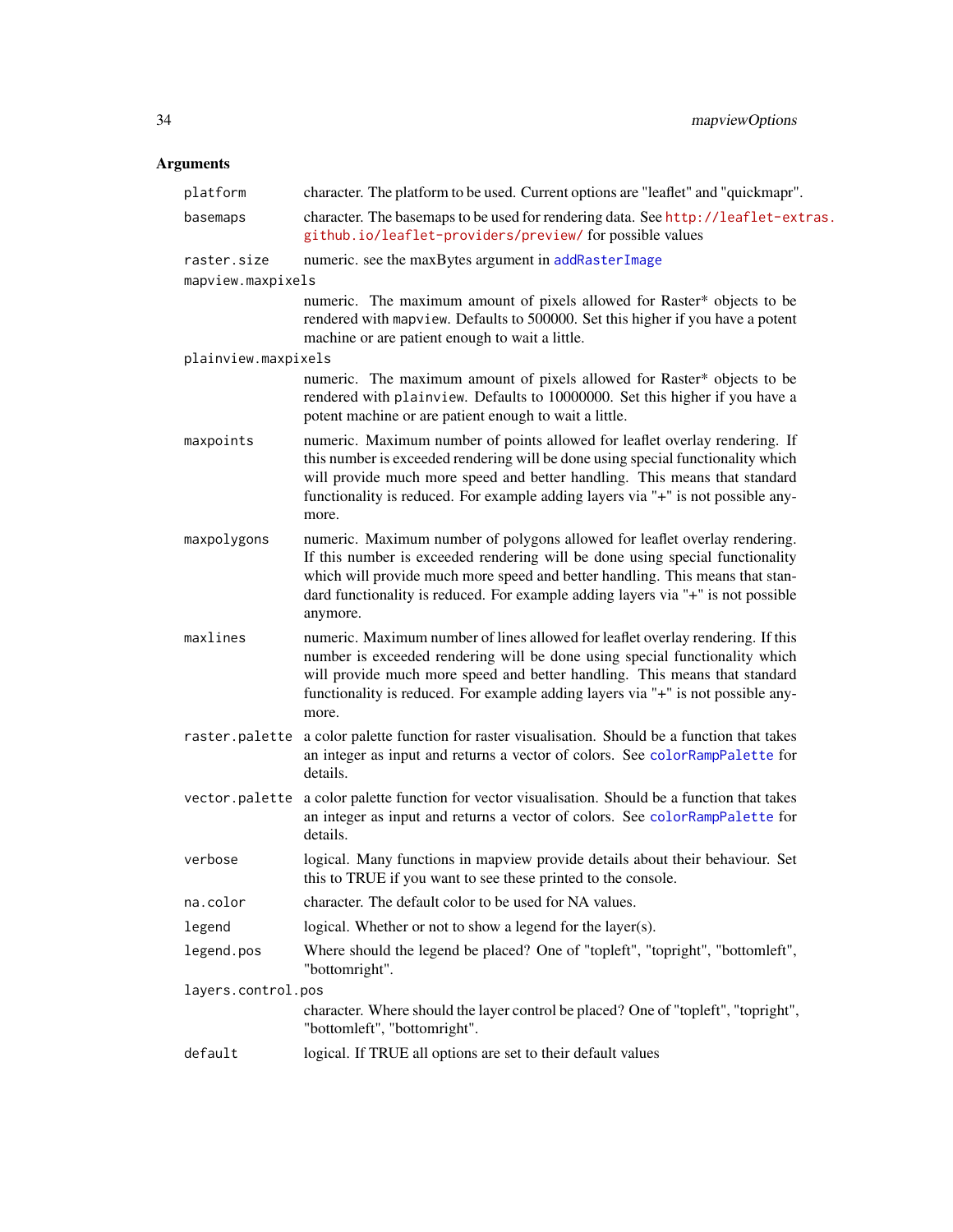## <span id="page-34-0"></span>mapviewOutput 35

| console | logical. Should the options be printed to the console |
|---------|-------------------------------------------------------|
|         | leafletWidth, leafletHeight                           |
|         | height and width of the htmlwidget in px.             |
| param   | character, parameter to be queried.                   |

## Value

list of the current options (invisibly). If no arguments are provided the options are printed.

## Functions

• mapviewGetOption: query single mapviewOption parameters

## Author(s)

Tim Appelhans

## See Also

[rasterOptions](#page-0-0), [options](#page-0-0)

#### Examples

```
mapviewOptions()
mapviewOptions(na.color = "pink")
mapviewOptions()
mapviewGetOption("platform")
mapviewOptions(default = TRUE)
mapviewOptions()
```
mapviewOutput *Create a mapview UI element for use with shiny*

## Description

Create a mapview UI element for use with shiny

## Usage

```
mapviewOutput(outputId, width = "100%", height = 400)
```

| outputId | Output variable to read from                                            |
|----------|-------------------------------------------------------------------------|
|          | width, height the width and height of the map (see shiny Widget Output) |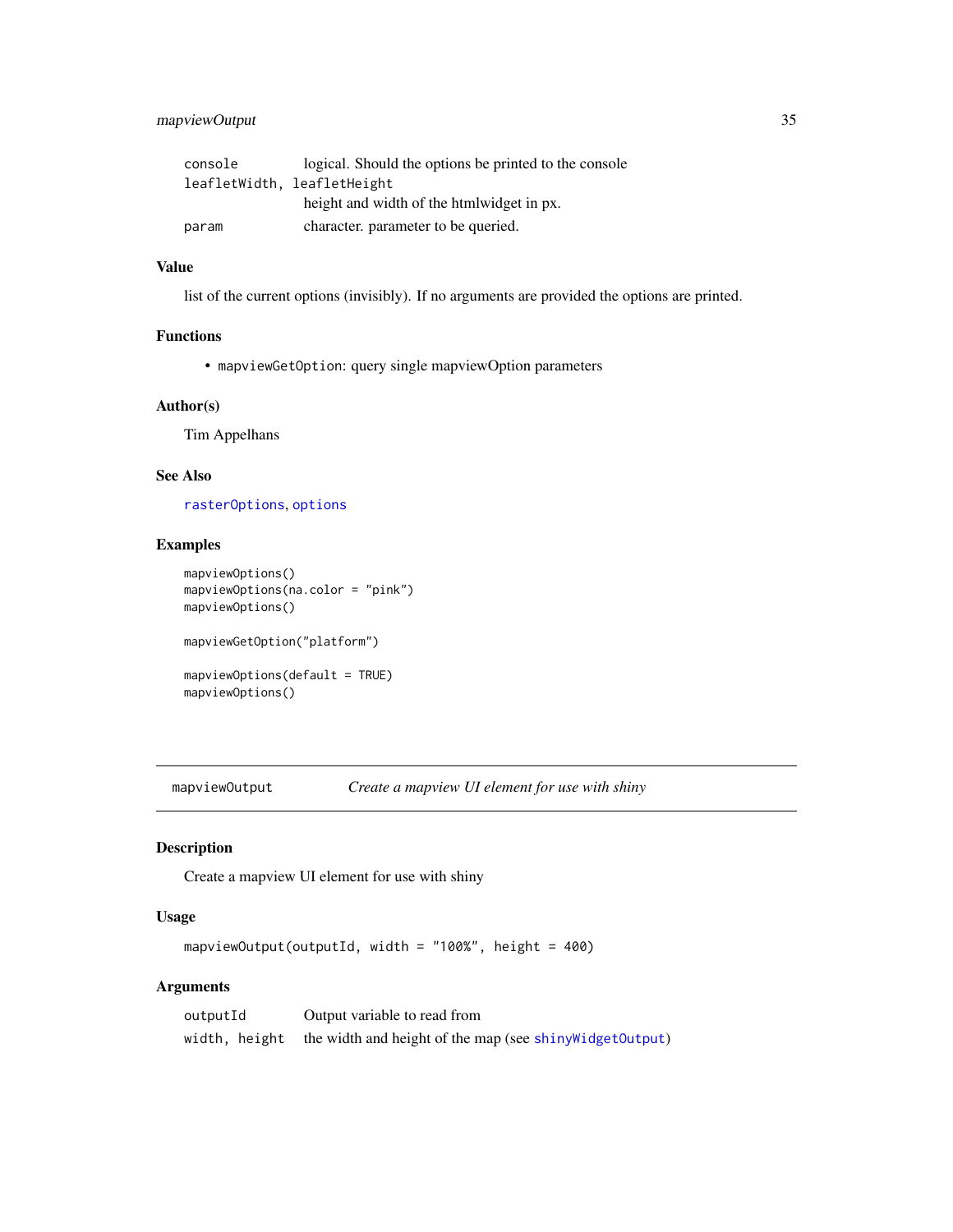<span id="page-35-0"></span>

## Description

count the number of points/vertices/nodes of sf objects

## Usage

```
npts(x, by_feature = FALSE)
```
## Arguments

|            | an sf/sfc object                                                   |
|------------|--------------------------------------------------------------------|
| by_feature | count total number of vertices (FALSE) of for each feature (TRUE). |

## Note

currently only works for \*POINTS, \*LINES and \*POLYGONS (not GEOMETRYCOLLECTION).

## Examples

```
npts(franconia)
npts(franconia, by_feature = TRUE)
npts(sf::st_geometry(franconia[1, ])) # first polygon
```

```
npts(breweries) # is the same as
nrow(breweries)
```

| plainView |     | View raster objects interactively without background map but in any |  |  |  |
|-----------|-----|---------------------------------------------------------------------|--|--|--|
|           | CRS |                                                                     |  |  |  |

## Description

this function produces an interactive view of the specified raster object(s) on a plain grey background but for any CRS.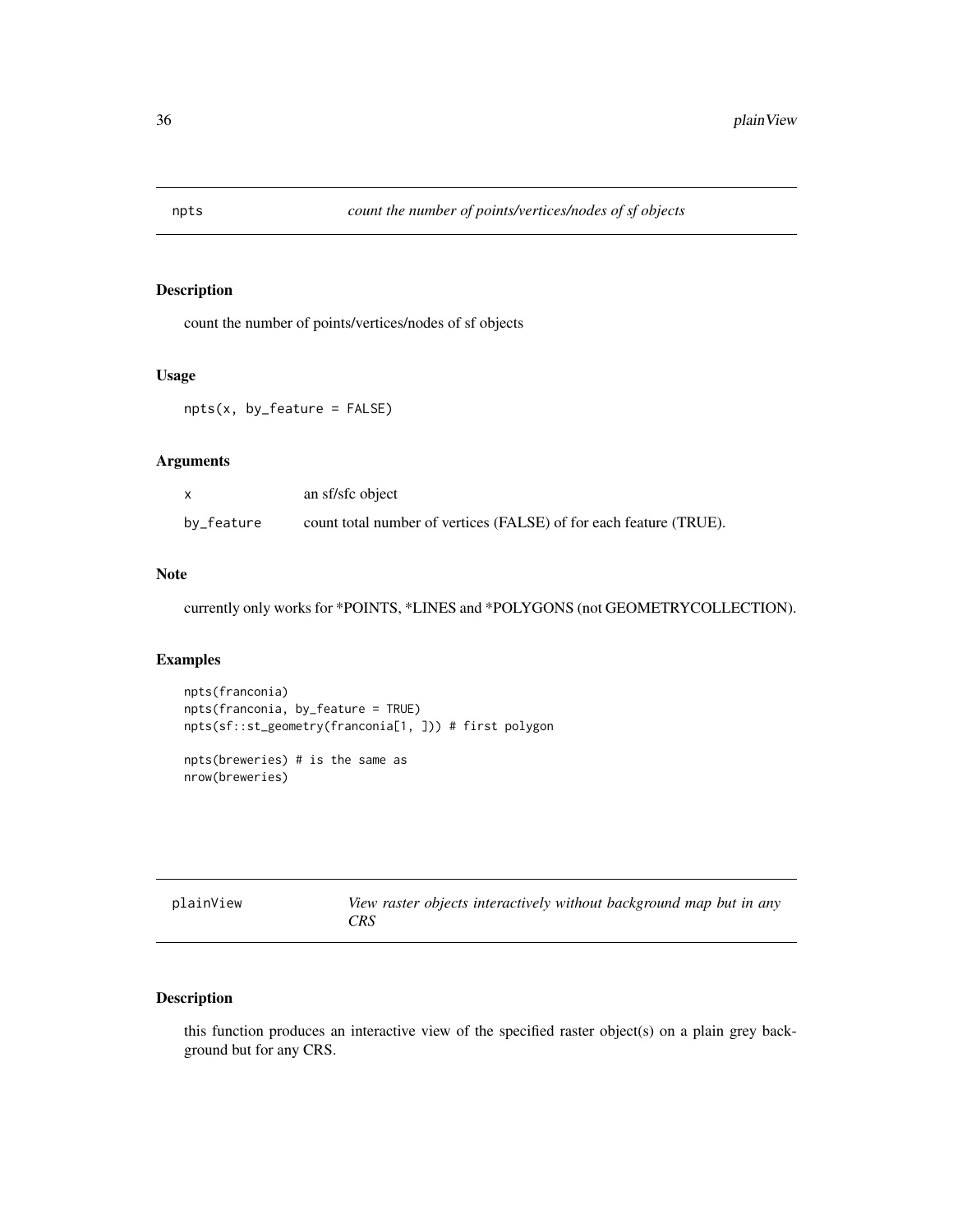#### <span id="page-36-0"></span>plainView 37

## Usage

```
## S4 method for signature 'RasterLayer'
plainView(x,
 maxpixels = mapviewGetOption("plainview.maxpixels"),
  col.regions = mapviewGetOption("raster.palette")(256), at,
  na.color = mapviewGetOption("na.color"), legend = TRUE,
  verbose = mapviewGetOption("verbose"),
  layer.name = deparse(substitute(x, env = parent.frame())),
  \text{gdal} = \text{TRUE}, \dots## S4 method for signature 'RasterStackBrick'
plainView(x, r = 3, g = 2, b = 1,
  na.color = mapviewGetOption("na.color"),
  maxpixels = mapviewGetOption("plainview.maxpixels"),
  layer.name = deparse(substitute(x, env = parent.frame())), ...)
## S4 method for signature 'SpatialPixelsDataFrame'
plainView(x, zcol = 1, ...)## S4 method for signature 'ANY'
plainview(...)
```

| $\times$    | a raster* object                                                                                                                            |
|-------------|---------------------------------------------------------------------------------------------------------------------------------------------|
| maxpixels   | integer $> 0$ . Maximum number of cells to use for the plot. If maxpixels $<$<br>$ne$ l $(x)$ , sampleRegular is used before plotting.      |
| col.regions | color (palette). See levelplot for details.                                                                                                 |
| at          | the breakpoints used for the visualisation. See levelplot for details.                                                                      |
| na.color    | color for missing values.                                                                                                                   |
| legend      | logical, whether to draw a legend for the raster layer.                                                                                     |
| verbose     | should some details be printed during the process                                                                                           |
| layer.name  | the name of the layer to be shown on the map                                                                                                |
| gdal        | logical. If TRUE (default) gdal_translate is used to create the png file for display<br>when possible. See details for further information. |
| $\cdots$    | additional arguments passed on to repective functions. See addRasterImage,<br>addCircles, addPolygons, addPolylines for details             |
| r           | integer. Index of the Red channel, between 1 and nlayers $(x)$                                                                              |
| g           | integer. Index of the Green channel, between 1 and nlayers $(x)$                                                                            |
| b           | integer. Index of the Blue channel, between 1 and nlayers $(x)$                                                                             |
| zcol        | attribute name or column number in attribute table of the column to be rendered                                                             |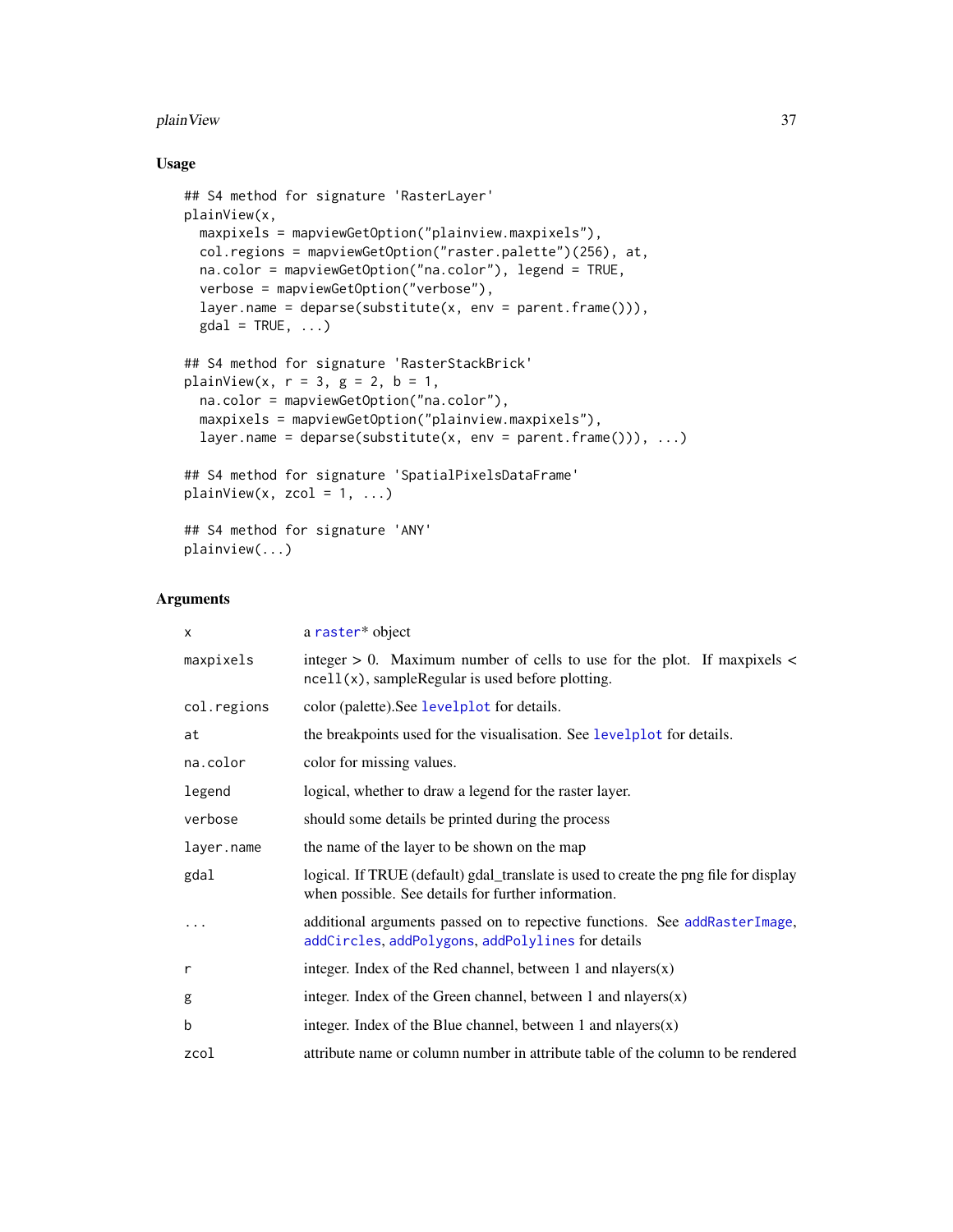## Details

If the raster object is not in memory (i.e. if raster::inMemory is FLASE) and argument gdal is set to TRUE (default) gdal\_translate is used to translate the rsater object to a png file to be rendered in the viewer/browser. This is fast for large rasters. In this case, argument maxpixels is not used, instead the image is rendered in original resolution. However, this means that RasterLayers will be shown in greyscale. If you want to set a color palette manually, use gdal = FALSE and (optionally provide) col.regions.

For plainView there are a few keyboard shortcuts defined:

- plus/minus zoom in/out
- space toggle antialiasing
- esc zoom to layer extent
- enter set zoom to 1
- ctrl increase panning speed by 10

#### Methods (by class)

- RasterStackBrick: [stack](#page-0-0) / [brick](#page-0-0)
- SpatialPixelsDataFrame: [SpatialPixelsDataFrame](#page-0-0)
- ANY: alias for ease of typing

## Author(s)

Stephan Woellauer

Tim Appelhans

## Examples

```
### raster data ###
library(sp)
library(raster)
```

```
data(meuse.grid)
coordinates(meuse.grid) = -x+yproj4string(meuse.grid) <- CRS("+init=epsg:28992")
gridded(meuse.grid) = TRUE
meuse_rst <- stack(meuse.grid)
```

```
# SpatialPixelsDataFrame
plainView(meuse.grid, zcol = "dist")
```

```
## Not run:
# raster layer
m1 <- plainView(poppendorf[[5]])
m1
```
# raster stack - true color

<span id="page-37-0"></span>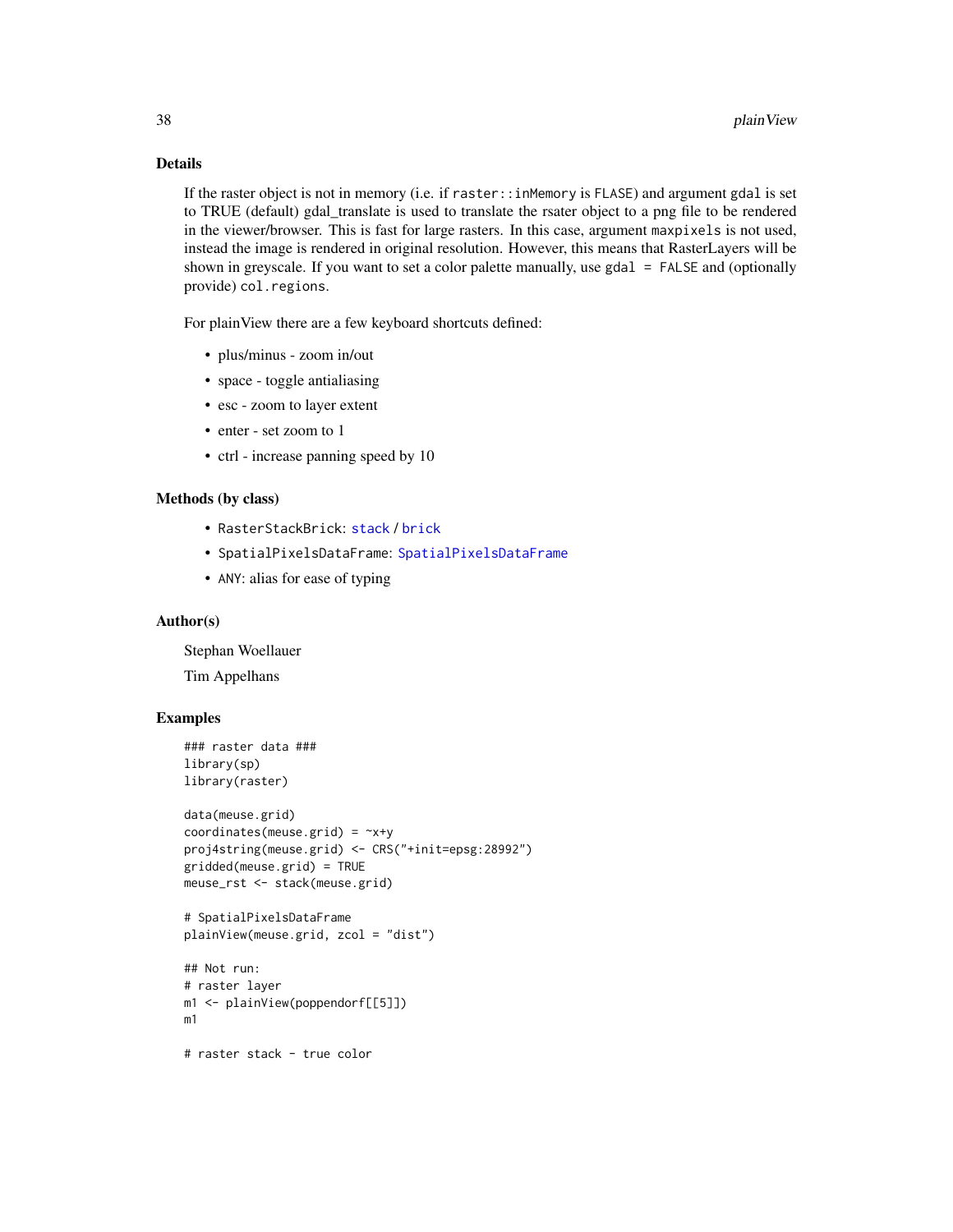## <span id="page-38-0"></span>poppendorf 39

```
plainview(poppendorf, 4, 3, 2)
```
## End(Not run)

poppendorf *Landsat 8 detail of Franconian Switzerland centered on Poppendorf*

## Description

Landsat 8 detail of Franconian Switzerland centered on Poppendorf

## Format

"RasterBrick-class" with 5 bands (bands 1 to 5).

#### Details

Use of this data requires your agreement to the USGS regulations on using Landsat data.

#### Source

<https://earthexplorer.usgs.gov>

<span id="page-38-1"></span>popupTable *Create HTML strings for popups*

#### Description

Create HTML strings for popup tables used as input for [mapview](#page-22-1) or [leaflet](#page-0-0). This optionally allows the user to include only a subset of feature attributes.

Create HTML strings for popup images used as input for [mapview](#page-22-1) or [leaflet](#page-0-0).

Create HTML strings for popup graphs used as input for [mapview](#page-22-1) or [leaflet](#page-0-0).

#### Usage

```
popupTable(x, zcol, row.numbers = TRUE, feature.id = TRUE)
popupImage(img, src = c("local", "remote"), embed = FALSE, ...)
popupGraph(graphs, type = c("png", "svg", "html"), width = 300,
 height = 300, ...)
```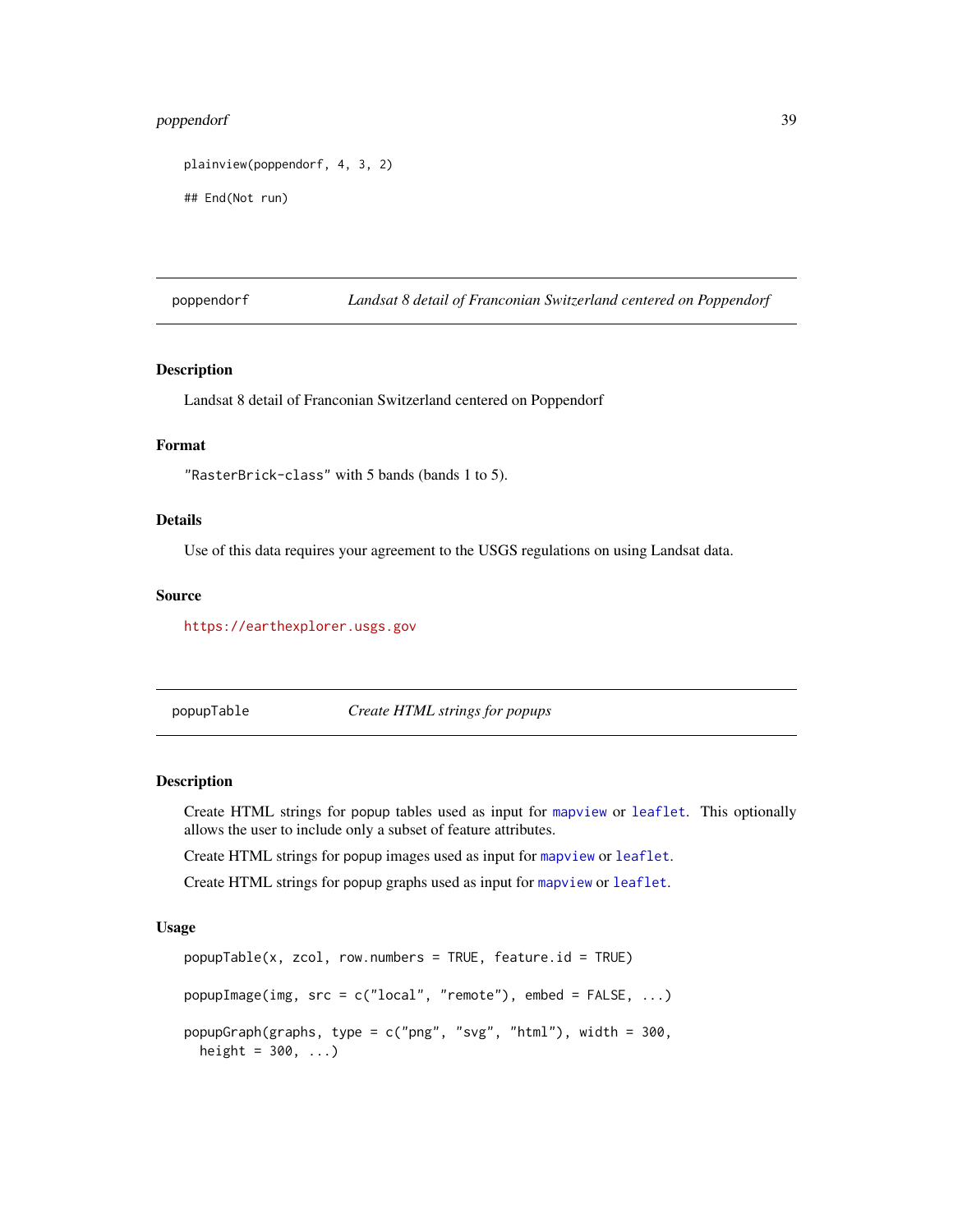## Arguments

| X           | A Spatial* object.                                                                                                                                                                                                                                                           |
|-------------|------------------------------------------------------------------------------------------------------------------------------------------------------------------------------------------------------------------------------------------------------------------------------|
| zcol        | numeric or character vector indicating the columns included in the output<br>popup table. If missing, all columns are displayed.                                                                                                                                             |
| row.numbers | logical whether to include row numbers in the popup table.                                                                                                                                                                                                                   |
| feature.id  | logical whether to add 'Feature ID' entry to popup table.                                                                                                                                                                                                                    |
| img         | A character vector of file path(s) or web-URL(s) to any sort of image file(s).                                                                                                                                                                                               |
| src         | Whether the source is "local" (i.e. valid file path(s)) or "remote" (i.e. valid<br>$URL(s)$ ).                                                                                                                                                                               |
| embed       | whether to embed the (local) images in the popup html as base 64 ecoded. Set<br>this to TRUE if you want to save and share your map, unless you want render<br>many images, then set to FALSE and make sure to copy /graphs when copying<br>the map to a different location. |
| .           | further arguments passed on to underlying methods such as height and width.                                                                                                                                                                                                  |
| graphs      | A list of figures associated with x.                                                                                                                                                                                                                                         |
| type        | Output filetype, one of "png" (default), "svg" or "html".                                                                                                                                                                                                                    |
| width       | popup width in pixels.                                                                                                                                                                                                                                                       |
| height      | popup height in pixels.                                                                                                                                                                                                                                                      |

#### Details

Type svg uses native svg encoding via [readLines](#page-0-0). height and width are set via ... and passed on to [svg](#page-0-0)

Type [png](#page-0-0) embeds via "<img  $src = ...$ ". height and width are set via ... and passed on to png Type html embeds via "<iframe  $src = ...$ ". height and width are set directly in pixels.

## Value

A list of HTML strings required to create feature popup tables.

A list of HTML strings required to create popup graphs.

A list of HTML strings required to create popup graphs.

## Examples

```
library(leaflet)
```

```
## include columns 1 and 2 only
mapview(franconia, popup = popupTable(franconia, zcol = 1:2))
mapview(breweries, zcol = "founded", legend = TRUE,
       popup = popupTable(breweries, zcol = c("founded", "village")))
leaflet() %>% addCircleMarkers(data = breweries)
leaflet() %>% addCircleMarkers(data = breweries,
                               popup = popupTable(breweries))
```
<span id="page-39-0"></span>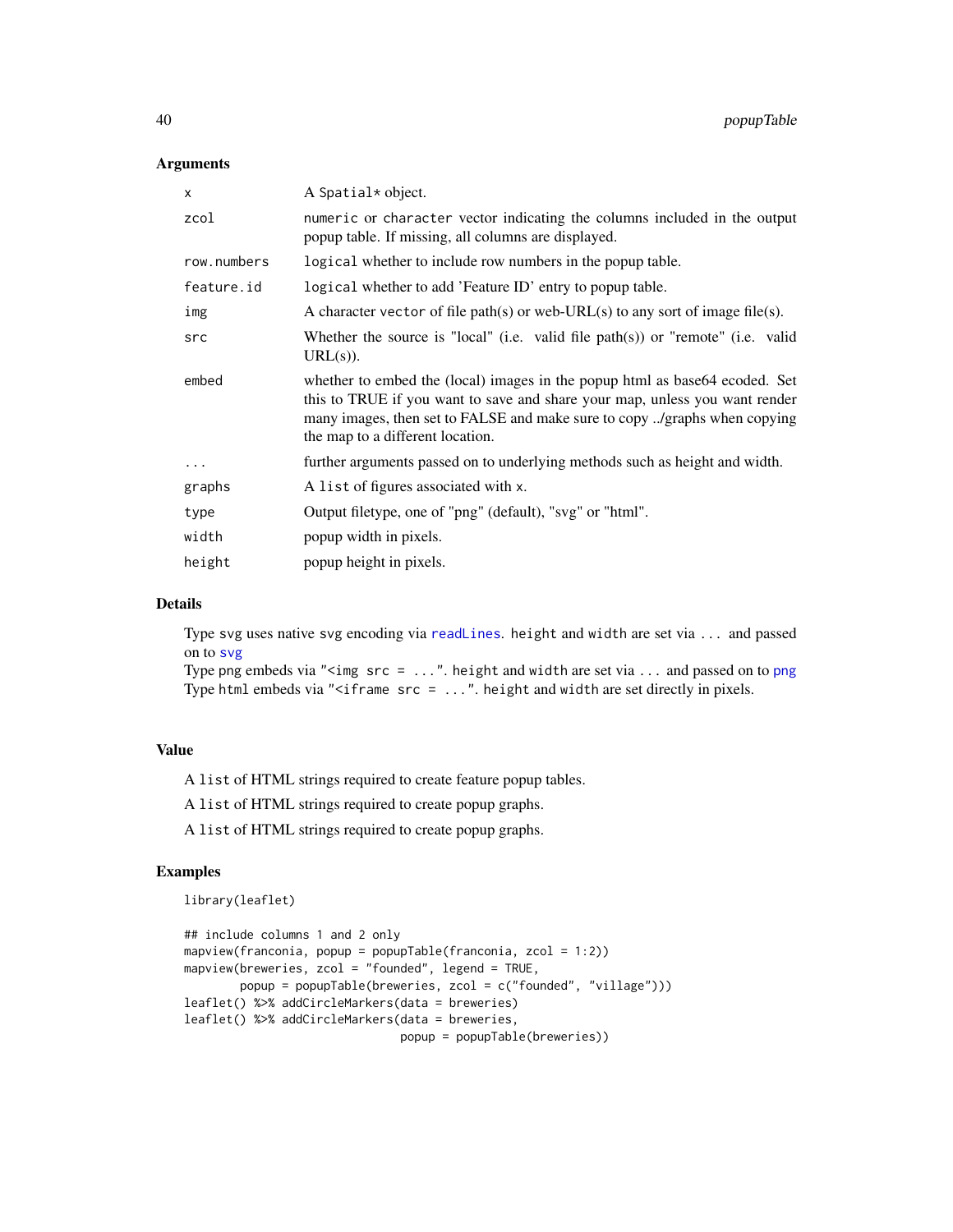```
## Not run:
## remote images -----
### one image
library(sf)
pnt = st_as_sf(data.frame(x = 174.764474, y = -36.877245),
                coords = c("x", "y"),crs = 4326)
img = "http://bit.ly/1TVwRiR"
mapview(pnt, popup = popupImage(img, src = "remote"))### multiple file (types)
library(sp)
images = c(img,"https://upload.wikimedia.org/wikipedia/commons/9/91/Octicons-mark-github.svg",
            "https://www.r-project.org/logo/Rlogo.png",
            "https://upload.wikimedia.org/wikipedia/commons/d/d6/MeanMonthlyP.gif")
pt4 = data.frame(x = jitter(rep(174.764474, 4), factor = 0.01),y = jitter(rep(-36.877245, 4), factor = 0.01))
coordinates(pt4) = ~ x + yproj4string(pt4) = "+init=epsg:4326"
mapview(pt4, popup = popupImage(images)) # NOTE the gif animation
## local images -----
pnt = st_as_sf(data.frame(x = 174.764474, y = -36.877245),
                coords = c("x", "y"), crs = 4326)
img = system.file("img","Rlogo.png",package="png")
mapview(pnt, popup = popupImage(img))
## End(Not run)
## Not run:
### example: svg -----
library(sp)
data(meuse)
coordinates(meuse) = ~ x + yproj4string(meuse) = CRS("+init=epsg:28992")
## create plots with points colored according to feature id
library(lattice)
p = xyplot(copper ~ column, data = meuse@data, col = "grey")p = mget(rep("p", length(meuse)))
clr = rep("grey", length(meuse))
p = \text{lapply}(1:\text{length}(p), \text{ function}(i)clr[i] = "red"update(p[[i]], col = clr)
```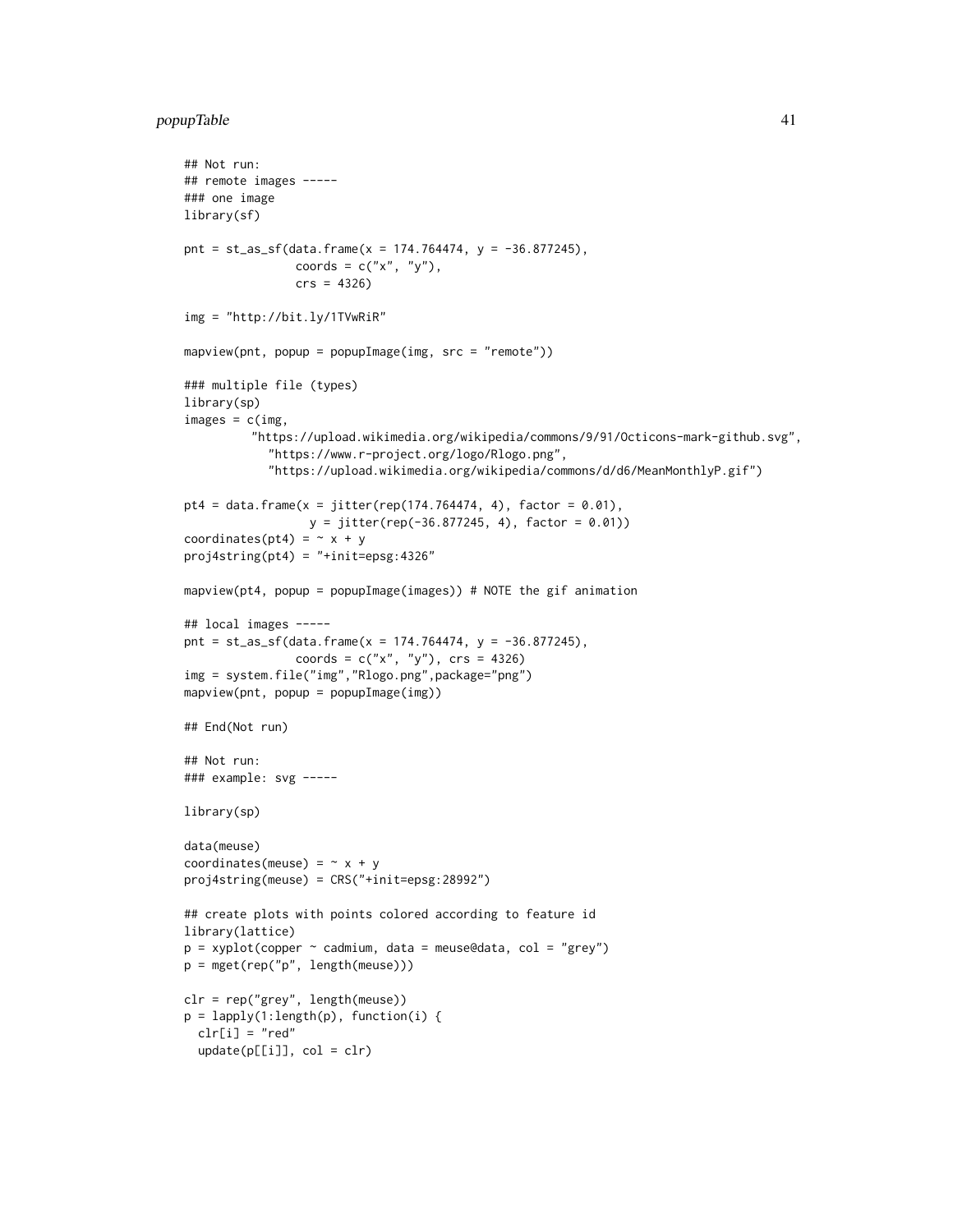```
})
mapview(meuse, popup = popupGraph(p, type = "svg"))
### example: png -----
pt = data.frame(x = 174.764474, y = -36.877245)
coordinates(pt) = \sim x + y
proj4string(pt) = "+init=epsg:4326"
p2 = levelplot(t(volcano), col.regions = terrain.colors(100))
mapview(pt, popup = popupGraph(p2, width = 300, height = 400))
### example: html -----
mapview(breweries[1, ], map.types = "Esri.WorldImagery",
        popup = popupGraph(mapview(breweries[1, ])@map,
                           type = "html",
                           width = 500,
                           height = 400))
## End(Not run)
```
print,mapview-method *Method for printing mapview objects*

## Description

Method for printing mapview objects

#### Usage

```
## S4 method for signature 'mapview'
print(x)
```
## Arguments

x a mapview object

<span id="page-41-0"></span>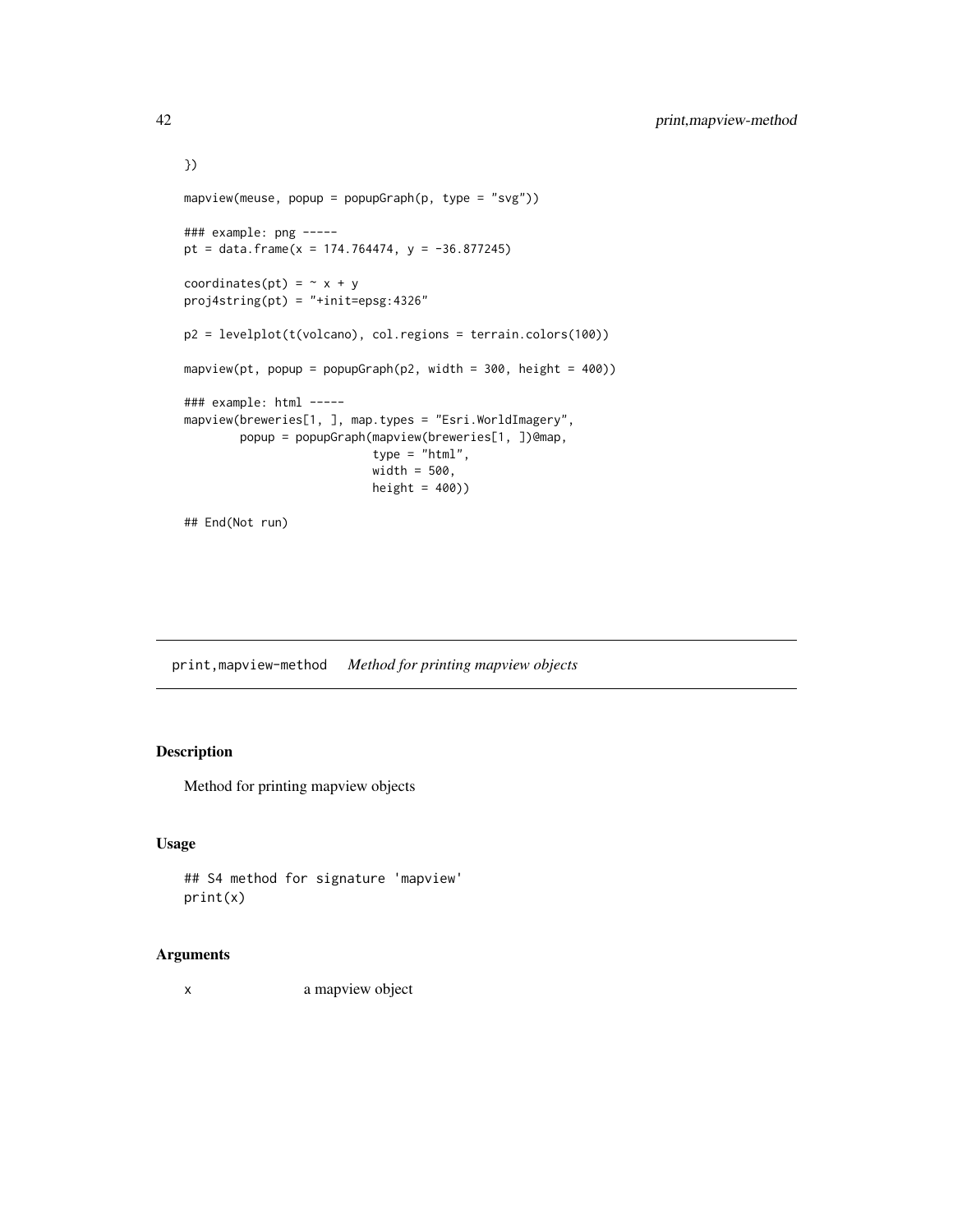<span id="page-42-0"></span>

## Description

Widget render function for use in Shiny

## Usage

renderCubeView(expr, env = parent.frame(), quoted = FALSE)

## Arguments

| expr   | An expression that generates an HTML widget                                                                             |
|--------|-------------------------------------------------------------------------------------------------------------------------|
| env    | The environment in which to evaluate expr                                                                               |
| quoted | Is expr a quoted expression (with $\text{quote}()$ )? This is useful if you want to save an<br>expression in a variable |

| renderMapview | Render a mapview widget in shiny |  |  |
|---------------|----------------------------------|--|--|
|               |                                  |  |  |

## Description

Render a mapview widget in shiny

## Usage

```
renderMapview(expr, env = parent.frame(), quoted = FALSE)
```

| expr   | An expression that generates an HTML widget                                                                   |
|--------|---------------------------------------------------------------------------------------------------------------|
| env    | The environment in which to evaluate expr                                                                     |
| auoted | Is expr a quoted expression (with quote())? This is useful if you want to save an<br>expression in a variable |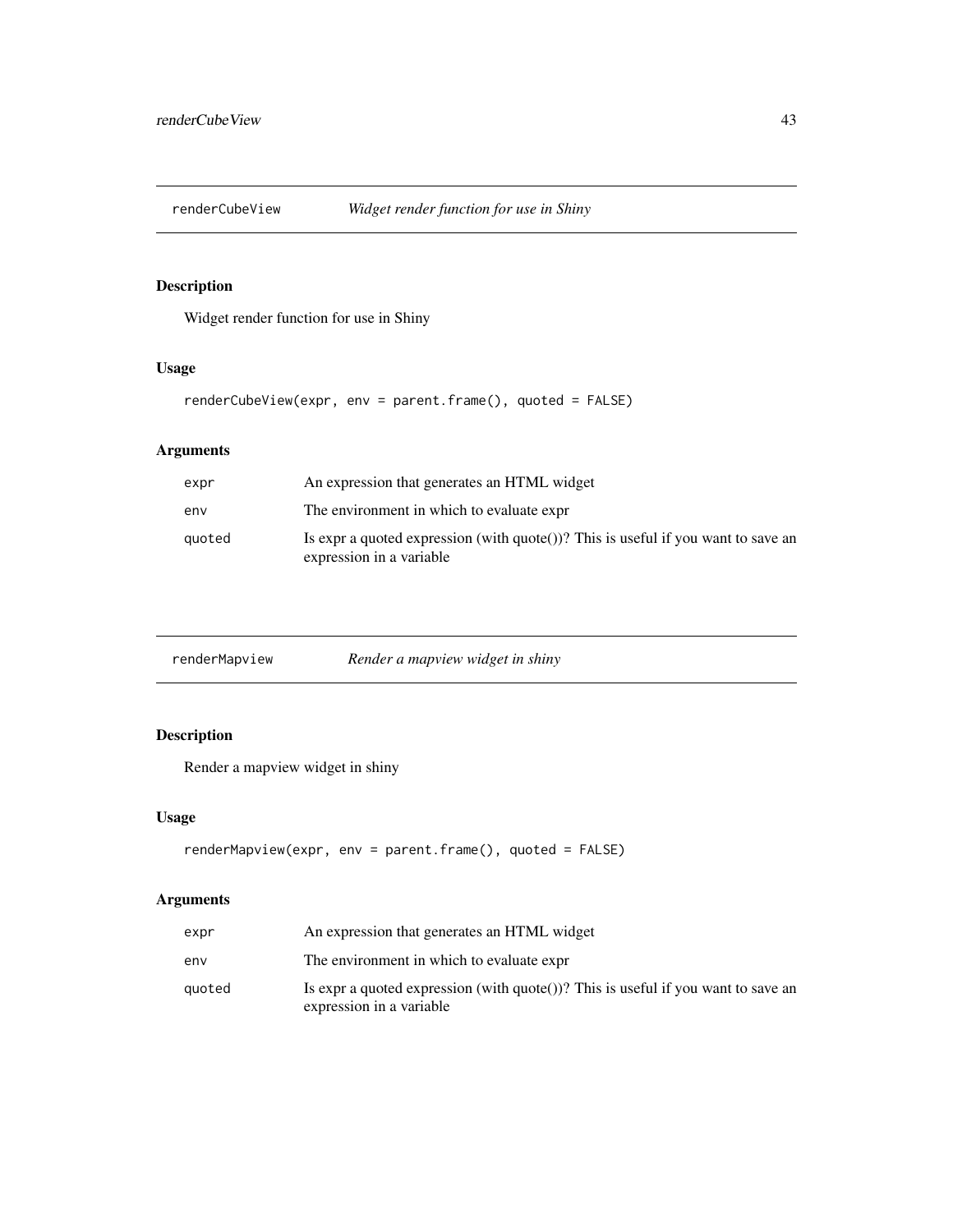<span id="page-43-0"></span>show,mapview-method *Method for printing mapview objects (show)*

#### **Description**

Method for printing mapview objects (show)

#### Usage

## S4 method for signature 'mapview' show(object)

#### **Arguments**

object a mapview object

slideView *slideView*

#### Description

Two images are overlaid and a slider is provided to interactively compare the two images in a before-after like fashion. img1 and img2 can either be two RasterLayers, two RasterBricks/Stacks or two character strings. In the latter case it is assumed that these point to .png images on the disk.

NOTE: In case you want to include multiple slideviews in one page in a Rmd or flexdashboard we highly recommend using package widgetframe. Also, make sure to use different image names and/or labels for each of the RasterLayers/Bricks/Stacks. Otherwise things will likely not work properly.

This is a modified implementation of http://bl.ocks.org/rfriberg/8327361

#### Usage

```
## S4 method for signature 'RasterStackBrick, RasterStackBrick'
slideView(img1, img2,
  label1 = deparse(substitute(img1, env = parent.frame())),
  label2 = <math>deparse(substitute(img2, env = parent.find())</math>, <math>r = 3</math>,g = 2, b = 1, na.color = mapviewGetOption("na.color"),
 maxpixels = mapviewGetOption("plainview.maxpixels"), ...)
## S4 method for signature 'RasterLayer,RasterLayer'
slideView(img1, img2,
  label1 = <math>deparse(substitute(img1, env = parent.find()),label2 = deparse(substitute(img2, env = parent.frame())),
  legend = TRUE, col.regions = mapviewGetOption("raster.palette")(256),
  na.color = mapviewGetOption("na.color"),
```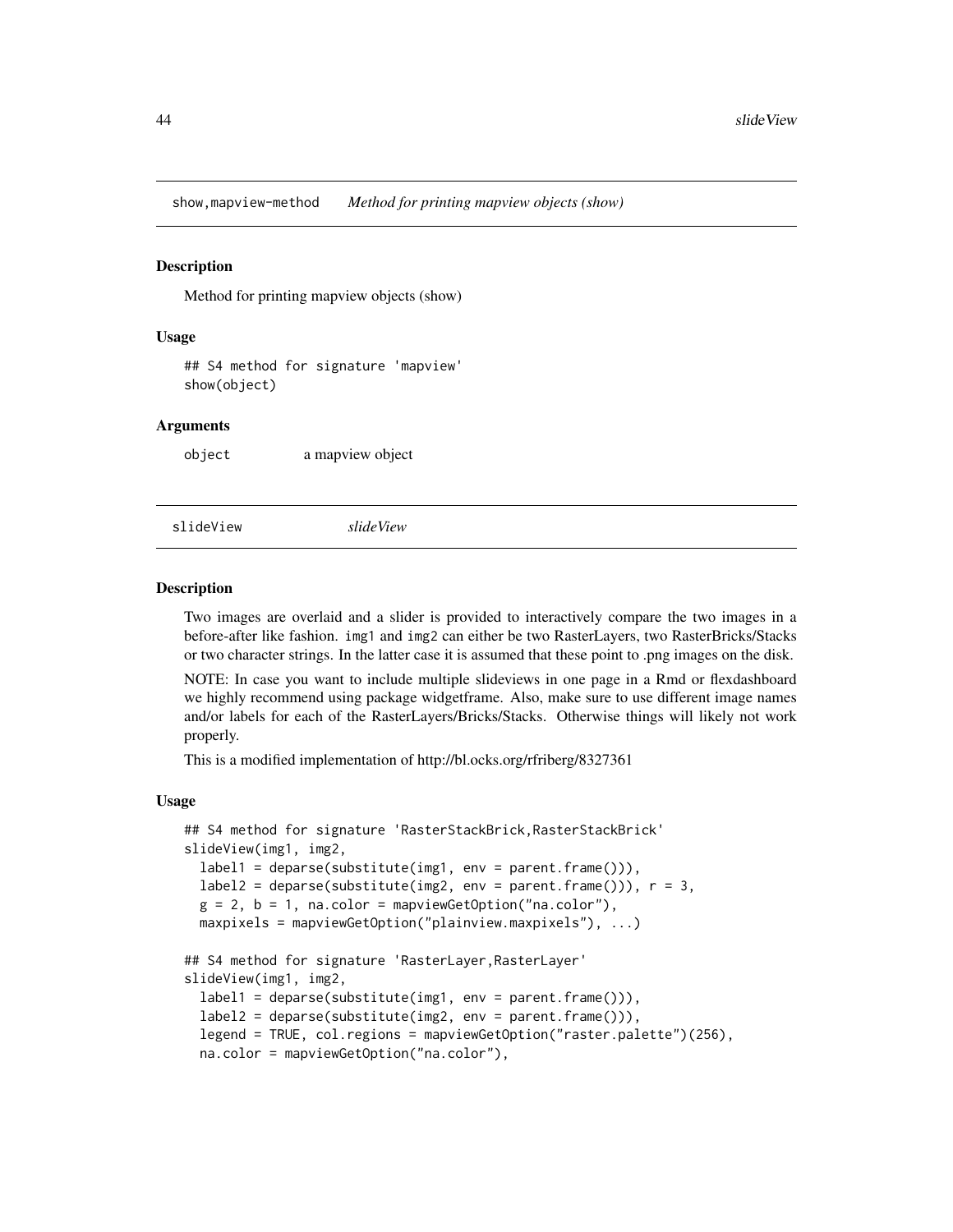```
maxpixels = mapviewGetOption("plainview.maxpixels"))
## S4 method for signature 'RasterStackBrick,RasterLayer'
slideView(img1, img2,
  label1 = deparse(substitute(img1, env = parent.frame())),
  label2 = deparse(substitute(img2, env = parent.frame())),
  legend = TRUE, r = 3, g = 2, b = 1,
  col.regions = mapviewGetOption("raster.palette")(256),
 na.color = mapviewGetOption("na.color"),
 maxpixels = mapviewGetOption("plainview.maxpixels"), ...)
## S4 method for signature 'RasterLayer,RasterStackBrick'
slideView(img1, img2,
  label1 = deparse(substitute(img1, env = parent.frame())),
  label2 = deparse(substitute(img2, env = parent.frame())),
 legend = TRUE, r = 3, g = 2, b = 1,
 col.regions = mapviewGetOption("raster.palette")(256),
 na.color = mapviewGetOption("na.color"),
 maxpixels = mapviewGetOption("plainview.maxpixels"), ...)
## S4 method for signature 'character, character'
slideView(img1, img2,
  label1 = deparse(substitute(img1, env = parent.frame())),
  label2 = deparse(substitute(img2, env = parent.frame())))
## S4 method for signature 'ANY'
slideview(...)
```

| img1         | a RasterStack/Brick, RasterLayer or path to a .png file                                                                                 |
|--------------|-----------------------------------------------------------------------------------------------------------------------------------------|
| img2         | a RasterStack/Brick, RasterLayer or path to a .png file                                                                                 |
| label1       | slider label for img1 (defaults to object name)                                                                                         |
| label2       | slider label for img2 (defaults to object name)                                                                                         |
| $\mathsf{r}$ | integer. Index of the Red channel, between 1 and nlayers $(x)$                                                                          |
| g            | integer. Index of the Green channel, between 1 and nlayers $(x)$                                                                        |
| b            | integer. Index of the Blue channel, between 1 and nlayers $(x)$                                                                         |
| na.color     | the color to be used for NA pixels                                                                                                      |
| maxpixels    | integer $> 0$ . Maximum number of cells to use for the plot. If maxpixels $<$<br>$ne$ ll $(x)$ , sampleRegular is used before plotting. |
| $\cdots$     | additional arguments passed on to repective functions.                                                                                  |
| legend       | whether to plot legends for the two images (ignored for RatserStacks/*Bricks).                                                          |
| col.regions  | color (palette). See levelplot for details.                                                                                             |
| color        | the color palette to be used for visualising RasterLayers                                                                               |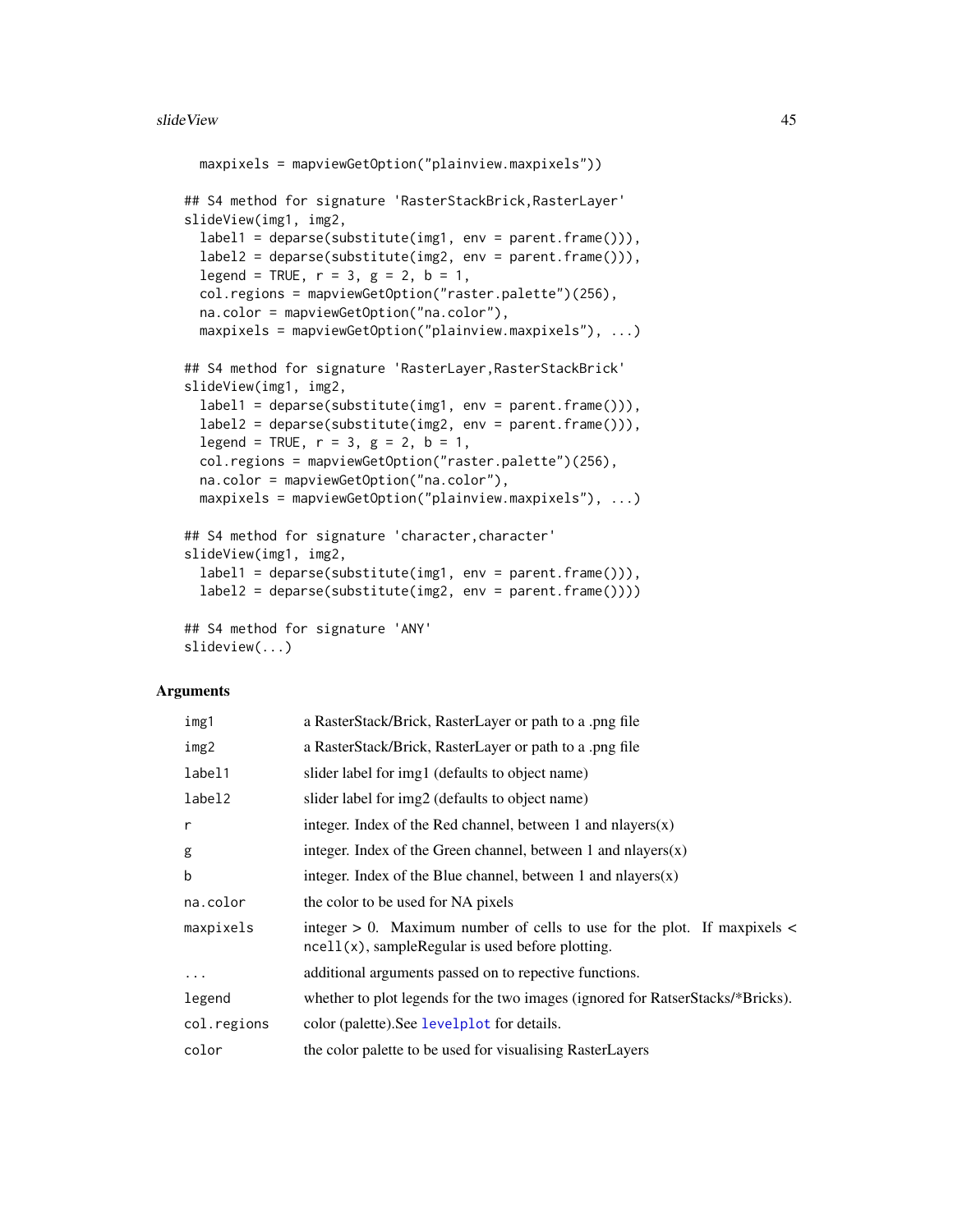## Details

Compare two images trough interactive swiping overlay

For slideView there are a few keyboard shortcuts defined:

- space toggle antialiasing
- esc zoom to layer extent
- enter set zoom to 1
- ctrl increase panning speed by 10

#### Methods (by class)

- img1 = RasterLayer,img2 = RasterLayer: for RasterLayers
- img1 = RasterStackBrick,img2 = RasterLayer: for RasterStackBrick, RasterLayer
- img1 = RasterLayer, img2 = RasterStackBrick: for RasterLayer, RasterStackBrick
- img1 = character, img2 = character: for png files
- ANY: alias for ease of typing

#### Author(s)

Tim Appelhans Stephan Woellauer

## Examples

```
## Not run:
### raster data ###
library(sp)
library(raster)
data(poppendorf)
stck1 <- subset(poppendorf, c(3, 4, 5))
stck2 <- subset(poppendorf, c(2, 3, 4))
slideView(stck1, stck2)
### example taken from
### http://www.news.com.au/technology/environment/nasa-images-reveal-
### aral-sea-is-shrinking-before-our-eyes/story-e6frflp0-1227074133835
library(jpeg)
library(raster)
web_img2000 <- "http://cdn.newsapi.com.au/image/v1/68565a36c0fccb1bc43c09d96e8fb029"
jpg2000 <- readJPEG(readBin(web_img2000, "raw", 1e6))
# Convert imagedata to raster
rst_blue2000 <- raster(jpg2000[, , 1])
```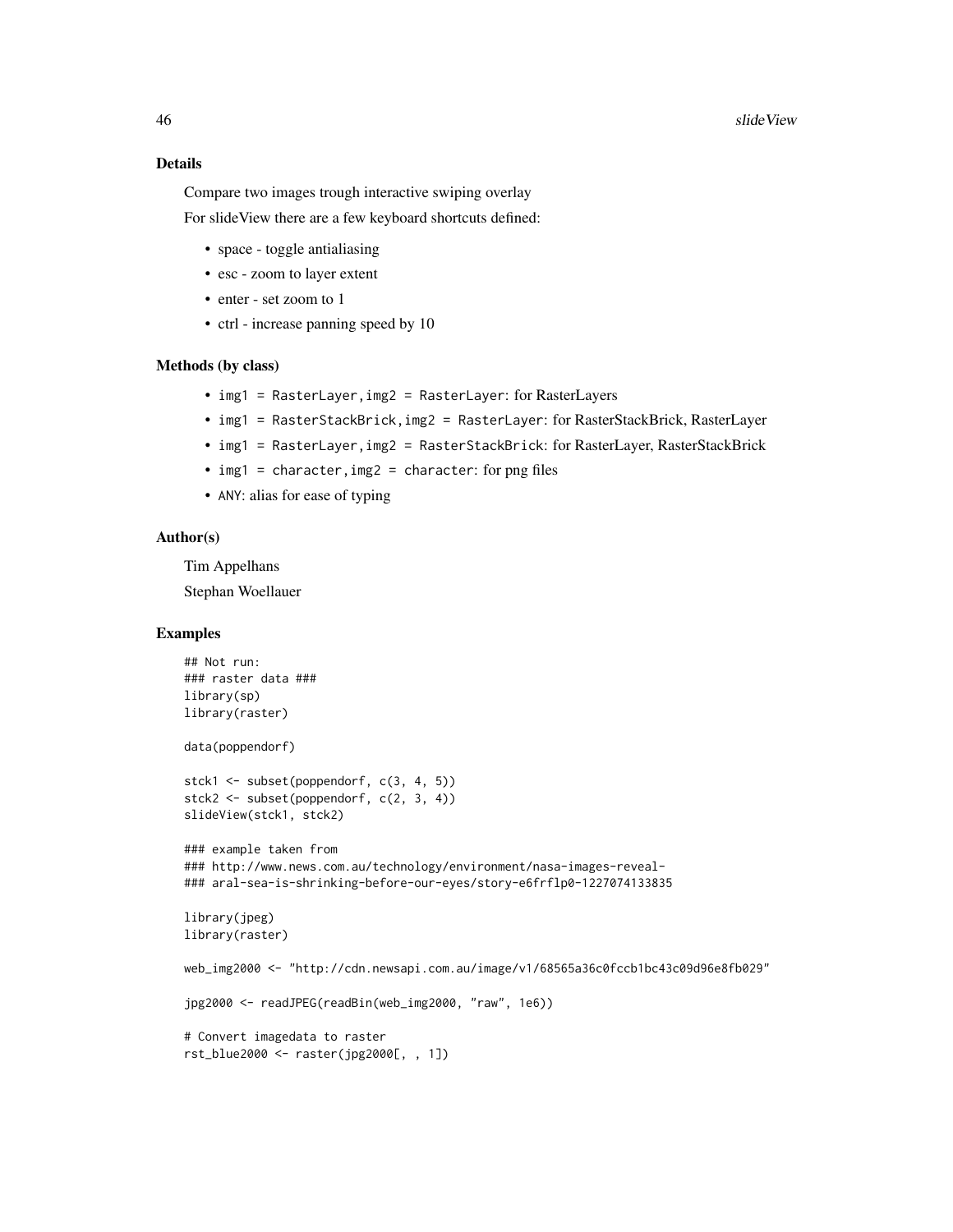<span id="page-46-0"></span>trails and the contract of the contract of the contract of the contract of the contract of the contract of the contract of the contract of the contract of the contract of the contract of the contract of the contract of the

```
rst_green2000 <- raster(jpg2000[, , 2])
rst_red2000 <- raster(jpg2000[, , 3])
img2000 <- brick(rst_red2000, rst_green2000, rst_blue2000)
web_img2013 <- "http://cdn.newsapi.com.au/image/v1/5707499d769db4b8ec76e8df61933f2a"
jpg2013 <- readJPEG(readBin(web_img2013, "raw", 1e6))
# Convert imagedata to raster
rst_blue2013 <- raster(jpg2013[, , 1])
rst_green2013 <- raster(jpg2013[, , 2])
rst_red2013 <- raster(jpg2013[, , 3])
img2013 <- brick(rst_red2013, rst_green2013, rst_blue2013)
slideView(img2000, img2013, label1 = "before", label2 = "after")
## End(Not run)
```
trails *Selected hiking trails in Franconia*

#### Description

Selected hiking trails in Franconia

## Format

sf feature collection MULTILINESTRING

## Details

These hiking trails were downloaded on 06/04/2017 from <https://geoportal.bayern.de/bayernatlas> These data are published by the owner under Creative Commons Namensnennung 3.0 Deutschland, see <https://creativecommons.org/licenses/by/3.0/de/> for details.

#### Source

Datenquelle: Bayerische Vermessungsverwaltung - www.geodaten.bayern.de [http://www.ldbv.](http://www.ldbv.bayern.de/produkte/weitere/opendata.html) [bayern.de/produkte/weitere/opendata.html](http://www.ldbv.bayern.de/produkte/weitere/opendata.html)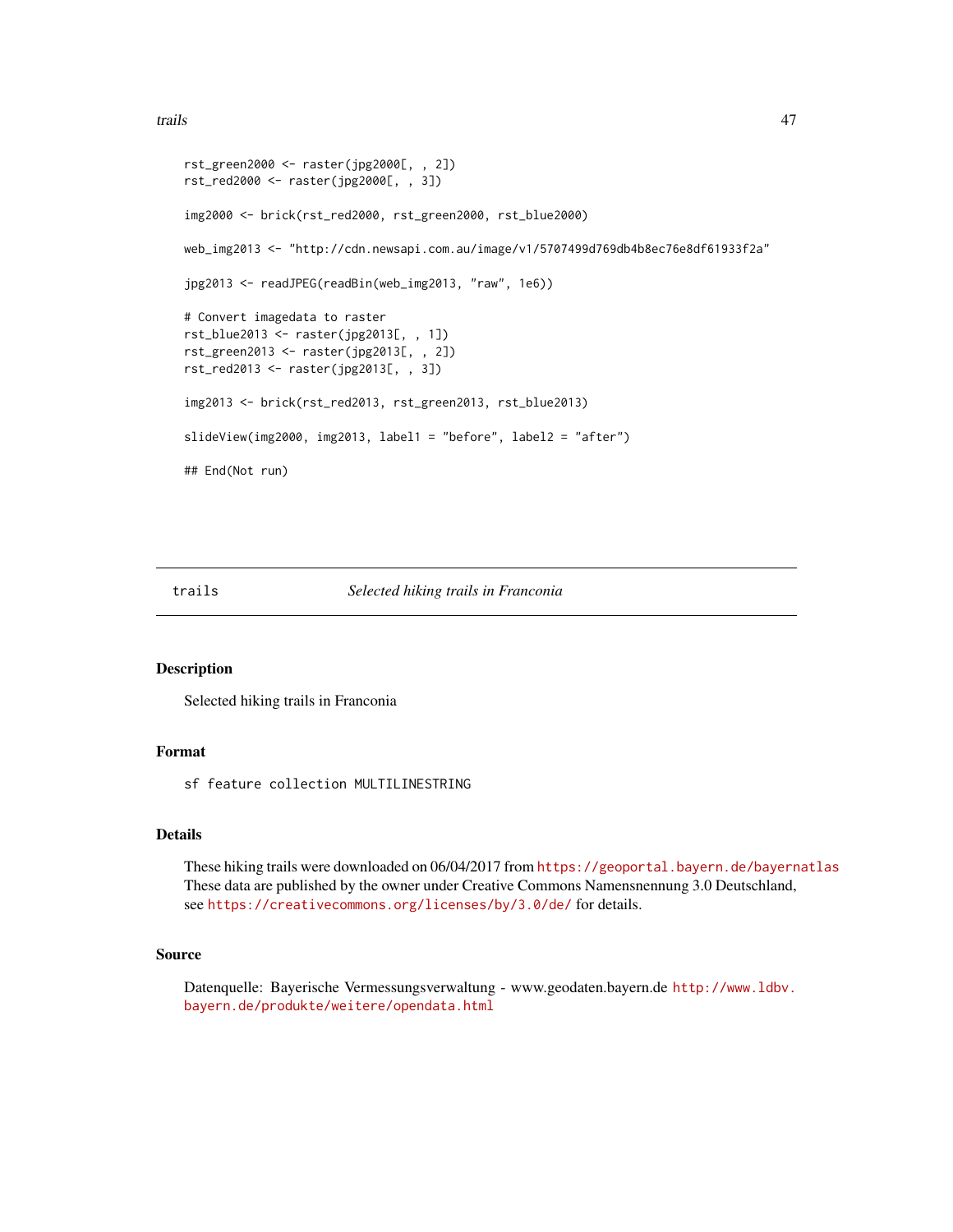<span id="page-47-0"></span>

## Description

This function produces an interactive view of the extent/bbox of the supplied spatial object

## Usage

```
viewExtent(x, map = NULL, popup = NULL, layer.name = NULL,
  alpha.regions = 0.2, label = NULL, ...)
```

```
addExtent(map, data, ...)
```
#### Arguments

| $\boldsymbol{\mathsf{x}}$ | either a Raster*, sf* or Spatial* object                                                                        |
|---------------------------|-----------------------------------------------------------------------------------------------------------------|
| map                       | a leaflet map the extent should be added to. If NULL standard background layers<br>are created.                 |
| popup                     | a list of HTML strings with the popup contents, usually created from popupTable.<br>See addControl for details. |
| layer.name                | the name of the layer to be shown on the map.                                                                   |
| alpha.regions             | opacity of the fills or the raster layer(s).                                                                    |
| label                     | a character vector of labels to be shown on mouseover. See addControl for<br>details.                           |
| $\ddots$                  | additional arguments passed on to addRectangles                                                                 |
| data                      | either a Raster*, sf* or Spatial* object                                                                        |

#### Functions

• addExtent: add extent/bbox of spatial/sf objects to a leaflet map

#### Author(s)

Tim Appelhans

## Examples

```
library(leaflet)
```

```
viewExtent(breweries)
viewExtent(franconia) + breweries
leaflet() %>% addProviderTiles("OpenStreetMap") %>% addExtent(breweries)
```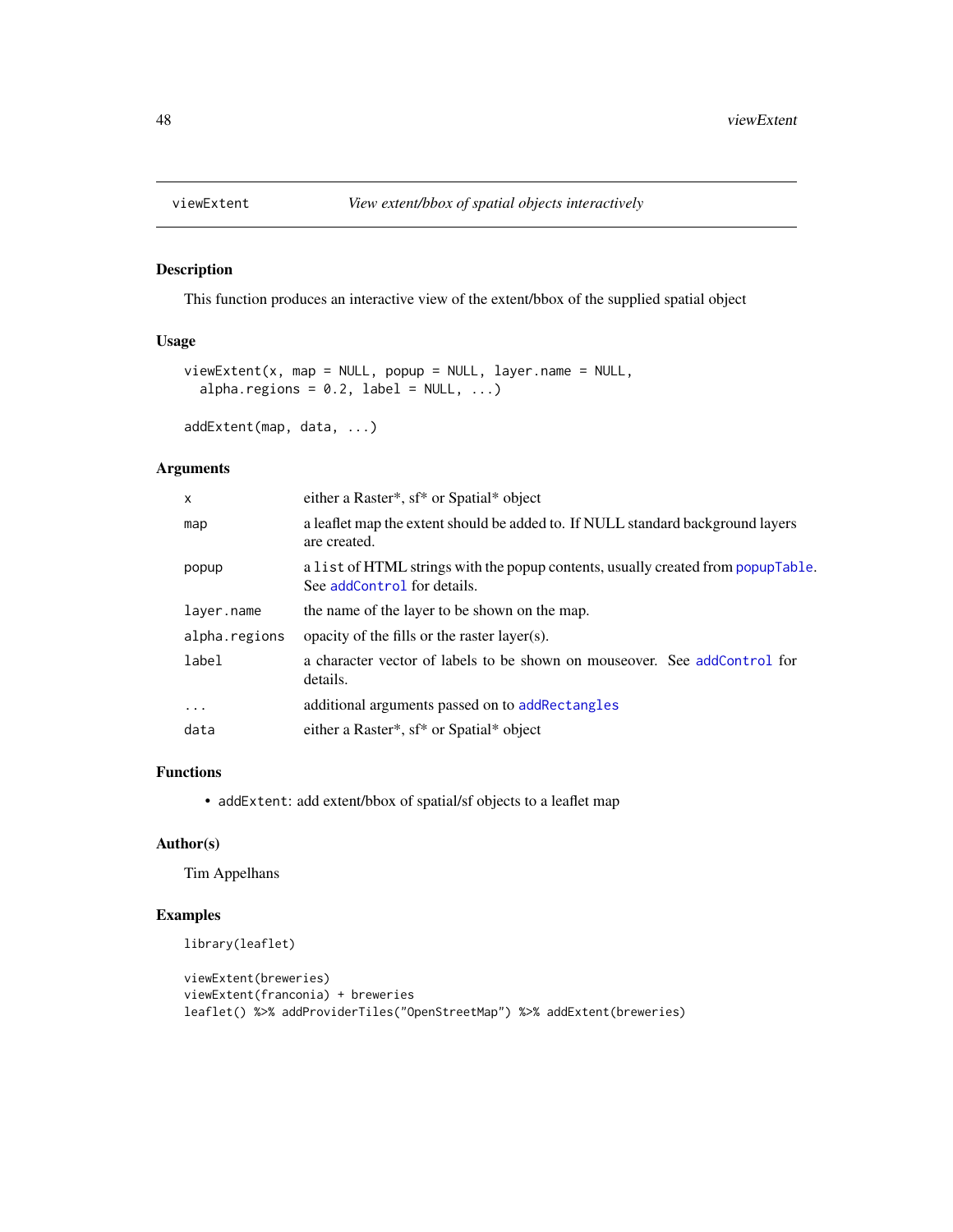<span id="page-48-0"></span>

#### Description

Make a Red-Green-Blue plot based on three layers (in a RasterBrick or RasterStack). Three layers (sometimes referred to as "bands" because they may represent different bandwidths in the electromagnetic spectrum) are combined such that they represent the red, green and blue channel. This function can be used to make 'true (or false) color images' from Landsat and other multi-band satellite images. Note, this text is plagirized, i.e. copied from [plotRGB](#page-0-0).

#### Usage

```
## S4 method for signature 'RasterStackBrick'
viewRGB(x, r = 3, g = 2, b = 1,quantiles = c(0.02, 0.98), map = NULL,
 maxpixels = mapviewGetOption("mapview.maxpixels"),
 map.types = mapviewGetOption("basemaps"),
 na.color = mapviewGetOption("na.color"),
  layer.name = deparse(substitute(x, env = parent.frame())),
 method = c("bilinear", "ngb"), ...)
## S4 method for signature 'stars'
viewRGB(x, r = 3, g = 2, b = 1,quantiles = c(0.02, 0.98), map = NULL,
 maxpixels = mapviewGetOption("mapview.maxpixels"),
 map.types = mapviewGetOption("basemaps"),
 na.color = mapviewGetOption("na.color"),
  layer.name = deparse(substitute(x, env = parent.frame())),
  method = c("bilinear", "ngb"), ...)
```

| $\mathsf{x}$ | a RasterBrick or RasterStack                                                                                                            |
|--------------|-----------------------------------------------------------------------------------------------------------------------------------------|
| r            | integer. Index of the Red channel/band, between 1 and nlayers $(x)$                                                                     |
| g            | integer. Index of the Green channel/band, between 1 and nlayers $(x)$                                                                   |
| b            | integer. Index of the Blue channel/band, between 1 and nlayers $(x)$                                                                    |
| quantiles    | the upper and lower quantiles used for color stretching. If set to NULL, no<br>stretching is applied.                                   |
| map          | the map to which the layer should be added                                                                                              |
| maxpixels    | integer $> 0$ . Maximum number of cells to use for the plot. If maxpixels $<$<br>$ne$ ll $(x)$ , sampleRegular is used before plotting. |
| map.types    | character spcifications for the base maps. see http://leaflet-extras.github.<br>io/leaflet-providers/preview/for available options.     |
| na.color     | the color to be used for NA pixels                                                                                                      |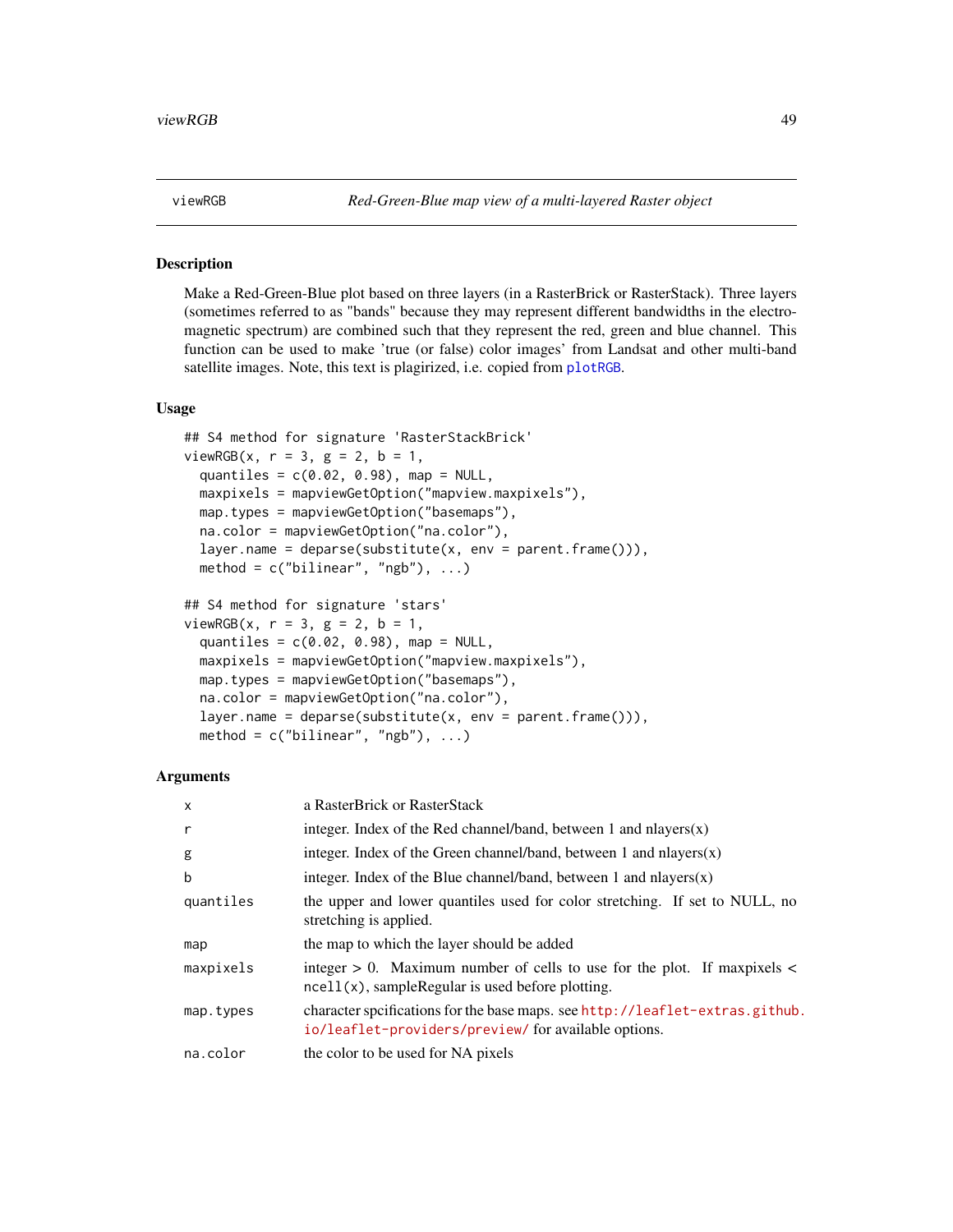<span id="page-49-0"></span>

| layer.name | the name of the layer to be shown on the map                                                                                                                                                                                                                                                                                                                                                               |
|------------|------------------------------------------------------------------------------------------------------------------------------------------------------------------------------------------------------------------------------------------------------------------------------------------------------------------------------------------------------------------------------------------------------------|
| method     | Method used to compute values for the resampled layer that is passed on to<br>leaflet. map view does projection on-the-fly to ensure correct display and there-<br>fore needs to know how to do this projection. The default is 'bilinear' (bilinear<br>interpolation), which is appropriate for continuous variables. The other option,<br>'ngb' (nearest neighbor), is useful for categorical variables. |
| $\cdots$   | additional arguments passed on to map View                                                                                                                                                                                                                                                                                                                                                                 |

## Methods (by class)

• stars: [stars](#page-0-0)

## Author(s)

Tim Appelhans

## Examples

## Not run: library(raster)

viewRGB(poppendorf, 4, 3, 2) # true-color viewRGB(poppendorf, 5, 4, 3) # false-color

## End(Not run)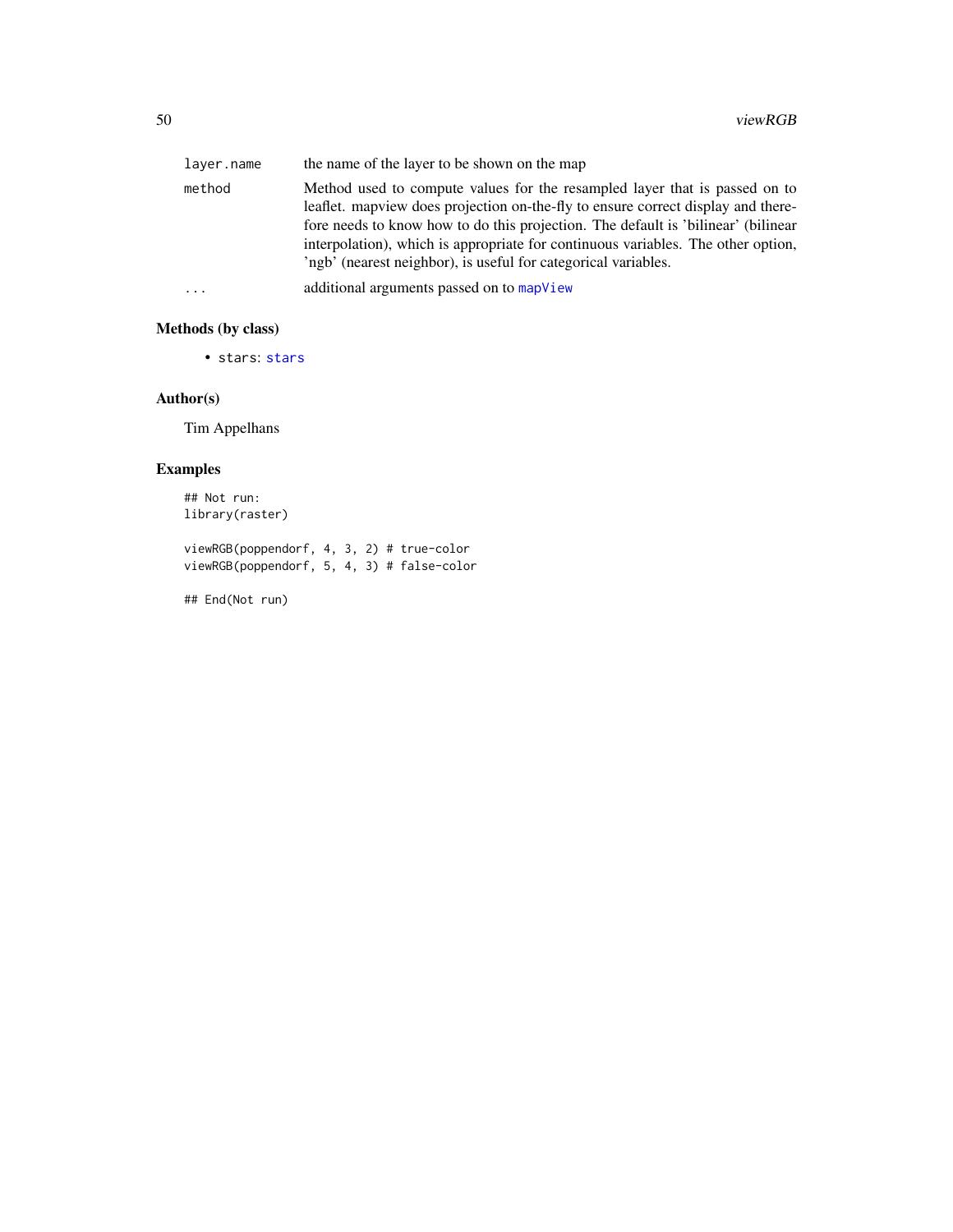# <span id="page-50-0"></span>**Index**

∗Topic package mapview-package, [3](#page-2-0) +, [3](#page-2-0) +,mapview,ANY-method *(*+*)*, [3](#page-2-0) +,mapview,NULL-method *(*+*)*, [3](#page-2-0) +,mapview,character-method *(*+*)*, [3](#page-2-0) +,mapview,mapview-method *(*+*)*, [3](#page-2-0) addCircleMarkers, *[4](#page-3-0)* addCircles, *[28](#page-27-0)*, *[37](#page-36-0)* addControl, *[28,](#page-27-0) [29](#page-28-0)*, *[48](#page-47-0)* addExtent *(*viewExtent*)*, [48](#page-47-0) addFeatures, [4](#page-3-0) addHomeButton, [5](#page-4-0) addImageQuery, [6](#page-5-0) addLabelOnlyMarkers, *[11](#page-10-0)* addLayersControl, *[18](#page-17-0)* addLegend, *[28](#page-27-0)* addLogo, [7](#page-6-0) addMapPane, *[28](#page-27-0)* addMouseCoordinates, [8](#page-7-0) addPolygons, *[4](#page-3-0)*, *[28](#page-27-0)*, *[37](#page-36-0)* addPolylines, *[4](#page-3-0)*, *[28](#page-27-0)*, *[37](#page-36-0)* addRasterImage, *[6](#page-5-0)*, *[10](#page-9-0)*, *[28](#page-27-0)*, *[34](#page-33-0)*, *[37](#page-36-0)* addRectangles, *[48](#page-47-0)* addStarsImage, [9](#page-8-0) addStaticLabels, [11](#page-10-0) bbox, *[5](#page-4-0)* breweries, [12](#page-11-0) brick, *[29](#page-28-0)*, *[38](#page-37-0)* colorRampPalette, *[33,](#page-32-0) [34](#page-33-0)*

coords2JSON, [13](#page-12-0) coords2JSON,character-method *(*coords2JSON*)*, [13](#page-12-0) coords2JSON,matrix-method *(*coords2JSON*)*, [13](#page-12-0) coords2JSON,numeric-method *(*coords2JSON*)*, [13](#page-12-0)

coords2Lines, [14](#page-13-0) coords2Lines,Line-method *(*coords2Lines*)*, [14](#page-13-0) coords2Lines,matrix-method *(*coords2Lines*)*, [14](#page-13-0) coords2Polygons, [15](#page-14-0) coords2Polygons,matrix-method *(*coords2Polygons*)*, [15](#page-14-0) coords2Polygons,Polygon-method *(*coords2Polygons*)*, [15](#page-14-0) cubeView, [16](#page-15-0) cubeview *(*cubeView*)*, [16](#page-15-0) cubeViewOutput, [17](#page-16-0) data.frame, *[30](#page-29-0)* extent, *[5](#page-4-0)* franconia, [18](#page-17-0) garnishMap, [18](#page-17-0) highlightOptions, *[29](#page-28-0)* knit\_print, *[19](#page-18-0)* knit\_print.mapview, [19](#page-18-0) labelOptions, *[11](#page-10-0)* latticeView, [20](#page-19-0) latticeview *(*latticeView*)*, [20](#page-19-0) leaflet, *[39](#page-38-0)* leafletSizingPolicy, *[28](#page-27-0)* level.colors, *[33](#page-32-0)* levelplot, *[16](#page-15-0)*, *[27](#page-26-0)*, *[37](#page-36-0)*, *[45](#page-44-0)* Lines, *[14](#page-13-0)* list, *[30](#page-29-0)* mapshot, [21](#page-20-0) mapView, [23,](#page-22-0) *[50](#page-49-0)* mapview, *[39](#page-38-0)* mapview *(*mapView*)*, [23](#page-22-0)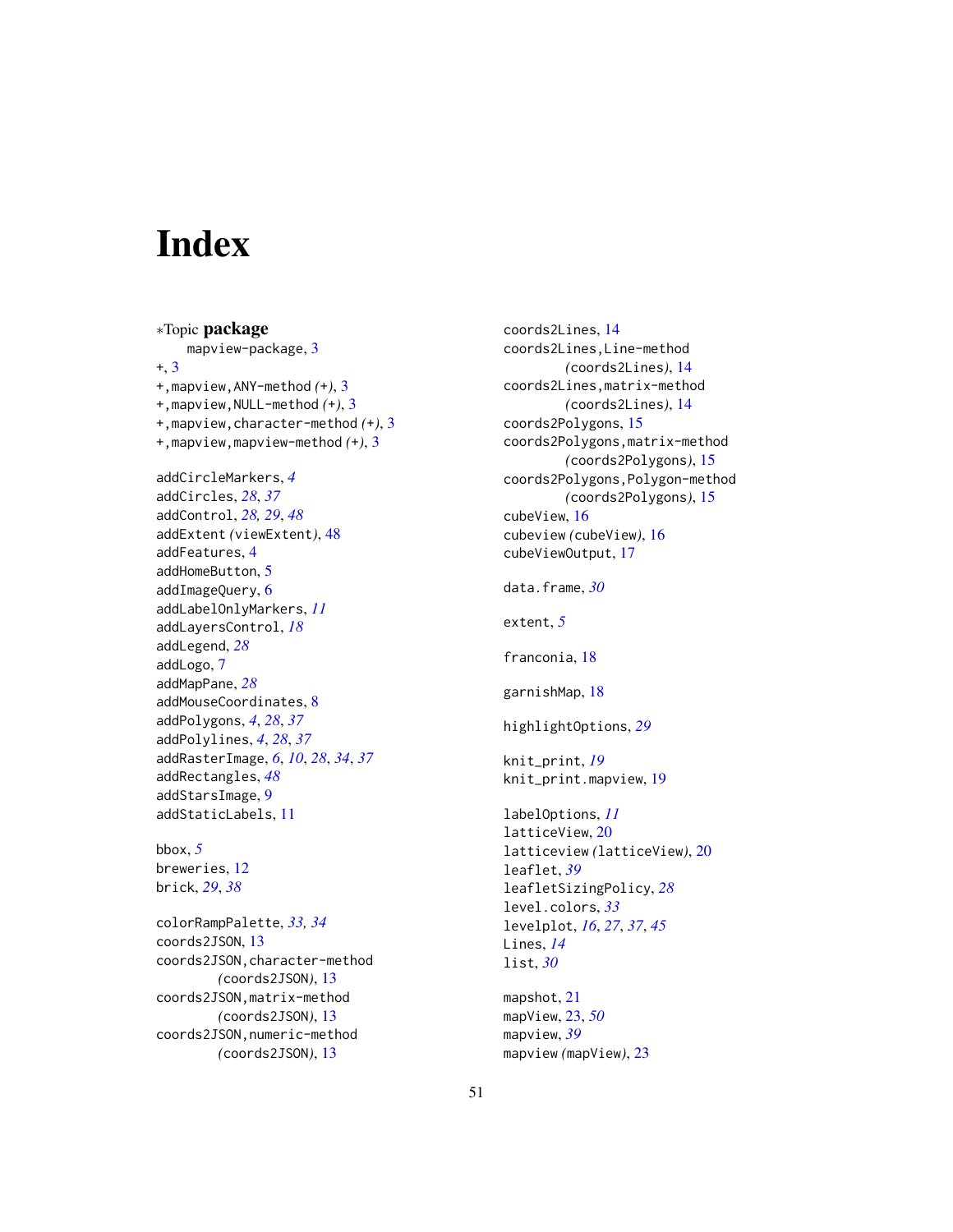mapview,ANY-method *(*mapView*)*, [23](#page-22-0) mapView,bbox-method *(*mapView*)*, [23](#page-22-0) mapView,data.frame-method *(*mapView*)*, [23](#page-22-0) mapView,list-method *(*mapView*)*, [23](#page-22-0) mapView,missing-method *(*mapView*)*, [23](#page-22-0) mapView,numeric-method *(*mapView*)*, [23](#page-22-0) mapView,RasterLayer-method *(*mapView*)*, [23](#page-22-0) mapView,RasterStackBrick-method *(*mapView*)*, [23](#page-22-0) mapView,Satellite-method *(*mapView*)*, [23](#page-22-0) mapView,sf-method *(*mapView*)*, [23](#page-22-0) mapView,sfc-method *(*mapView*)*, [23](#page-22-0) mapView,SpatialGridDataFrame-method *(*mapView*)*, [23](#page-22-0) mapView,SpatialLines-method *(*mapView*)*, [23](#page-22-0) mapView,SpatialLinesDataFrame-method *(*mapView*)*, [23](#page-22-0) mapView,SpatialPixelsDataFrame-method *(*mapView*)*, [23](#page-22-0) mapView,SpatialPoints-method *(*mapView*)*, [23](#page-22-0) mapView,SpatialPointsDataFrame-method *(*mapView*)*, [23](#page-22-0) mapView,SpatialPolygons-method *(*mapView*)*, [23](#page-22-0) mapView,SpatialPolygonsDataFrame-method *(*mapView*)*, [23](#page-22-0) mapView,stars-method *(*mapView*)*, [23](#page-22-0) mapView,XY-method *(*mapView*)*, [23](#page-22-0) mapView,XYM-method *(*mapView*)*, [23](#page-22-0) mapView,XYZ-method *(*mapView*)*, [23](#page-22-0) mapView,XYZM-method *(*mapView*)*, [23](#page-22-0) mapview-class, [32](#page-31-0) mapview-package, [3](#page-2-0) mapviewColors, [32](#page-31-0) mapviewGetOption *(*mapviewOptions*)*, [33](#page-32-0) mapviewOptions, [33](#page-32-0) mapviewOutput, [35](#page-34-0) mapViewPalette *(*mapviewColors*)*, [32](#page-31-0) mapviewPalette *(*mapviewColors*)*, [32](#page-31-0) npts, [36](#page-35-0) numeric, *[30](#page-29-0)*

options, *[35](#page-34-0)*

plainView, [36](#page-35-0) plainview *(*plainView*)*, [36](#page-35-0)

plainview,ANY-method *(*plainView*)*, [36](#page-35-0) plainView,RasterLayer-method *(*plainView*)*, [36](#page-35-0) plainView,RasterStackBrick-method *(*plainView*)*, [36](#page-35-0) plainView,SpatialPixelsDataFrame-method *(*plainView*)*, [36](#page-35-0) plotRGB, *[49](#page-48-0)* png, *[40](#page-39-0)* Polygon, *[15](#page-14-0)* Polygons, *[15](#page-14-0)* poppendorf, [39](#page-38-0) popupGraph *(*popupTable*)*, [39](#page-38-0) popupImage *(*popupTable*)*, [39](#page-38-0) popupTable, *[29](#page-28-0)*, [39,](#page-38-0) *[48](#page-47-0)* print,mapview-method, [42](#page-41-0) raster, *[37](#page-36-0)* rasterOptions, *[35](#page-34-0)* readLines, *[40](#page-39-0)* removeHomeButton *(*addHomeButton*)*, [5](#page-4-0) removeMouseCoordinates *(*addMouseCoordinates*)*, [8](#page-7-0) renderCubeView, [43](#page-42-0) renderMapview, [43](#page-42-0) satellite, *[29](#page-28-0)* saveWidget, *[22](#page-21-0)* sf, *[4](#page-3-0)* shinyWidgetOutput, *[18](#page-17-0)*, *[35](#page-34-0)* show,mapview-method, [44](#page-43-0) sizingPolicy, *[28](#page-27-0)* slideView, [44](#page-43-0) slideview *(*slideView*)*, [44](#page-43-0) slideview,ANY-method *(*slideView*)*, [44](#page-43-0) slideView,character,character-method *(*slideView*)*, [44](#page-43-0) slideView,RasterLayer,RasterLayer-method *(*slideView*)*, [44](#page-43-0) slideView,RasterLayer,RasterStackBrick-method *(*slideView*)*, [44](#page-43-0) slideView,RasterStackBrick,RasterLayer-method *(*slideView*)*, [44](#page-43-0) slideView,RasterStackBrick,RasterStackBrick-method *(*slideView*)*, [44](#page-43-0) SpatialGridDataFrame, *[30](#page-29-0)* SpatialLines, *[14](#page-13-0)*, *[30](#page-29-0)* SpatialLinesDataFrame, *[14](#page-13-0)*, *[30](#page-29-0)* SpatialPixelsDataFrame, *[30](#page-29-0)*, *[38](#page-37-0)*